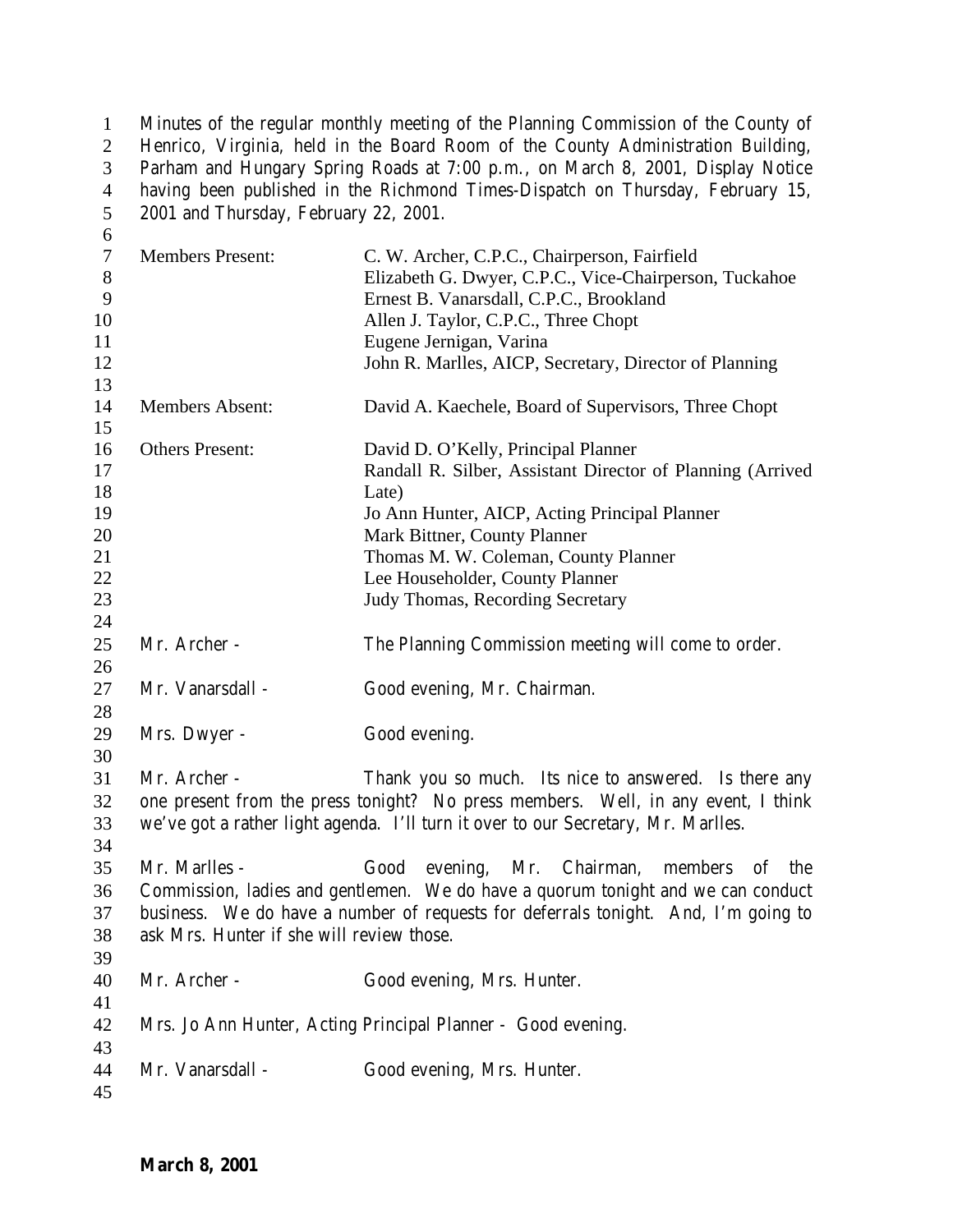Mrs. Hunter - Almost the entire agenda is being deferred tonight. It may take awhile. The first one is in the Tuckahoe District on Page 1 of the agenda.

## **Deferred from the February 15, 2001 Meeting:**

 **C-15C-01 Andrew M. Condlin for Lucor:** Request to conditionally rezone from R-3 One Family Residence District to O-1C Office District (Conditional), B- 1C and B-2C Business Districts (Conditional), Parcels 90-2-A-1 (Johnson Heights) and 90-A-19, 20 and 20A, containing 5.106 acres, located on the south line of Quioccasin Road approximately 150 feet west of Inez Road. A mixed-use development including office, retail and an automobile service use is proposed. The use will be controlled by zoning ordinance regulations and proffered conditions. The Land Use Plan recommends Suburban Residential 2, 2.4 to 3.4 units net density per acre, and Office.

 They are requesting a deferral to March 28, 2001. That would be our POD Meeting. That would be a two-week deferral.

 Mr. Archer - March 28, 2001. Thank you, Mrs. Hunter. Is there any one here in opposition to this deferment, C-15C-01 Andrew M. Condlin for Lucor? You're in opposition to the deferral, sir, or are you in opposition to the case?

 Man from Audience - I'm not in opposition, but I'm a little aggravated. I drove all the way from Chesapeake to be here. I was notified in the mail that this would go tonight after one previous deferral. I'm here. And, I only got another notice today, giving me specifics about this proposal. I happen to find that in the door. 

 Mr. Archer - I don't know quite how; if the applicant requests a deferral, unless he's willing to withdraw the deferral, we don't have much of an option but to defer it, sir. I'm sorry you weren't notified.

 Man from Audience - Well, it is a concern. I hope there would be no further deferrals after the deferral that you grant tonight.

 Mr. Vanarsdall - Sir, when you were here before, you say you came once before? Man from Audience - I did not come before. Mr. Vanarsdall - Oh. I thought you said you did. 85 Man from Audience - No. 87 Mr. Vanarsdall - I'm sorry. 89 Man from Audience - You were going to have this considered at an earlier date...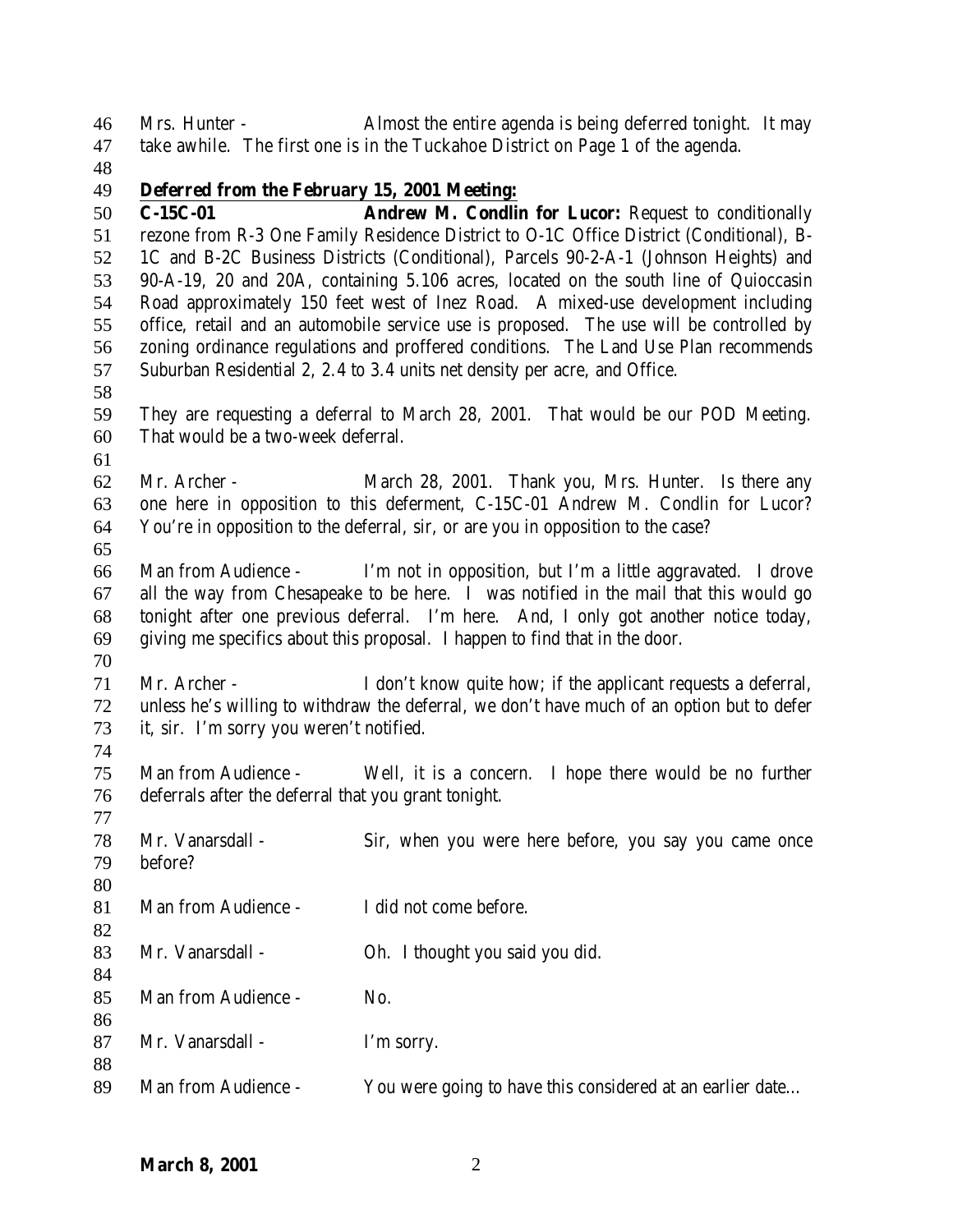Mrs. Dwyer - Sometimes, sir, this case is in my district, and I've been involved in the deferral. So, I will speak to your concerns. I'm sorry you weren't notified earlier. It might be a good idea to check with Mr. Condlin who is the attorney representing the applicant before the next meeting. And he's here. Have you met Mr. Condlin? Man from Audience - Not yet, but I've spoken with him on the phone. Mrs. Dwyer - It might be good, before the next meeting, to just confirm 99 that the case will go on. I do not expect any other deferrals after the  $28<sup>th</sup>$ . 101 Man from Audience - ... confirm with me. He has my name and phone number. Mrs. Dwyer - Okay. I'm sure he would be glad to do that. I would not expect additional deferrals. But, we will certainly try to contact you since you are out of town. I know it can be frustrating. Sometimes, matters just cannot be resolved completely before the next meeting. I think we do have a meeting of the minds as to how the case is going to proceed. But, the proffers, which are the written promises made by the applicant, were received by me yesterday, and there are some changes that I believe need to be made. And, we didn't have time to get those on paper before tonight's meeting to work through the process. So, I thought it would be better, rather than having the Commission having to review three different sets of proffers tonight, to work on getting those lose ends tied up so that we would all know exactly what the proffers or promises relating to the case would be before the next meeting. So, its just a question of a little more housekeeping, but really tying up some lose ends as far as the wording of the proffers is concerned that we need to do between now and the  $28^{th}$ . Mrs. Hunter - If he'd like to leave his name and number with staff, we'd be happy to keep him informed. 122 Mr. Archer - And I also say, if you have an opportunity, you might get together with Mr. Condlin, before you leave, to go back tonight and maybe some of your specific concerns can be answered. Mrs. Dwyer - Mr. Householder is coming to you now. He's a staff representative for the County who wrote the staff report. He'll take your name, then we'll make sure that you're contacted if its going to be deferred again. Thank you, sir. Mr. Archer - Thank you, Mrs. Dwyer. All right, we'll entertain a motion.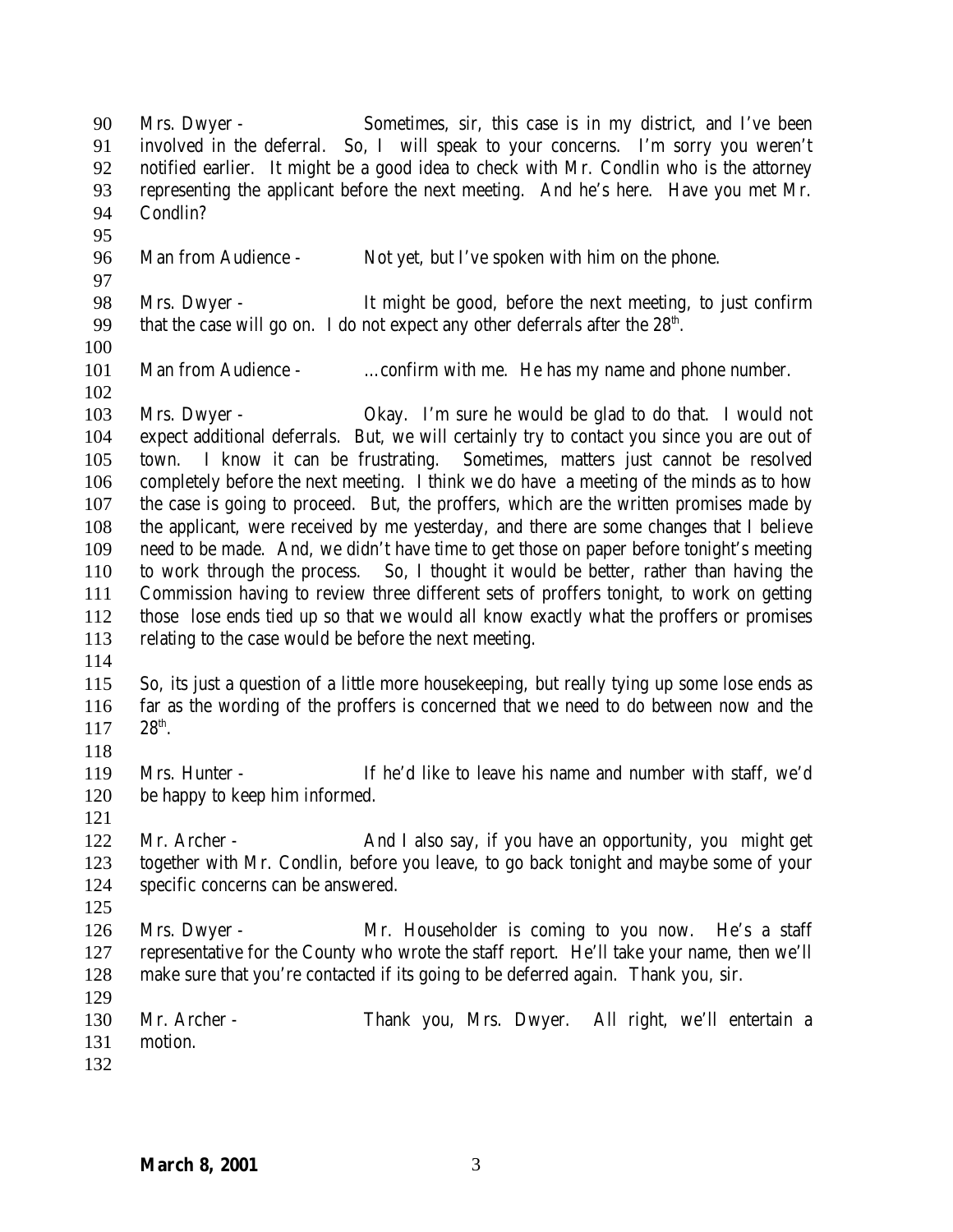Mrs. Dwyer - Okay, I move that Case C-15C-01, the Lucor case be 134 deferred to March  $28<sup>th</sup>$  at the applicant's request. Mr. Vanarsdall seconded the motion. Mr. Archer - Motion by Mrs. Dwyer, seconded by Mr. Vanarsdall. All those in favor say aye—all those opposed by saying nay. The vote is 5-0, Mr. Kaechele 140 absent. The motion is carried, and the case is deferred until March  $28<sup>th</sup>$ . Mrs. Hunter - The second case to be deferred is also a related case. **Deferred from the February 15, 2001 Meeting: P-2-01 Andrew M. Condlin for Lucor:** Request for a provisional use permit under Sections 24-58.2(c) and 24-122.1 of Chapter 24 of the County Code in order to allow a 15,000 square foot enclosed, air-conditioned three-bay auto service station on Part of Parcel 90-A-19, containing 0.431 acres, located on the south line of Quioccasin Road approximately 250 feet east of Pemberton Road. The existing zoning is R-3 One Family Residence District but is proposed for B-2C Business District (Conditional). Mrs. Hunter - Again, the deferral is requested to March 28, 2001. Mr. Archer - Okay. Is there opposition to this deferral? No opposition. Mrs. Dwyer. Mrs. Dwyer - I move Case P-2-01 Provisional Use Permit for Lucor be 159 deferred, at the applicant's request, to March  $28<sup>th</sup>$ . Mr. Vanarsdall seconded the motion. Mr. Archer - Motion by Mrs. Dwyer, seconded by Mr. Vanarsdall. All those in favor say aye—all those opposed by saying nay. The vote is 5-0, Mr. Kaechele absent. Next. Mrs. Hunter - On Page 2 in the Brookland District Case C-17C-01. **BROOKLAND: C-17C-01 L. Anderson Hughes, Jr. for Deborah Sperberg:** Request to conditionally rezone from R-5 General Residence District to O-2C Office District (Conditional), Parcel 103-16-A-17, containing 0.04 acre, located on the east side of Pinetree Drive approximately 129 feet south of its intersection with Park Lane (2115 Pinetree Drive, Mayfield Subdivision). Office parking is proposed. The use will be controlled by zoning ordinance regulations and proffered conditions. The Land Use Plan recommends Urban Residential, 3.4 to 6.8 units net density per acre.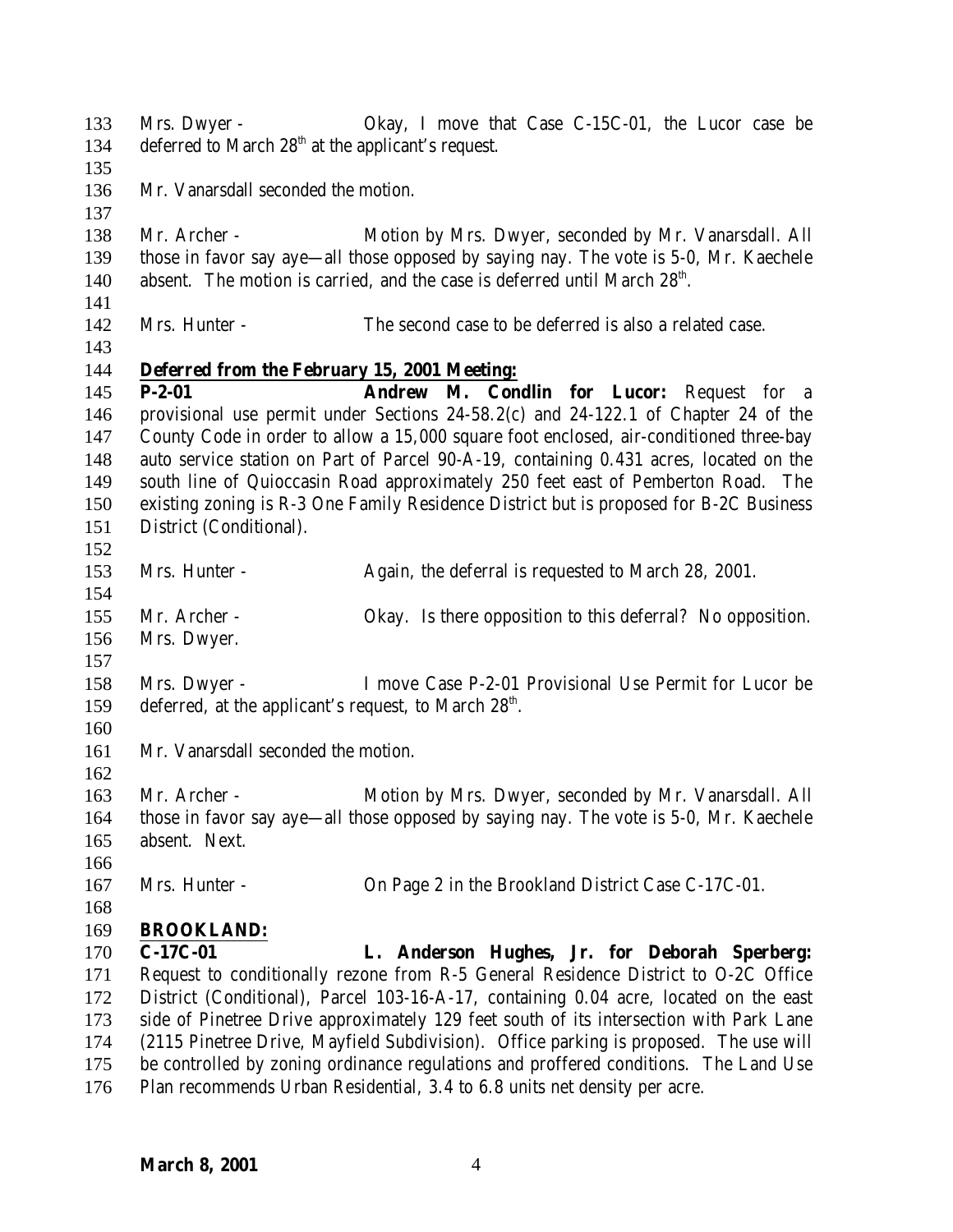The deferral is requested by the Commission member and not by the applicant, and that would be to the April 12, 2001 meeting. 180 Mr. Vanarsdall - Is the applicant here? Mr. L. Anderson Hughes - Yes sir. Mr. Vanarsdall - I just wanted to say to you I appreciate you allowing me to defer it. Mr. Mark Bittner and one of the landscapers and I are going to get together on it, and I'll talk to you. Mr. Archer - All right, is there any opposition to the deferment? No opposition. Mr. Vanarsdall. Mr. Vanarsdall - Mr. Chairman, well, it could be called "housekeeping," but its just a little strip of parking lot that goes with the building. Since I've known the building where it is, they've never landscaped it, done anything to it, so I feel like that anytime we rezone something, we should get something better. That's Mr. Bittner who ask Mr. Hughes to let us defer it. Mr. Archer - All right. Mr. Vanarsdall - With that, I defer C-17C-01 to April 12, 2001. Mr. Jernigan seconded the motion Mr. Vanarsdall - And this is a freebie. This one is on me. 205 Mr. Archer - Request of the Commission. Mr. Vanarsdall - This is on the Commission. Mr. Archer - Motion by Mr. Vanarsdall, seconded by Mr. Jernigan. All those in favor say aye—all those opposed by saying nay. The vote is 5-0, Mr. Kaechele absent. No opposition. The motion carries. Mrs. Hunter - Continuing along on the agenda. The next case right after 214 that in the Fairfield District, C-11C-01. **Deferred from the February 15, 2001 Meeting: C-11C-01 James W. Theobald for Daniel Corporation:** Request to conditionally rezone from R-2 One Family Residence District, O-2C Office District (Conditional), O/SC Office/Service District (Conditional), and PMD Planned Industrial District to R-5C General Residence District (Conditional), O-2C Office District (Conditional), and M-1C Light Industrial District (Conditional), Parcels 53-A-69, 71,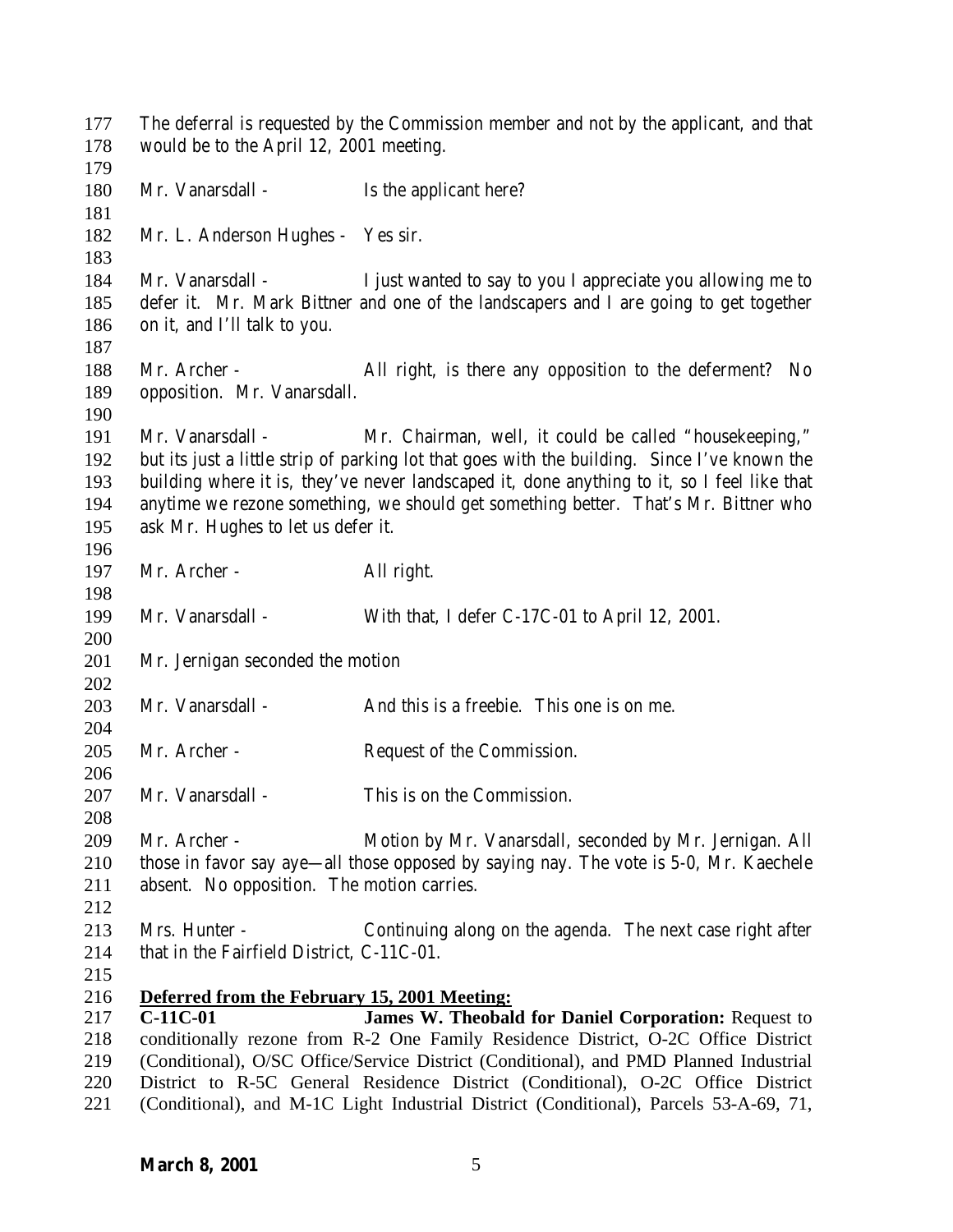74B, 75-79, 81-84, and 87, containing 59.48 acres, located on the north line of Parham Road at St. Charles Road and on the east line of Scott Road approximately 450 feet south of Level Green Lane (private.). A mixed-use development including multi-family, light industrial and office uses are proposed. The R-5 District allows a maximum density of 14.5 units per acre. The nonresidential uses will be controlled by zoning ordinance regulations and proffered conditions. The Land Use Plan recommends Suburban Residential 1, 1.0 to 2.4 units net density per acre, Office and Office/Service. The applicant has requested a 60-day deferral to May 10, 2001. 232 Mr. Archer - All right, is there any one here opposed to this deferral? No opposition. I move deferral of C-11C-01 Daniel Corporation to May 10, 2001 at the applicant's request. Mr. Vanarsdall seconded the motion. Mr. Archer - Motion by Mr. Archer, seconded by Mr. Vanarsdall. All those in favor say aye—all those opposed by saying nay. The vote is 5-0, Mr. Kaechele absent. The motion carries. We're deferring them right in order here, aren't we? 242 Mrs. Hunter - Yes sir. 244 Mr. Archer - Next. Mrs. Hunter - Continuing in order in the Three Chopt District, that's Case C-49C-00. **Deferred from the September 14, 2000 Meeting: C-49C-00 James W. Theobald for Tascon Group, Inc.:** Request to amend proffered conditions accepted with rezoning case C-45C-99, on Parcels 58-A-3, 6 and 6A and part of Parcels 58-A-4 and 5, containing approximately 38.3 acres, located on the north line of Three Chopt Road at its intersection with Pell Street. The amendment would allow a condominium development in place of a detached single family development and assisted living facility. The Land Use Plan recommends Urban Residential, 3.4 to 6.8 units per acre, and Environmental Protection Area. The applicant's requesting a 6-month deferral to September 13, 2001. Mr. Vanarsdall - Six months? Mr. Archer - September, what was that? 264 Mrs. Hunter - September  $13<sup>th</sup>$ .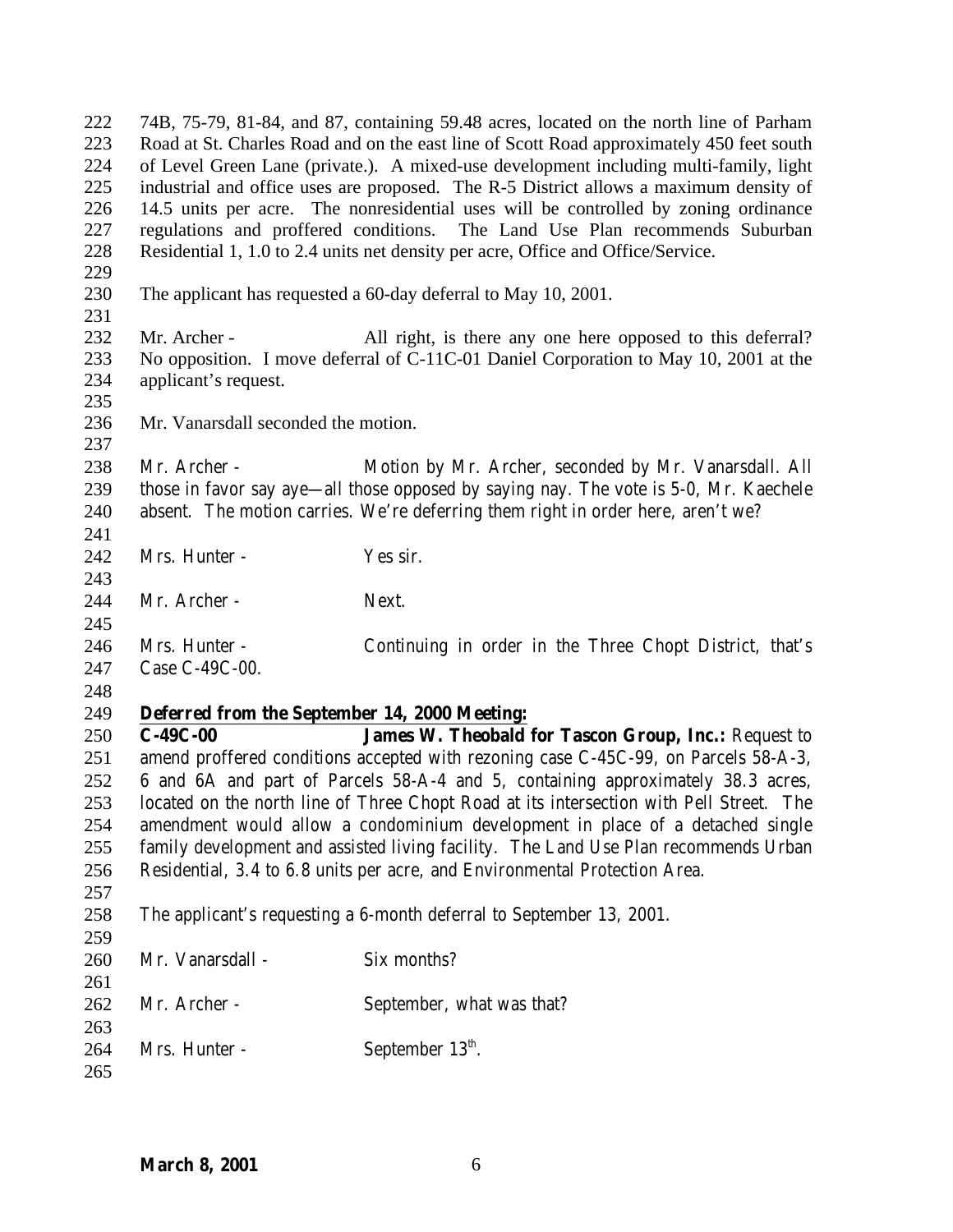Mr. Archer - Okay. Is there any one here in opposition to this deferment? We have opposition to the deferral. All right. I suppose we have to hear from the opposition. Mr. Kovacs, how are you, sir?

 Mr. David Kovacs - Good day. I'm familiar with you now. My name is David Kovacs from the Cross Keys Civic Association area. This is the eighth time I've now been before the Henrico Planning Commission to address this piece of property in my short tenure in Virginia.

 It's the third time, now, with respect to Tascon's proposal. I am sort of the unofficial coordinator for about a half dozen civic associations and subdivisions in our neighborhood. They give me calls on what's going on and the like. So, I'm in touch with a few people on this. And when it came up, we thought it was going to be last month, and the folks called to see what they'd been hearing, and they made the contacts. So, that's why I've been involved with this quite a bit.

 I did send a letter to the Planning Director and to Mr. Taylor stating our opposition, because it is the third time. We're into more than a year. But, also there's some other questions I did raise to Mr. Marlles.

 One of my questions has to do with deferrals, and what's the policy on deferrals, when you no longer have the same development application that was the initial request. If there is anybody, it's going to be a different applicant and a different developer petition. 

 It seems that its most appropriate to say, if we've got new applicant's and a new development proposal, we should start anew and have a new application come forward. So, my questions were, "Is this only a matter of money, that it cost \$100 extension as opposed to probably a couple thousand for a new application? Does it mean something else with respect to rules of the game, grandfathering, things of that sort?

 I'd like to understand a little bit more about what the deferral process means, because it really is very inconvenient to citizens to keep coming out, and out on this sort of thing. And then after I hear those, I'd comment.

 Mrs. Dwyer - This case was originally scheduled to be heard on July of last year. Is that right?

 Mr. Kovacs - July, and then continued to September. And then it was read to go to February, but it got put on March agenda. 

|     | 307 Mr. Archer - | Mr. Marlles, do you want to respond to that? |
|-----|------------------|----------------------------------------------|
| 308 |                  |                                              |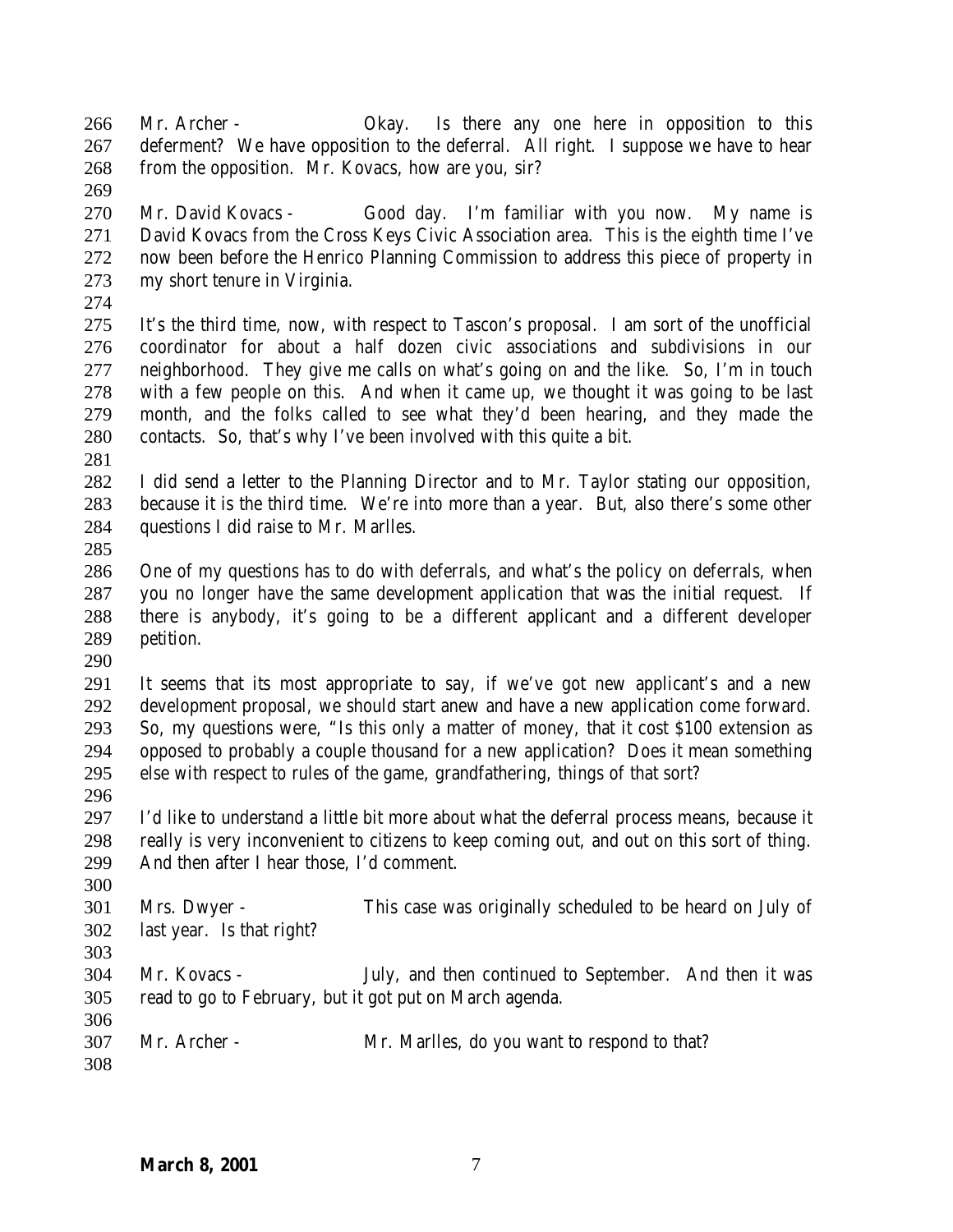Mr. Marlles - Sure. Mr. Kovacs, if there is a policy, and I'm not sure there's a policy per se on deferrals, but I think its up to the staff and the individual Planning Commission member to determine if there's significant progress on a particular case. So it is something we look at on a case-by-case basis. I think, as you indicated, there had been some changes in terms of the owners and the plan here which may very well justify the deferral. We do, I think as indicated by the earlier applicant, we do try to notify citizens or groups that are interested in these projects. Sometimes its not possible. Sometimes it is. But, you know, we will try to do a better job of notifying you in the future if there is a deferral. The bottom line, it comes down to a case-by-case decision as to whether or not there's progress being made on that case. 

- Mr. Kovacs My other question that I posed earlier, does the fact this application came in the spring of 2000, does that have any bearing on the rules of the game to whenever the proposal does come before you for approval? An example, is you have new wetlands rules in the State. They weren't around a year ago, but they're around now. So, when this project comes up, can the applicant say, "Oh, these don't apply because I made this application 18 months ago?"
- 327 Mr. Marlles And, I'm not an attorney, and I think what you're asking is, is the fact that an application is submitted in a particular time and kept alive, does that somehow concur some sort of non-conforming status, if the law changes? To be quite honest with you, I don't know. If it is an active application that hasn't received final approval yet, it may very well be subject to hose changes in State or Federal law, but Mrs. Hunter seems to have some information.
- 

- Mr. Kovacs If that's the case, I would strongly say, if we don't know…We do know ? Okay.
- Mrs. Hunter There's no vesting right by filing an application. It has to be approved.
- 
- Mr. Marlles It has to be approved. That's the point. It has to be approved before there's any vesting right conferred.
- Mr. Kovacs In the event we do continue it, and certainly, I mean as a taxpayer, I think if its just a matter of money, then I think we ought to get the money, because, we, as citizens, certainly put in time and effort into this too.
- 

 When Carematrix came up, I said, "You know, now that it's a new application, are we going to be able to adhere to the rules that were established after July 1, 1999. And some staff folks said, "Well, that wouldn't be fair, unless they're just making slight adjustments." And, so, what I'm hearing now, that rationale really doesn't cut it.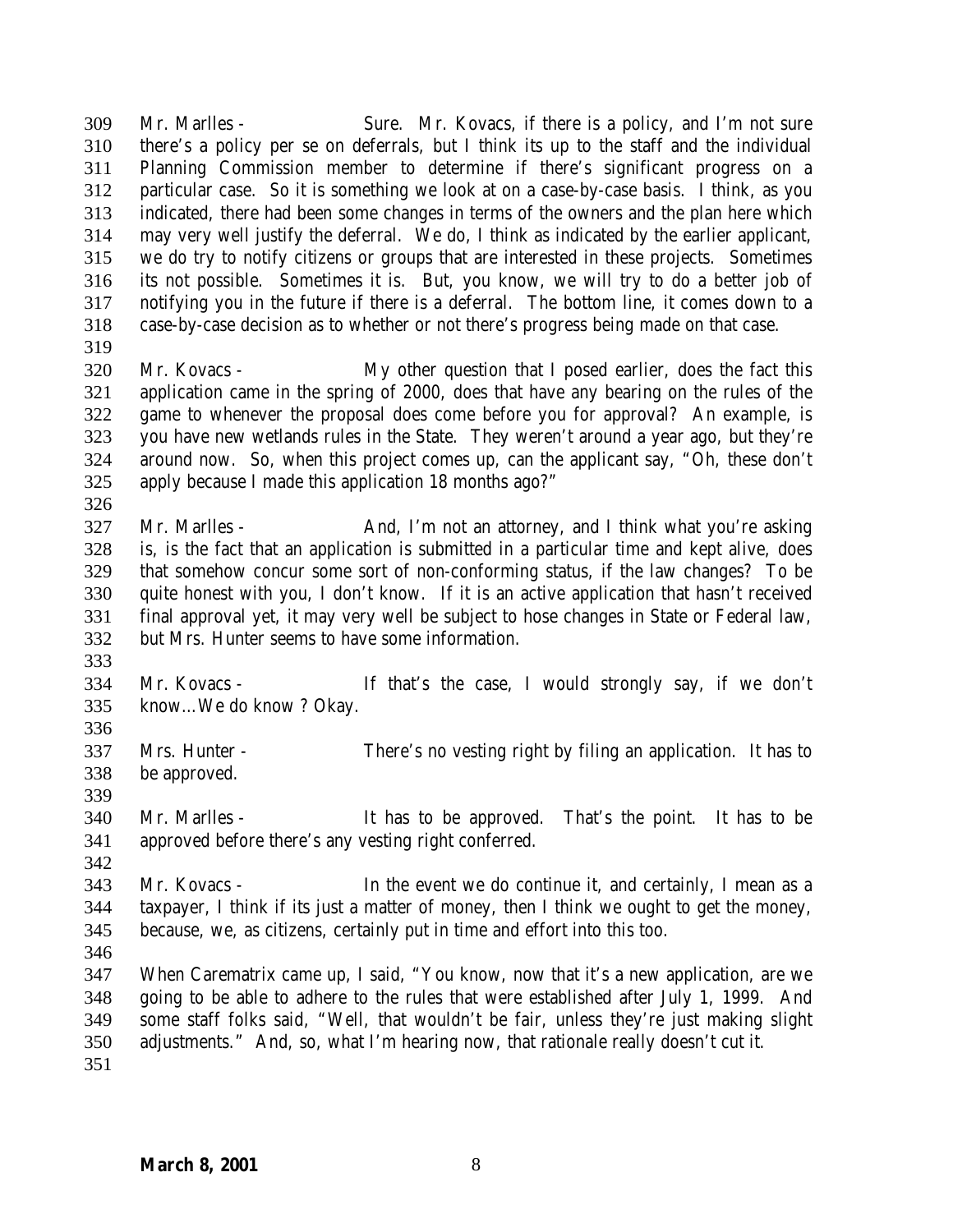| 352<br>353        |                                          | When they come in, they will have a complete environmental assessment by the Public<br>Works Department, and we'll be operating under the new rules of the game.             |
|-------------------|------------------------------------------|------------------------------------------------------------------------------------------------------------------------------------------------------------------------------|
| 354<br>355<br>356 |                                          | I would really make the point that, if it's a new proposal and a new applicant, we<br>should start with a new petition. And, in that way, if they're ready to go early, they |
| 357               |                                          | don't have to wait until September. They can pay their money, whatever the timeframe                                                                                         |
| 358               | is to come forward. Thank you.           |                                                                                                                                                                              |
| 359               |                                          |                                                                                                                                                                              |
| 360               | Mr. Archer -                             | Thank you, Mr. Kovacs.                                                                                                                                                       |
| 361               |                                          |                                                                                                                                                                              |
| 362               | Mrs. Dwyer -                             | Mr. Marlles, it was my understanding that if a case                                                                                                                          |
| 363               |                                          | changes substantially, then a new case would have to be filed?                                                                                                               |
| 364               |                                          |                                                                                                                                                                              |
| 365               | Mr. Marlles -                            | I think that's a correct statement. But, again, I think its                                                                                                                  |
| 366               |                                          | up to the individual commissioner to determine whether or not a new case should be                                                                                           |
| 367               |                                          | filed or whether a case can be deferred where there has been significant proffers on that                                                                                    |
| 368               | case.                                    |                                                                                                                                                                              |
| 369               |                                          |                                                                                                                                                                              |
| 370               | Mrs. Dwyer -                             | Okay.                                                                                                                                                                        |
| 371               |                                          |                                                                                                                                                                              |
| 372               | Mr. Archer -                             | Okay, any other comment from the Commission?                                                                                                                                 |
| 373               |                                          |                                                                                                                                                                              |
| 374               | Mr. Vanarsdall -                         | individual<br>One<br>question, to say its<br>the<br>up<br>to                                                                                                                 |
| 375               |                                          | Commissioner to find out why its necessary, and if the reasons are valid. So, I think                                                                                        |
| 376               | you're saying the same thing I said, so. |                                                                                                                                                                              |
| 377               |                                          |                                                                                                                                                                              |
| 378               | Mr. Taylor -                             | Mr. Chairman, is it appropriate that we hear from the                                                                                                                        |
| 379               | applicant?                               |                                                                                                                                                                              |
| 380               |                                          |                                                                                                                                                                              |
| 381               | Mr. Vanarsdall -                         | Here comes the man who will tell us about it.                                                                                                                                |
| 382               |                                          |                                                                                                                                                                              |
| 383               |                                          | Mr. James W. Theobald - Mr. Chairman, members of the Commission, my name is                                                                                                  |
| 384               |                                          | Jim Theobald. I'm here this evening, actually on behalf of the property owners, the                                                                                          |
| 385               |                                          | Tedesco family. The reason for this deferral request is that this site has turned out to                                                                                     |
| 386               |                                          | be far more challenging to develop than originally thought when Tascon filed the                                                                                             |
| 387               |                                          | application. What, we have since learned through geotechnical studies, is that VDOT                                                                                          |
| 388               |                                          | has aimed all their drainage off I-64 directly on to this site and that there are a few                                                                                      |
| 389               |                                          | thousand cubic yards of fill material located on there as it was used for a borrow site in                                                                                   |
| 390               |                                          | the construction of Interstate 64. This is, as you might expect, complicated in that fill                                                                                    |
| 391               |                                          | is not necessarily stable. That has complicated the planning and changed how the site                                                                                        |
| 392               | will ultimately be laid out.             |                                                                                                                                                                              |
| 393               |                                          |                                                                                                                                                                              |
| 394               |                                          | As we have worked with different developers, who have tried to address these                                                                                                 |
| 395               |                                          | geotechnical studies, are, obviously, paramount. What happens, however, if the case is                                                                                       |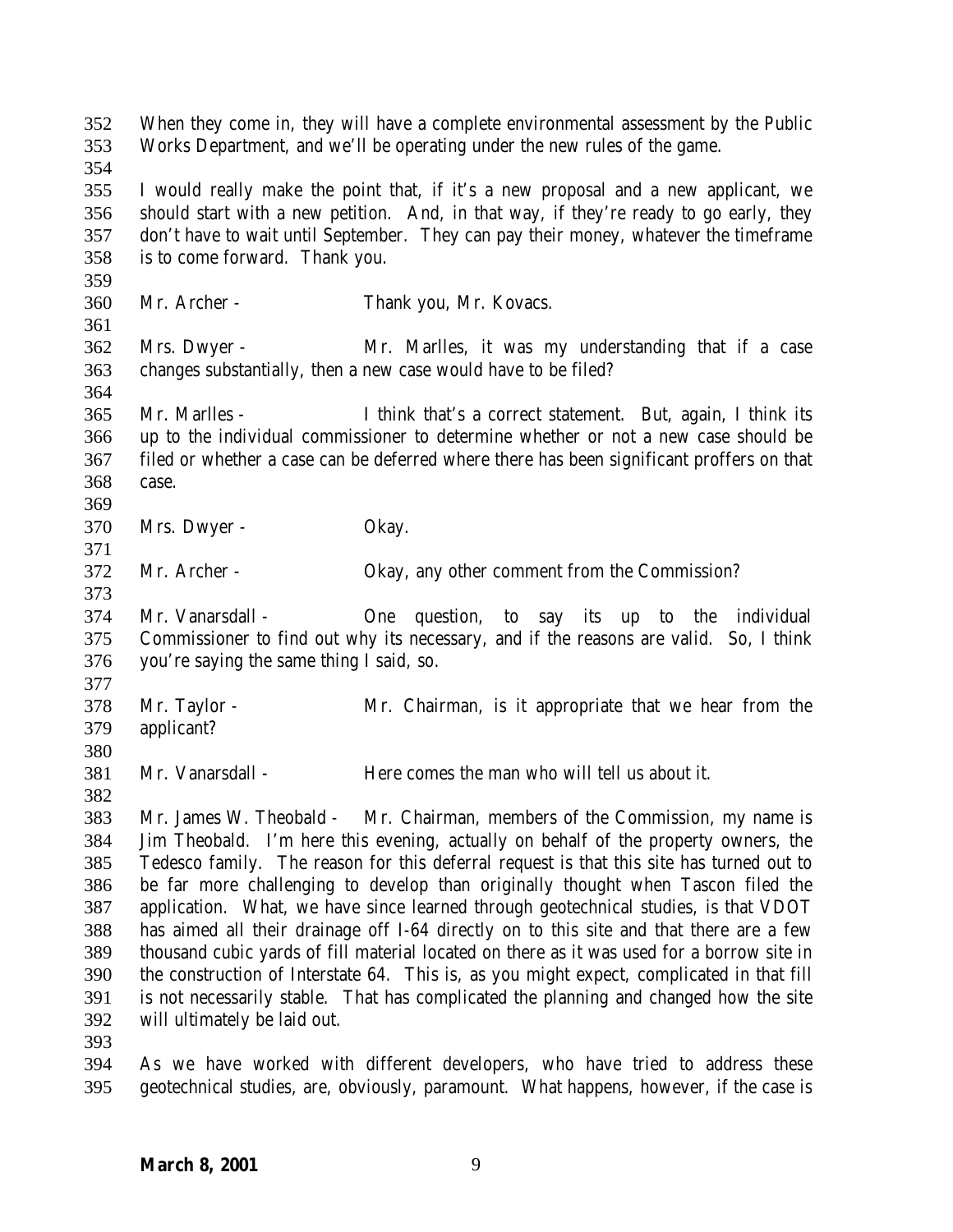denied or we withdraw the case, obviously, to bring back a substantially similar case, you have a one-year waiting period, which Mr. Kovacs is keenly aware of, and we lose our application fees. So, what I would suggest to you is, the minute we knew that the case was going to be deferred, I sent letters to Mr. Kovacs and about 20 other people who've expressed an interest in this case. So, it need not be inconvenient, except you want to make a trip down here to express your opposition. Those people were notified. I received one phone call from a gentleman at Cedarfield, just asking where the case stood, and that was basically it.

 But, what I suggest to you, there literally is no downside to the six subdivisions that Mr. Kovacs claims to represent in deferring this case.

 There is, however, a significant downside to the Tedesco family, should the case be denied, or were we to withdraw it. And, that is that. If, in fact, we go forward with a substantially similar request after the case has been withdrawn or denied, we have to wait a year under your Ordinance. And, so we sit there. And, basically, to file it, we paid thousands of dollars to file the case.

 What I'm suggesting to you is that, we're trying to work with the site. Okay. We're trying to make sure that what we have is a responsible development, given the environmental limitations that exist. And we continue to work with Mr. Kovacs and the neighbors when we have a better idea of how that might occur.

 We respectfully suggest there really is no downside to the folks in that area. But, there is, in fact, a real down side to the Tedesco family who's owned it for sometime and continue to pay taxes on it. And that's just all there is to it. So, I'd be happy to answer any questions.

 Mr. Archer - I don't think we need to have any more discussion on it, Mr. Theobald. 

 Mr. Archer - All right, Mr. Taylor. 

429 Mr. Taylor - Is there any one else in opposition?

 Mr. Richard Solari - I'd like to make a couple comments? My name is Richard Solari, and I am a property owner of some property immediately adjacent to this proposal on Three Chopt Road. My objection to the deferral, I echo his objections. However, its not strictly on procedural grounds as much as it is based on the merits or lack thereof of the proposal. The fact of the matter here is, this proposal no longer exists. There's no proposal for this property. The Tascon Group, Inc. is no longer involved.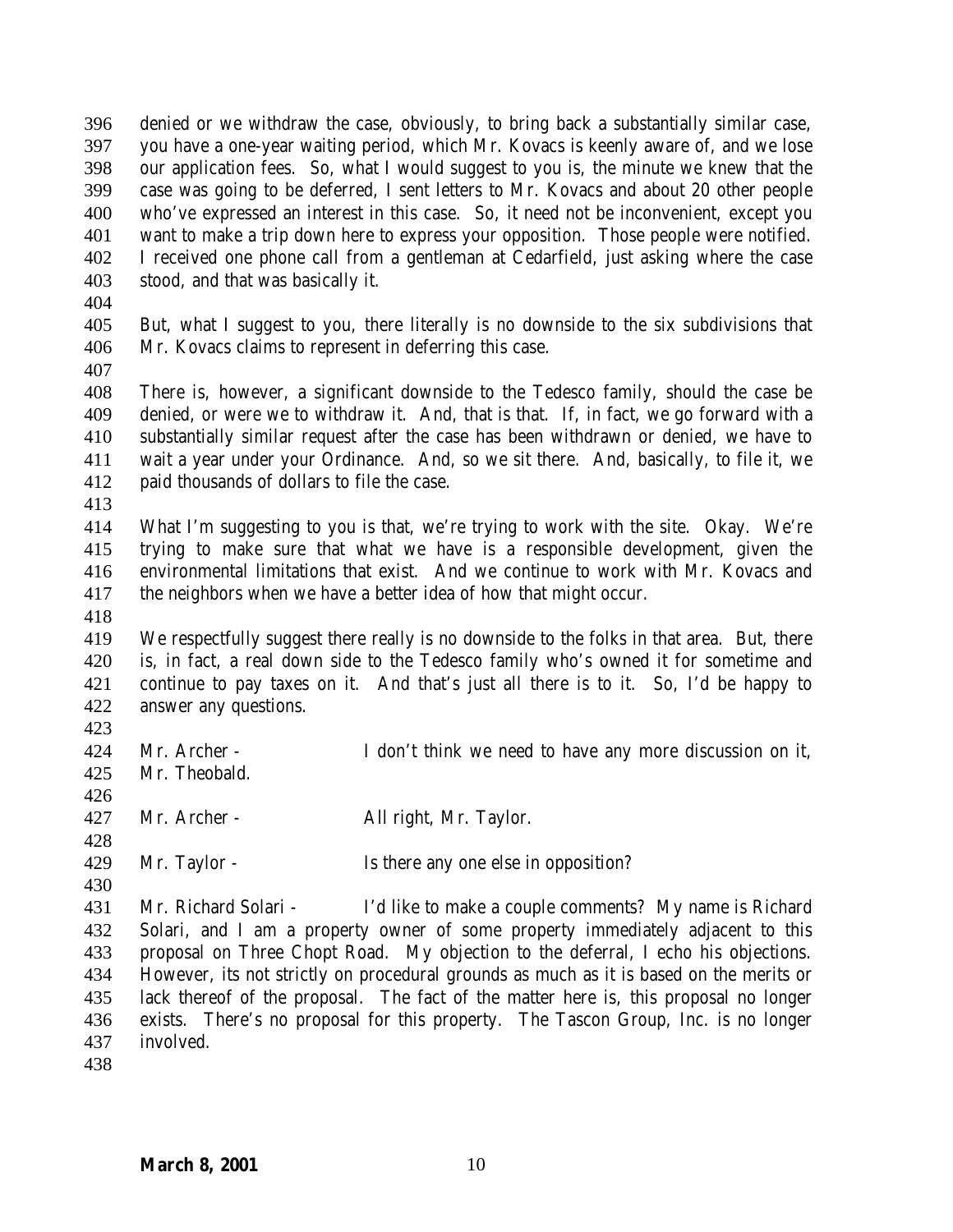The only reason we had a rezoning request and a scheduled meeting at all was because of a proposal that was put forth by a company a year and a half before. That company is no longer involved. There's no proposal for a rezoning request to be based on. There's no reason to have another meeting. If someone was to come along with another proposal, yes, that should be evaluated on its own merits at the time. But, to cling to a rezoning request that somebody else put forth a year and a half ago, I don't think is reasonable. I think all the rezoning requests that go before you gentlemen and ladies here should be evaluated on their own merits from the beginning of the case based on the proposal that you can look at. And, right now, there's nothing to look at. Mr. Archer - Thank you, sir. I don't know that we are able, tonight, to make any kind of procedural change as to how we proceed with deferment, but I do appreciate the information that you've given us. Mr. Solari - He's mentioned the phrase several times, "significant progress," and in this case, there's been no progress at all. So, there certainly hasn't been any progress. Mr. Marlles - Would you give us your address, too, just for the record? Mr. Solari - Certainly. 10805 Three Chopt Road. Mr. Marlles - Thank you. Mr. Archer - Okay. Mr. Taylor. Mr. Taylor - Mr. Chairman, just following up on these comments, I've been working on this site now, for six months. Truly, it is a complicated site, with a number of different problems, technical problems, wetlands problems, debris problems, drainage problems. It's not as easy as was thought. Mr. Theobald has been working on behalf of the owners to try to come to some terms with what they can do with the property. And, looking at the fact that he does have a prospect looking at it right now, and that we have made significant progress in the understanding of the site, both the drainage areas and the geotechnical, I see nothing to be gained with not deferring this, and giving Mr. Theobald and his client and the owners another six months to see if they can work out a reasonable agreement. So, with that I would move approval Case C-49C- 00. Mr. Marlles - Deferment? Mr. Taylor - Move forward with the deferment.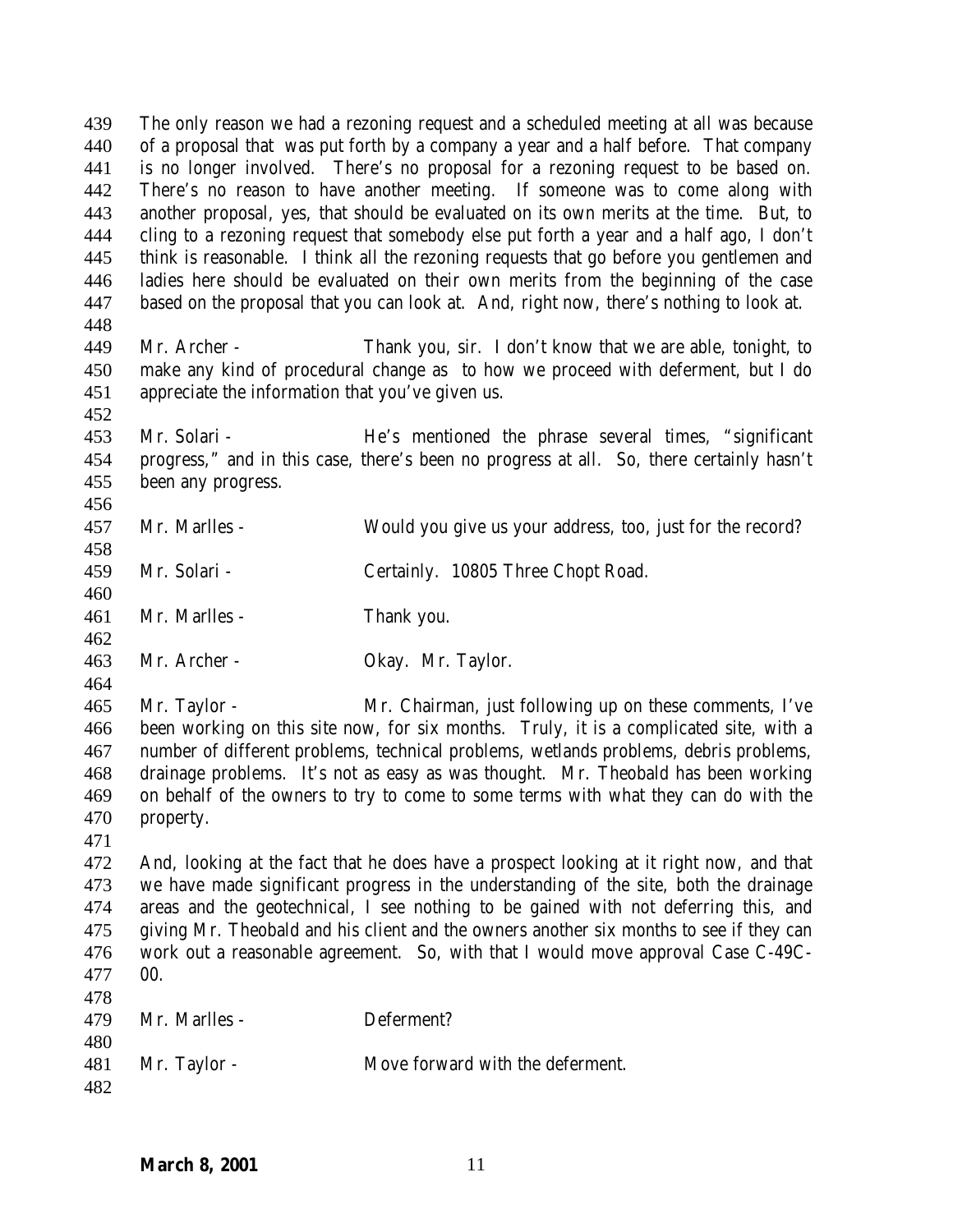Mr. Jernigan seconded the motion.

 Mr. Archer - Motion by Mr. Taylor, seconded by Mr. Jernigan. All those in favor say aye—all those opposed by saying nay. The vote is 5-0, Mr. Kaechele absent. Deferral is granted to September 13, 2001. All right, Mrs. Hunter.

 Mrs. Hunter - Our next one is also in the Three Chopt District on Page 3 of the agenda. That is Case P-3-01.

 **P-3-01 Eisenberg Architects for Panera Bread:** Request for a provisional use permit under Sections 24-58.2(d) and 24-122.1 of Chapter 24 of the County Code in order to provide outdoor dining for a bakery/cafe, on part of Parcel 48- A-38, containing 600 sq. ft., located at 10301 West Broad Street, on the south line of West Broad Street (U. S. Route 250) at its intersection with Gaelic Lane (The Gables Apt. complex). The existing zoning is B-2C Business District (Conditional).

They've requested a deferral to April 12, 2001.

 Mr. Archer - Thank you, Mrs. Hunter. Is there any one here in opposition to this deferment? No opposition. Three Chopt, Mr. Taylor. 

 Mr. Taylor - Mr. Chairman, I move deferral of Provisional Use Permit 505 P-3-01 Eisenberg Architects for Panera Bread to April  $12<sup>th</sup>$ .

Mr. Vanarsdall - Second. At the applicant's request.

Mr. Taylor - At the applicant's request.

 Mr. Archer - Motion by Mr. Taylor, seconded by Mr. Vanarsdall. All those in favor say aye—all those opposed by saying nay. The vote is 5-0, Mr. Kaechele absent. Are there more?

Mrs. Hunter - The next case on the agenda, C-18C-01.

 **C-18C-01 Richard Vass for Kevin B. Spector:** Request to conditionally rezone from A-1 Agricultural District to R-3C One Family Residence District (Conditional), Parcel 57-A-33, containing 5.16 acres, located on the south line of Church Road at its southeast intersection with Guyana Drive. Single-family residential development is proposed. The R-3 District allows a minimum lot size of 11,000 sq. ft. The Land Use Plan recommends Suburban Residential 2, 2.4 to 3.4 units net density per acre.

The applicant has requested a deferral to April 12, 2001.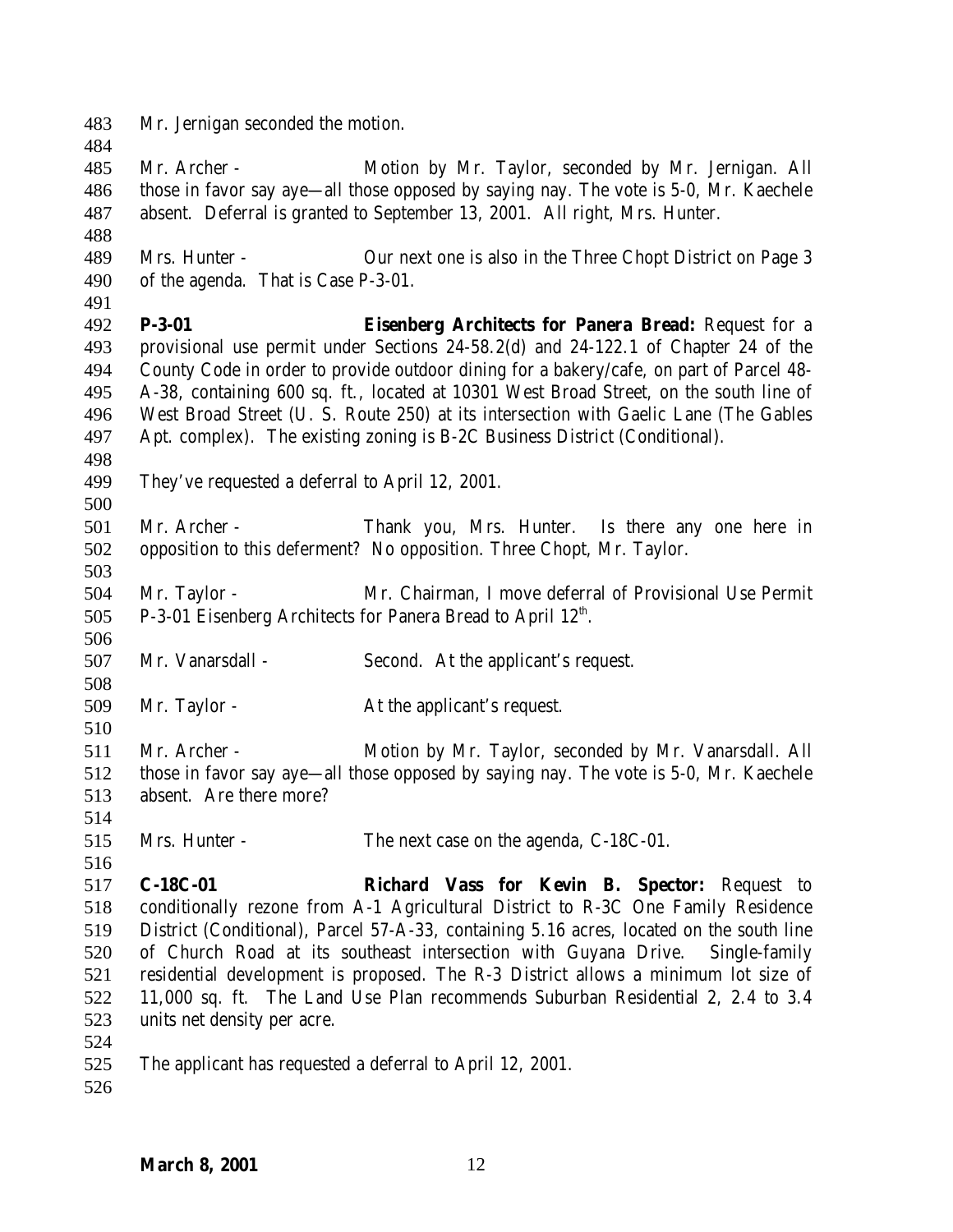Mr. Archer - Thank you, Mrs. Hunter. Is there any one here opposed to this deferral? No opposition. Three Chopt. Mr. Taylor. Mr. Taylor - Mr. chairman, I move deferral of - to what date was that? Mrs. Hunter - April  $12<sup>th</sup>$ . 534 Mr. Taylor - I move we defer Case C-18C-01 to April  $12<sup>th</sup>$  at the request of the applicant. Mr. Vanarsdall seconded the motion. Mr. Archer - Motion by Mr. Taylor, seconded by Mr. Vanarsdall. All those in favor say aye—all those opposed by saying nay. The vote is 5-0, Mr. Kaechele absent. The motion is carried. If we defer the whole agenda, is this an official meeting? Mr. Vanarsdall - Can you stretch a couple more, Mrs. Hunter? Mrs. Hunter - We have one more on the expedited agenda. 548 Mr. Archer - Are those all the deferrals? Mrs. Hunter - That's all of the deferrals. We've got two zoning cases left, and one of which is requested for expedited. Mr. Archer - All right, moving right along. Mrs. Hunter - The expedited agenda is one case tonight P-4-01. **P-4-01 Denise Kranich for Innsbrook Foundation:** Request for a provisional use permit under Sections 24-62.2(f) and 24-122.1 of Chapter 24 in order to locate an outdoor recreational facility of a commercial nature (the outdoor Innsbrook Pavilion), on Parcel 28-A-22A, containing approximately 6.396 acres, located at the northeast intersection of I-295 and Nuckols Road. The existing zoning is M-1C Light Industrial District (Conditional). Mr. Archer - All right, is there opposition to P-4-01? Mrs. Dwyer - I have one question. Mrs. Hunter - Okay.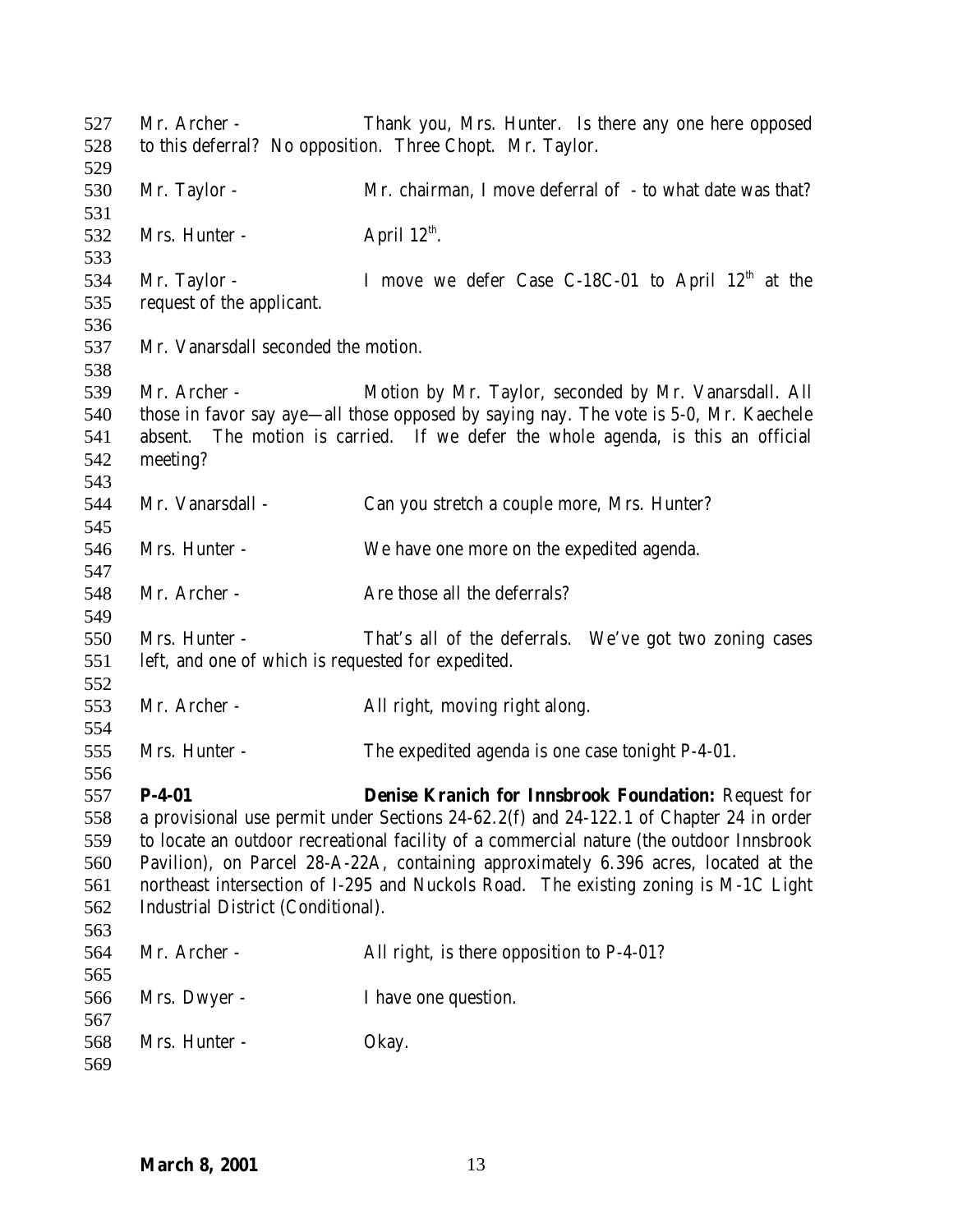| 570<br>571 |                | Mrs. Dwyer -                        | Did we receive any complaints by the neighbors, say "The<br>Cedars" last year as a result of any of the concerts?                           |
|------------|----------------|-------------------------------------|---------------------------------------------------------------------------------------------------------------------------------------------|
| 572        |                |                                     |                                                                                                                                             |
| 573        |                | Mrs. Hunter -                       | The Planning Office did not receive any. I'm not sure<br>about the Police Department. The Police regulate it through the Music and Festival |
| 574        |                |                                     |                                                                                                                                             |
| 575        |                |                                     | permit. They provided us some comments on the Provisional Use Permit, but they deal                                                         |
| 576        |                | Provisional Use Permit.             | with most of it through the Musical and Festival Permit, and not through the                                                                |
| 577<br>578 |                |                                     |                                                                                                                                             |
| 579        |                | Mr. Marlles -                       | Mrs. Dwyer, we've actually had fewer complaints at this                                                                                     |
| 580        |                |                                     | location, than at the original location closer to Broad Street.                                                                             |
| 581        |                |                                     |                                                                                                                                             |
| 582        |                | Mrs. Dwyer -                        | I'm sure.                                                                                                                                   |
| 583        |                |                                     |                                                                                                                                             |
| 584        |                | Mr. Taylor -                        | I think last season was very successful.                                                                                                    |
| 585        |                |                                     |                                                                                                                                             |
| 586        |                | Mr. Archer -                        | All right, we're ready for a motion.                                                                                                        |
| 587        |                |                                     |                                                                                                                                             |
| 588        |                | Mr. Taylor -                        | Mr. Chairman, I move approval of Provisional Use                                                                                            |
| 589        |                |                                     | Permit P-4-01 Innsbrook Foundation on the Expedited Agenda.                                                                                 |
| 590        |                |                                     |                                                                                                                                             |
| 591        |                | Mr. Vanarsdall seconded the motion. |                                                                                                                                             |
| 592        |                |                                     |                                                                                                                                             |
| 593        |                | Mr. Archer -                        | Motion by Mr. Taylor, seconded by Mr. Vanarsdall. All                                                                                       |
| 594        |                |                                     | those in favor say aye—all those opposed by saying nay. The vote is 5-0, Mr. Kaechele                                                       |
| 595        |                |                                     | absent. Ms. Kranich, you didn't get to say anything.                                                                                        |
| 596        |                |                                     |                                                                                                                                             |
| 597        |                | Ms. Denise Kranich -                | Come on out.                                                                                                                                |
| 598        |                |                                     |                                                                                                                                             |
| 599        | <b>REASON:</b> |                                     |                                                                                                                                             |
| 600        |                |                                     | Acting on a motion by Mr. Taylor, seconded by Mr. Vanarsdall, the Planning                                                                  |
| 601        |                |                                     | Commission voted 5-0, (one absent) to recommend that the Board of Supervisors grant                                                         |
| 602        |                |                                     | <b>the requested revocable provisional use permit</b> , subject to the following conditions:                                                |
| 603        |                |                                     |                                                                                                                                             |
| 604        | 1.             |                                     | The Provisional Use Permit will expire on December 31, 2003, or at such time                                                                |
| 605        |                |                                     | that all 3 office buildings on site are occupied, whichever comes first.                                                                    |
| 606        |                |                                     |                                                                                                                                             |
| 607        | 2.             |                                     | Security measures, including but not limited to fencing and security personnel,                                                             |
| 608        |                |                                     | will be provided to restrict unauthorized access to portions of the property                                                                |
| 609        |                |                                     | where site improvements associated with POD-82-00 are under construction.                                                                   |
| 610        |                |                                     |                                                                                                                                             |
| 611        | 3.             |                                     | A Music and Festival permit must be obtained as required by Article IV, Chapter                                                             |
| 612        |                | 4 of the Henrico County Code.       |                                                                                                                                             |
| 613        |                |                                     |                                                                                                                                             |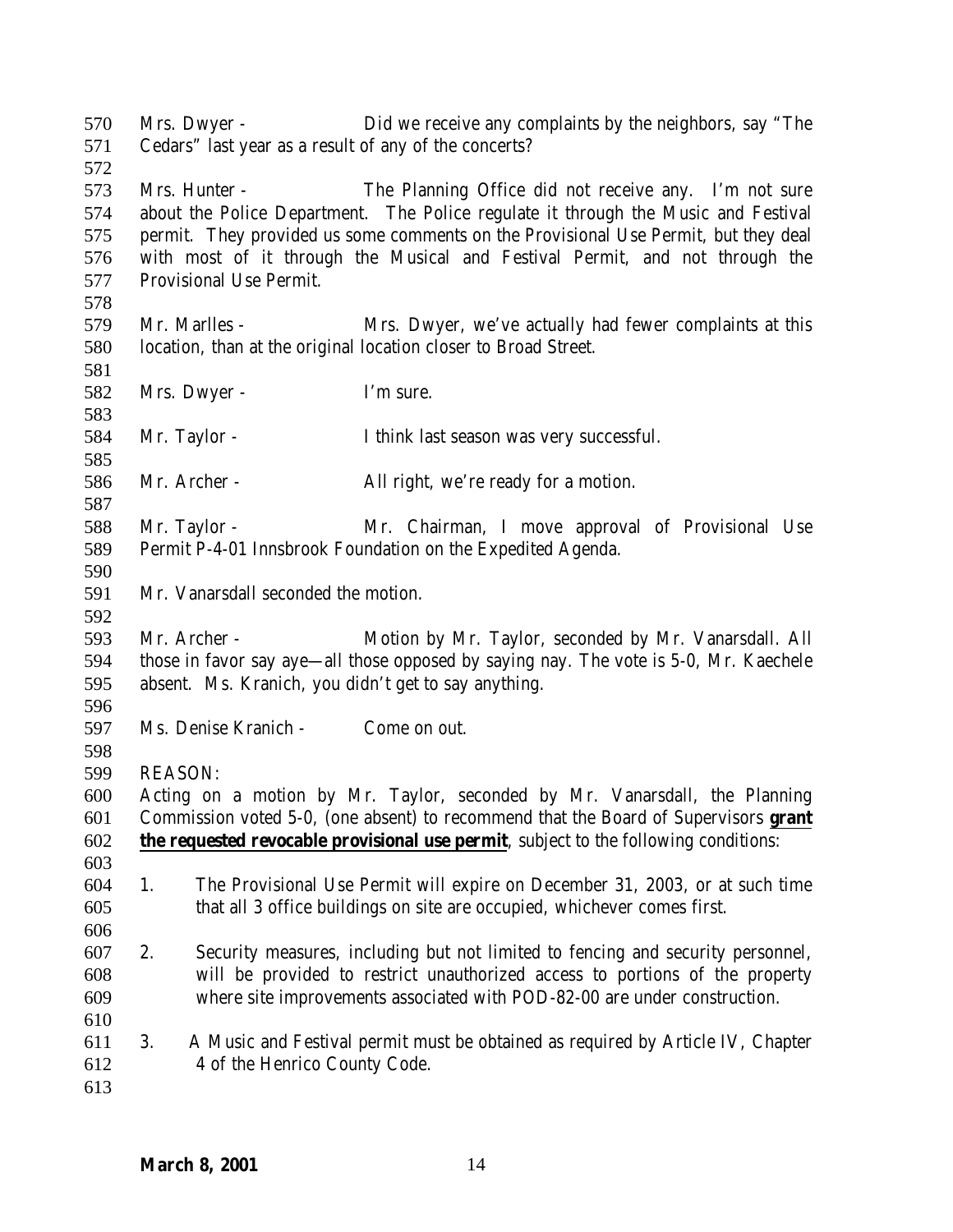- 4. The pavilion location and associated Zoning Ordinance requirements shall be illustrated on an Amendment to the Plan of Development to be submitted to the Planning Office, and be administratively approved by Henrico Planning. The amendment should address parking calculations and the permitted site construction affected by the temporary location of the pavilion.
- 
- The Planning Commission's recommendation was based on the fact that the proffered conditions should minimize the potential impacts on surrounding land uses; and it would not be expected to adversely affect public safety, health or general welfare.
- 
- Mr. Marlles Mr. Chairman, the first case to be heard is at the bottom of Page 2 on your agenda. It was a case that was deferred from the February 15, 2001 meeting.
- 

## **Deferred from the February 15, 2001 Meeting:**

 **C-7C-01 Curtis D. Gordon for West End Developers, L.L.C.:** Request to conditionally rezone from A-1 Agricultural District to R-3C One Family Residence District (Conditional), Parcels 56-1-A-1 (Winngate Subdivision) and 56-A-4, containing 5.55 acres, located on the north line of Church Road 200 feet west of its intersection with Abbey Lane. A residential subdivision is proposed. The R-3 District allows a minimum lot size of 11,000 square feet. The Land Use Plan recommends Suburban Residential 2, 2.4 to 3.4 units net density per acre.

- Mr. Marlles - The staff report will be given by Mr. Lee Householder. Mrs. Hunter - On the first page of the agenda, the Ordinance Amendment. Mr. Marlles - Well, I apologize. Mr. Archer - We heard every word you said.
- Mr. Marlles The first item on the agenda, actually, is a proposed amendment to the Zoning Ordinance.
- 

## **AMENDMENT TO ZONING ORDINANCE:**

 AN ORDINANCE to amend and reordain Section 24-62.2 of the Code of the County of Henrico entitled "Provisional uses permitted," Section 24-94 entitled "Table of regulations," and Section 24-94.1 entitled "Yard and setback standards for tall buildings" to allow by Provisional Use Permit an increase in height for certain structures in the B-3 Business District.

| 654<br>655 | Mr. Marlles -      | That staff report will be given by Mr. O'Kelly. |
|------------|--------------------|-------------------------------------------------|
| 657        | $656$ Mr. Archer - | Mr. O'Kelly, how are you, sir?                  |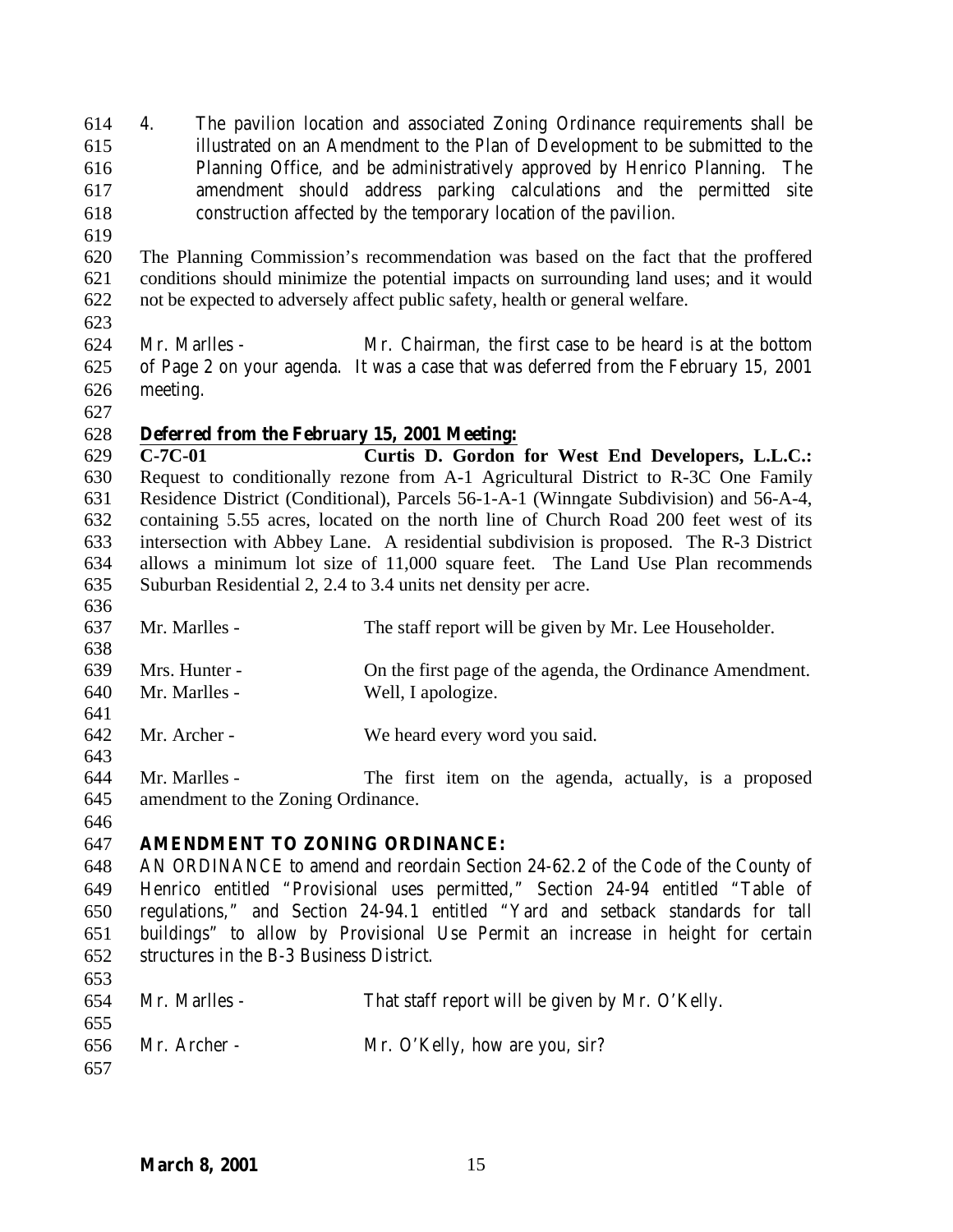Mr. David D. O'Kelly, Principal Planner – Mr. Chairman, I'm fine. Good afternoon, members of the Commission.

 Mr. Archer - It's night, David. I know you're used to being here in the day time.

 Mr. O'Kelly - I understand. Copies of this proposed amendment to the Zoning Ordinance are available tonight in the lobby should anyone be interested. The advertisement for tonight's public hearing appeared in the Richmond Times Dispatch on 667 February  $15<sup>th</sup>$  and February  $22<sup>nd</sup>$ . There have been no changes to the draft which was 668 distributed in your packet for tonight's meeting. That draft is dated February  $26<sup>th</sup>$ .

 The staff introduced this Ordinance to the Commission at a work session at your last 671 meeting on February  $28<sup>th</sup>$ . It is a relative simple Zoning Ordinance Amendment. Currently, in the B-3 District, the height of buildings and structures is limited to 45 feet. However, buildings in excess of 45 feet, but not higher than 110 feet may be permitted with the approval of a special exception, and that's normally granted either by the Board of Zoning Appeals or by the Planning Commission. That's for all B-3 uses in general.

 The Amendment proposed before you tonight and, if adopted by the Board of Supervisors, would allow for certain entertainment uses such as coliseums, stadiums and race tracks a height greater than 110 feet, with approval of a Provisional Use Permit by the Board of Supervisors. And, again, that would be only for those certain entertainment uses permitted as a Provisional Use in the B-3 District.

 The Provisional Use process, of course, requires such requests to first come before the Planning Commission for review and a recommendation to the Board of Supervisors.

 So, this amendment, in essence, would provide the opportunity and a process for buildings and structures of certain types to exceed 110 feet by a Provisional Use Permit.

I'd be happy to try and answer any questions.

 Mr. Archer - Thank you, Mr. O'Kelly. Any questions from the Commission for Mr. O'Kelly? Mr. O'Kelly, let me ask one question, because I feel like you ought to be asked one question.

Mr. O'Kelly - All right.

 Mr. Archer - Will we particularly specify exactly what uses would be permitted under this change? When we say things, "such as racetracks," or will that be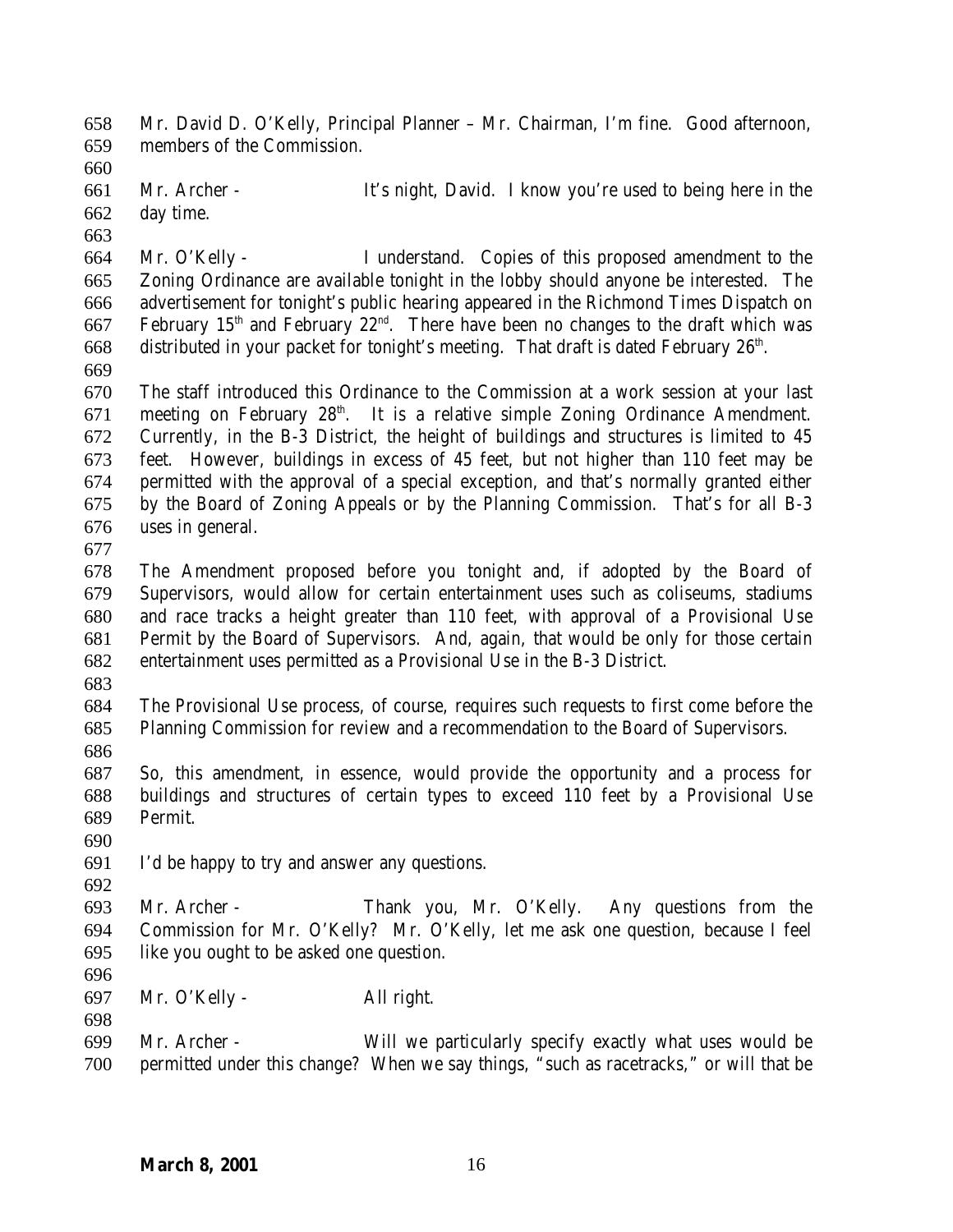on a selective basis anyway when the Board gets a chance to review any requests for a change? Mr. O'Kelly - Actually, Mr. Archer, the proposed Ordinance is very strict on the type of uses that would be allowed this opportunity. Only coliseums, racetracks, and… Mr. Archer - That's what I'm getting at. It's specified? Mr. O'Kelly - Yes sir. In the language of the ordinance. Mr. Archer - Okay. All right. Mr. O'Kelly - I think the question was asked at the work session whether or not this provision would be allowed for the State Fair and their raceway facilities. It would be at their current location. They would have the opportunity for Strawberry Hill, for example, or any structures related to that activity, to apply for Provisional Use because the property is zoned B-3 and M-1. However, at the new location of the State Fair, that property is currently zoned A-1, and that opportunity would not be available. Mr. Archer - Okay. Mrs. Dwyer - Mr. O'Kelly, you and I discussed this earlier today, but I'll just mention it so that others will have the benefit of our discussion. And, my question earlier had related to Section 24-94.1. I just wanted to make sure that the intent was to require these larger buildings that can be taller than 110 feet to also require them to have additional rear, side and front yard setback. And, you indicated, 728 that, yes, that was... Mr. O'Kelly - That would be required. And, again, the zoning requirements are minimum requirements. Certainly, through the Provisional Use process, if the Commission or Board felt that additional setbacks greater than specified in the Ordinance would be necessary, then, you could add that as a condition. Of course, through the Provisional Use, that process allows the Commission or with final action by the Board, to add any condition you think is appropriate for the development of the property. It doesn't have to be volunteered by the applicant. Mr. Archer - So, it will be a rare bird anyway. Okay, any further discussion? I suppose we're ready for a motion. Mr. Taylor - Mr. Chairman, I'll move approval of the Amendment to the Zoning Ordinance to amend and reordain Section 24-62.2 of the Code of the County of Henrico.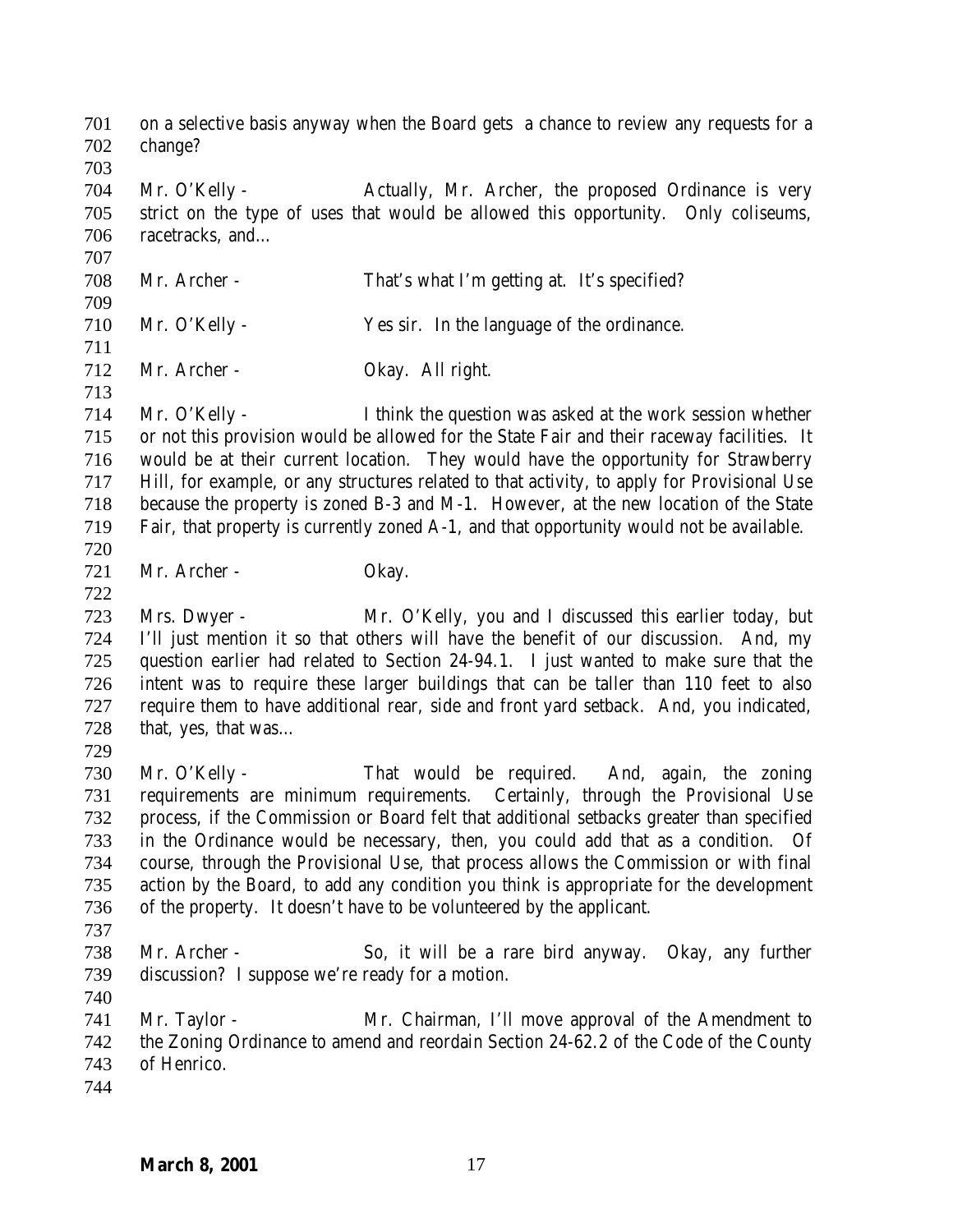Mr. Archer - We are making a recommendation to the Board? Is that

- correct, right?
- 

Mrs. Dwyer seconded the motion.

 Mr. Archer - Motion by Mr. Taylor, seconded by Mrs. Dwyer. All those in favor say aye—all those opposed by saying nay. The vote is 5-0, Mr. Kaechele absent. Thank you, Mr. Taylor. Thank you, Mr. O'Kelly. All right, Mr. Secretary.

## **Deferred from the February 15, 2001 Meeting:**

 **C-7C-01 Curtis D. Gordon for West End Developers, L.L.C.:** Request to conditionally rezone from A-1 Agricultural District to R-3C One Family Residence District (Conditional), Parcels 56-1-A-1 (Winngate Subdivision) and 56-A-4, containing 5.55 acres, located on the north line of Church Road 200 feet west of its intersection with Abbey Lane. A residential subdivision is proposed. The R-3 District allows a minimum lot size of 11,000 square feet. The Land Use Plan recommends Suburban Residential 2, 2.4 to 3.4 units net density per acre.

- Mr. Marlles Mr. Lee Householder will be giving the staff report.
- Mr. Archer Mr. Householder. Is there any one here in opposition to this case before you start, sir? No opposition.
- 

 Mr. Lee Householder, County Planner - Thank you, Mr. Chairman. This subject request would rezone 5.5 acres from A-1 Agricultural to R-3C One Family Residence District. The requested use is the development of a single-family subdivision. The property is located on the north line of Church Road, 200 feet west of the intersection with Abbey Lane. There is currently a residential structure located on this parcel, and the applicant has indicated that this structure will be removed and new homes will be constructed.

 A quick review of the surrounding zoning and subdivisions; its primarily R-4 surrounding the property up in this area (referring to slide), and as you come down here, you've got A-1 and R-2A across the street. Then you have the Jehovah Witness Church to the west of the property.

 The surrounding subdivisions; this subdivision here is called Waterford. This subdivision here is Glen Gary (referring to slide), were built in the eighties and also, the Pine Run Subdivision is what's across the street.

 Currently, there are 10 lots in the Glen Gary Subdivision that are adjacent to this request and 13 lots in Waterford that are adjacent to the subject property. The requested zoning of R-3C does allow a minimum lot size of 11,000 square feet, and lot width of 80 feet. The 2010 Land Use Plan designation for this site is Suburban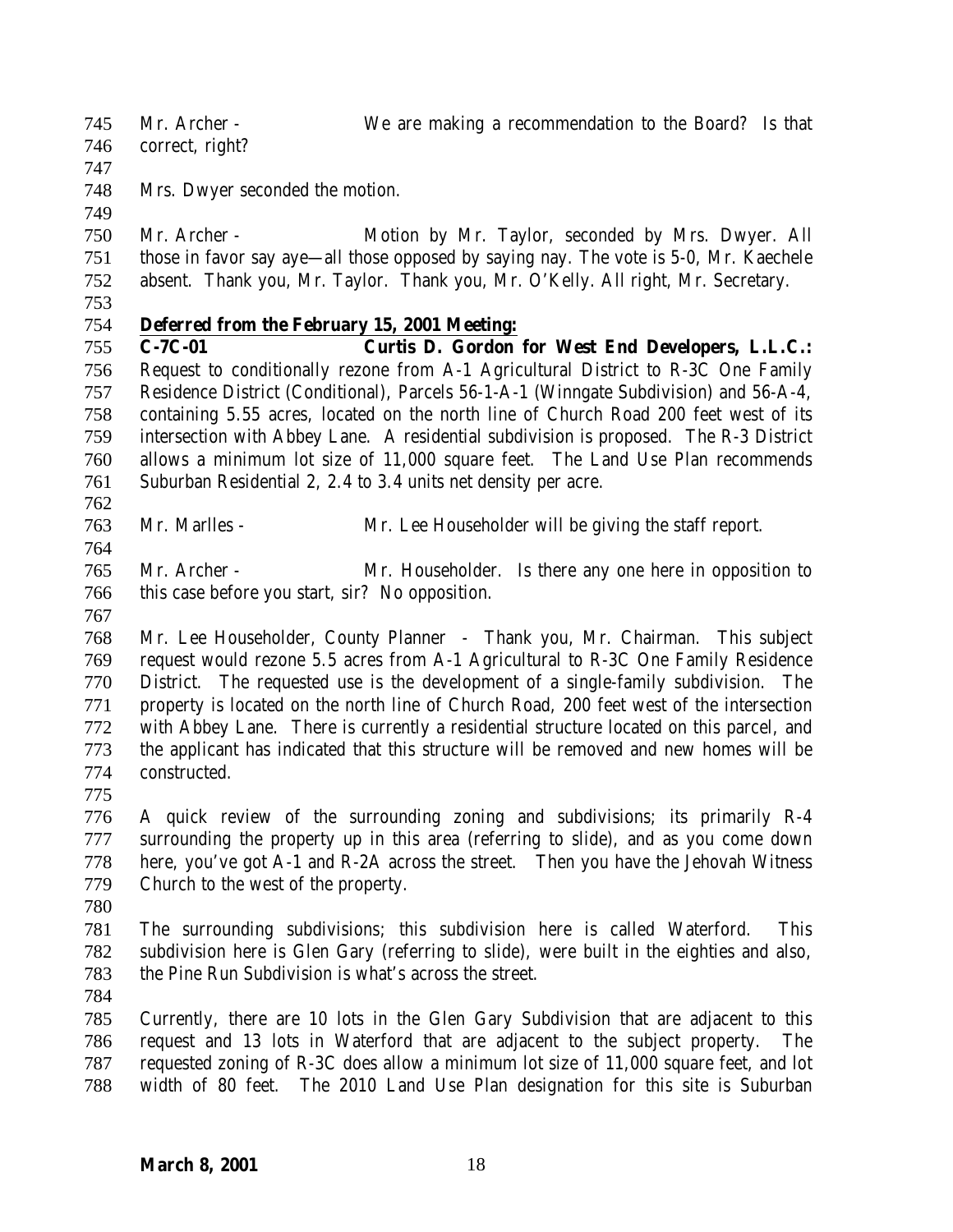Residential 2 which is a maximum of 3.4 units per acre. This request does conform with those guidelines.

 Staff has attended several meetings over the past two months to discuss concerns with surrounding property owners with this case. Discussions have continued fairly regularly and consistently up until yesterday when representatives in each subdivision worked to resolve the last remaining issues with the case.

 Final proffers for this case were submitted today, so, therefore, the time limit would need to be waived in order to accept these proffers.

 The applicant has submitted what's called "a master plan," in the proffers and that shows 13 lots in this subdivision. The exhibit that you have attached to your proffers is not exactly the same as this one. We kind of enhanced and blew it up a little bit for presentation purposes.

 I'd like to quickly review some of the proffers that were submitted by the applicant today. Proffers 1 and 2 reference this master plan specifically required to be substantially in accordance with this. One of the ideas is the offset lines between Glen Gary and the new subdivision which is mentioned in Proffer 2.

 Proffer No. 4 would require a 20-foot buffer along the perimeter of the property. Within this buffer area, it would not allow trees of a caliper of 5 inches or greater to be taken unless diseased.

 Proffer 5 would limit single story dwellings to these three lots here, here, and here (referring to slide), and the rest of the property would be two-story and colonial style. Proffer No. 7 would require this 20-foot common area (referring to slide), which is labeled as a buffer, which is adjacent to the Waterford Subdivision. And, in this area trees would be preserved and landscaping would be supplemented where needed with evergreen plantings, as mentioned in the proffer.

 Proffer No. 9 would require a 55-foot setback for these lots bordering the Glen Gary Subdivision, which is 15 feet greater than what's required than the R-3 District.

 Proffer No. 11 is the landscaped buffer requirement of 25 feet with transitional 25 landscaping requirements, which we've seen in other subdivision rezonings.

 And the last proffer I'd like to mention, is Proffer 14, which requires a 30-foot side yard setback for these two lots adjacent to the Waterford and Glen Gary Subdivisions.

 Overall, staff feels this proposal is consistent with the recommendation of the 2010 Land Use Plan. And we feel the proposed use is reasonable, given the zoning of surrounding properties. We feel the applicant has addressed staff's concerns as well as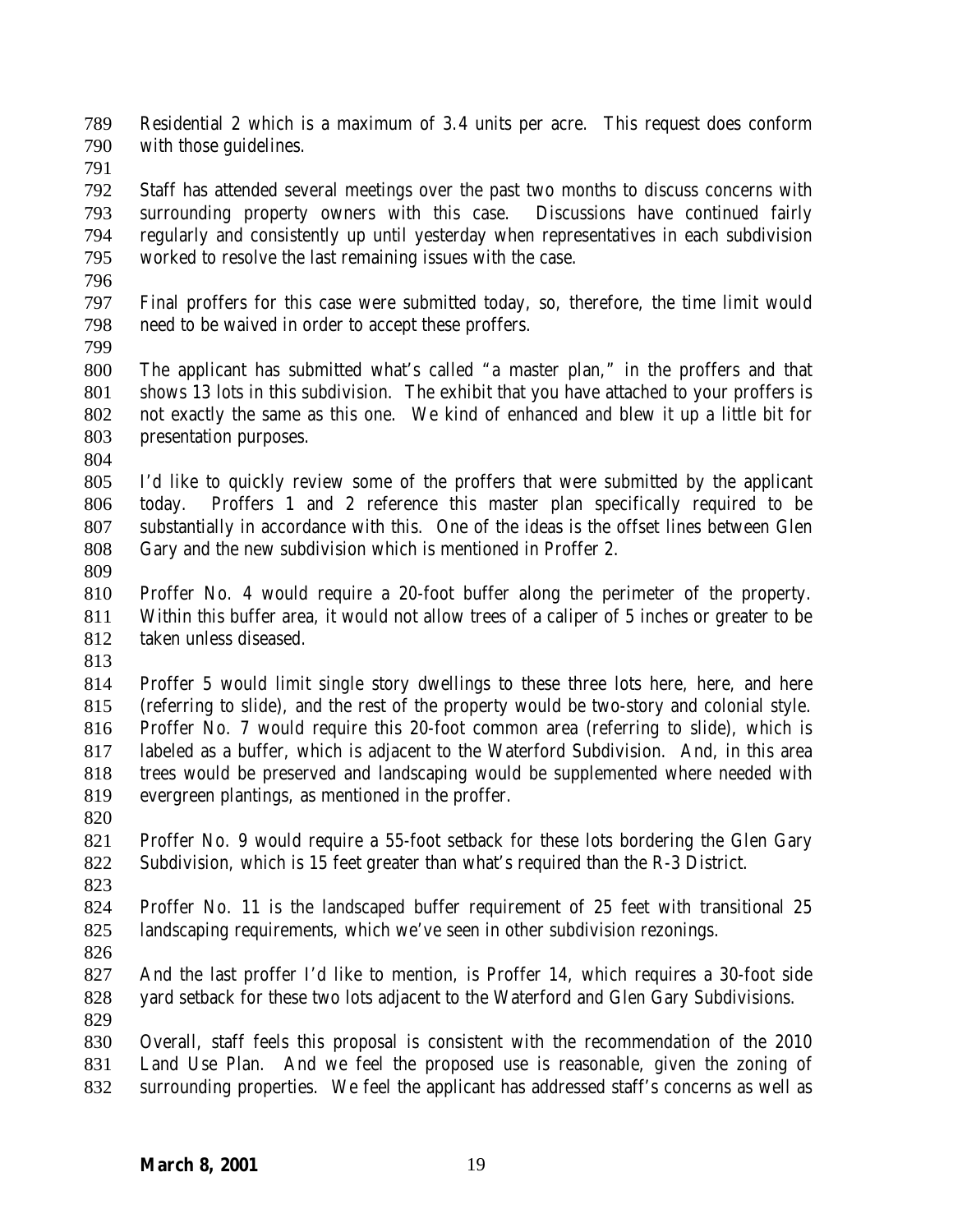| 833<br>834 | the concerns of surrounding property owners, and we recommend approval of this<br>request. I'd be glad to answer any questions you may have. |                                                                                        |  |
|------------|----------------------------------------------------------------------------------------------------------------------------------------------|----------------------------------------------------------------------------------------|--|
| 835        | Mr. Archer -                                                                                                                                 |                                                                                        |  |
| 836<br>837 | the Commission from Mr. Householder?                                                                                                         | Thank you, Mr. Householder. Are there questions from                                   |  |
|            |                                                                                                                                              |                                                                                        |  |
| 838<br>839 |                                                                                                                                              |                                                                                        |  |
|            | Mrs. Dwyer -                                                                                                                                 | Could we have a few minutes to review these proffers?                                  |  |
| 840        |                                                                                                                                              |                                                                                        |  |
| 841        | Mr. Householder -                                                                                                                            | That's understandable. I will point out that I think there                             |  |
| 842        |                                                                                                                                              | are places where the language might seem a little awkward. I have addressed that with  |  |
| 843        |                                                                                                                                              | the applicant. And the response was, which I'm sure he can say, but some of these      |  |
| 844        |                                                                                                                                              | requests were specifically made by the surrounding property owners.                    |  |
| 845        | Mr. Vanarsdall -                                                                                                                             |                                                                                        |  |
| 846<br>847 |                                                                                                                                              | They're not all changed, are they?                                                     |  |
| 848        | Mr. Householder -                                                                                                                            | What's that?                                                                           |  |
| 849        |                                                                                                                                              |                                                                                        |  |
| 850        | Mr. Vanarsdall -                                                                                                                             | I said, they're not all changed?                                                       |  |
| 851        |                                                                                                                                              |                                                                                        |  |
| 852        | Mr. Householder -                                                                                                                            | No.                                                                                    |  |
| 853        |                                                                                                                                              |                                                                                        |  |
| 854        | Mr. Taylor -                                                                                                                                 | But they are voluminous.                                                               |  |
| 855        |                                                                                                                                              |                                                                                        |  |
| 856        | Mr. Vanarsdall -                                                                                                                             | Have you seen them before, Mr. Taylor?                                                 |  |
| 857        |                                                                                                                                              |                                                                                        |  |
| 858        | Mr. Taylor -                                                                                                                                 | Several times, yes sir.                                                                |  |
| 859        |                                                                                                                                              |                                                                                        |  |
| 860        | Mr. Vanarsdall -                                                                                                                             | Satisfied with them?                                                                   |  |
| 861        |                                                                                                                                              |                                                                                        |  |
| 862        |                                                                                                                                              | Mr. Householder - I'll explain some of the process, reviewing the proffers.            |  |
| 863        |                                                                                                                                              | A lot of times they were e-mailed to staff. Comments were provided back on some        |  |
| 864        |                                                                                                                                              | things. We do kind of have a back and forth. We never had a formal submittal of the    |  |
| 865        |                                                                                                                                              | new proffers until Tuesday. We did have proffers that made the deadline. But, then     |  |
| 866        |                                                                                                                                              | they were changed again since Tuesday. The ones you see here is the final agreement    |  |
| 867        | between negotiations with surrounding property owners.                                                                                       |                                                                                        |  |
| 868        |                                                                                                                                              |                                                                                        |  |
| 869        | Mr. Taylor -                                                                                                                                 | And, I am, frankly, surprised that I have a copy in my                                 |  |
| 870        | hand and the ink is dry on it with no changes, because there are two 19's. So, I think                                                       |                                                                                        |  |
| 871        |                                                                                                                                              | there are actually 20 have been deliberated, debated, worked over with the staff with  |  |
| 872        |                                                                                                                                              | the developer, with the neighbors. And, I have to say, I'm proud that the staff did an |  |
| 873        |                                                                                                                                              | exquisite amount of energy that Mr. Householder put into these. And there are some     |  |
| 874        |                                                                                                                                              | very interesting concepts envisioned in this that when we started this, it looked so   |  |
| 875        |                                                                                                                                              | simple, but it became so complicated. And what is complicated about it, is this is an  |  |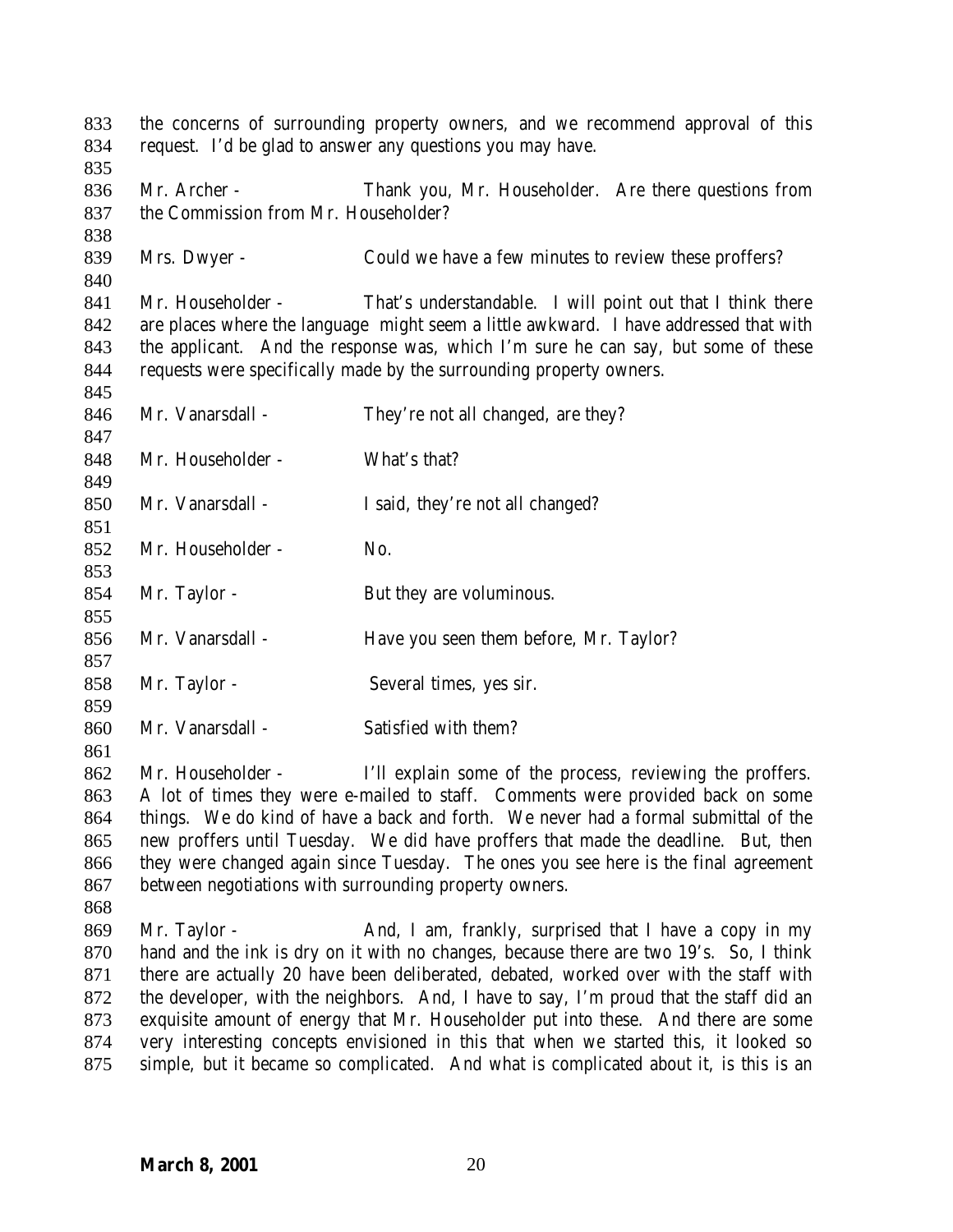infill development between two very active developments with some community pride and have been being about nine or ten years.

 So, we had to match the architecture. We had to work with the value systems of both of the adjacent developments. And, it required a great degree of work on behalf of the staff and all the developers. And I really think that Mr. Marlles and staff should be proud of the effort that the staff put in on these. There are some that are so interesting 883 that it might be worthwhile going over them.

 Mr. Householder - I can pick out a few that I think are; I mean, I did point out to the applicant that, we just got these proffers today and we do feel like we would like even more time to review them. The County Attorney hasn't had a chance to comment on them. But, I did indicate that I felt like, substantially, they met most of the concerns, that between now and the Board, we could work to tweak the language to meet County standards.

 No. 13 is, typically, not a proffer that we would recommend by staff, which is, "A maximum number of seven lots shall have graveled driveways. And graveled driveways shall be brown, crush, and run, and all other driveways shall be paved."

 Mr. Archer - Well, it does say, "may" instead of "should." Does that have any bearing on it?

 Mr. Archer - That's exactly right. I mean, those are the type of wording changes that, as I read them more and more, that I'm picking up on.

902 Mrs. Dwyer - Are there existing utility easements along Church Road? 

Mr. Householder - Yes.

Mr. Taylor - For the most part, yes. All are along Church Road.

 Mrs. Dwyer - Because Proffer No. 11 says, "…All utilities shall run generally perpendicular to the landscape buffer area…", and if there are existing utilities running in a parallel fashion, then, this proffer would be in conflict with that.

 Mr. Householder - My understanding of the proffer was, if any new utility easements would be required for the development that they would be made to be perpendicular. At least it would cover those…

 Mrs. Dwyer - I guess it could be clarified by saying, "all new utility 917 easements that are..." I don't know. Somehow, word that to make it clear...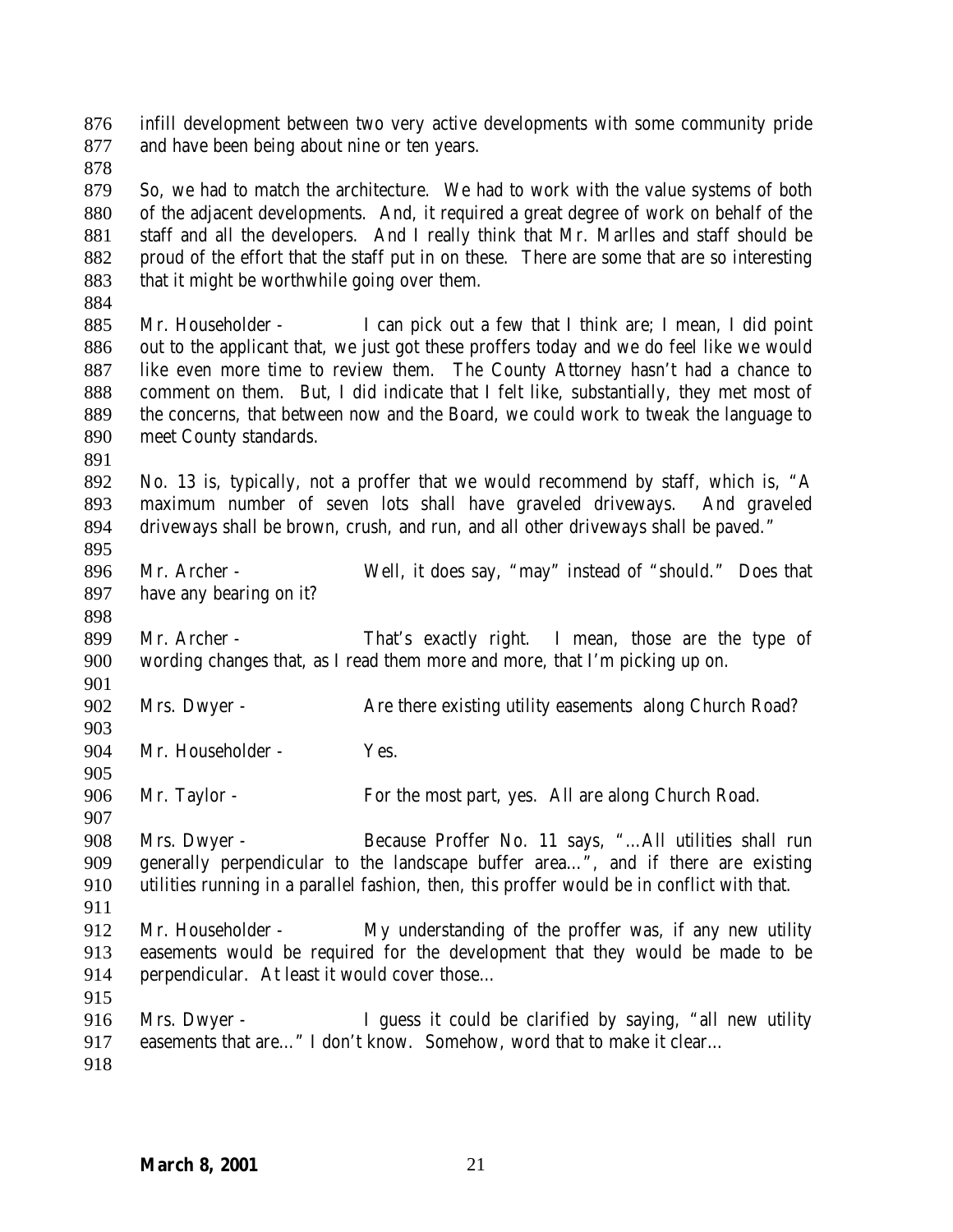Mr. Taylor - That would be good. I think most of the new utilities would run generally perpendicular with the landscaped buffer areas picking up the utilities that were in the street and then extending them.

 Mrs. Dwyer - The question that I have in the brief time I've had to look at this, I was looking at Proffer No. 4 and 14 where we talk about the buffer area and not cutting trees with a 5-inch caliper or greater within the buffer area. I think that that's perfectly reasonable to expect of a developer. I would have great reservations about having a proffer like that apply to a person who might purchase a home, and want to put a tool shed in their back yard or do something, a playground or something, and may want to cut down a tree. Maybe they don't like gumballs falling in the yard because their children go barefooted.

 You know, I mean, there are a host of reasons why a homeowner might want to cut down a tree. Having had experience in the past with proffers that developers agreed to, but are really difficult for the homeowner to necessarily continue to abide by, I would really recommend against having that particular provision apply in perpetuity to every owner of the property. I think its very reasonable to ask of the developer, however.

 Mr. Householder - To add on that, it is very difficult for staff to enforce over a long term the clearing of someone's own back yard. I think the applicant can quickly address why some of these things were worded the way they were, because that concern was brought out.

 Mrs. Dwyer - What that does is, in the future, it pits one neighbor against another neighbor with the County in the middle. And the one neighbor who lives there says, "This is my home. I pay the mortgage. Why can't I cut down this gumball tree?" You know. And I think that's the position the County doesn't want to be in. I think its an unreasonable position to put the County into and an unreasonable demand to make of a homeowner.

 Mr. Vanarsdall - You also run into the problem sometimes, the first person who occupies the house may have gotten the word, and the second or third doesn't. And, all of a sudden, there's nothing left standing. It's very difficult, like you said, to convey.

- 
- Mrs. Dwyer One other observation I would make; the single-level dwellings, as I saw you point them out in the beginning of the subdivision. And, usually, developers like to put their best house you know close to the front, because it creates an attractive entry and a more impressive entry.
- 

 Mr. Householder - There's a lot of history behind the decision to put those single-family dwellings…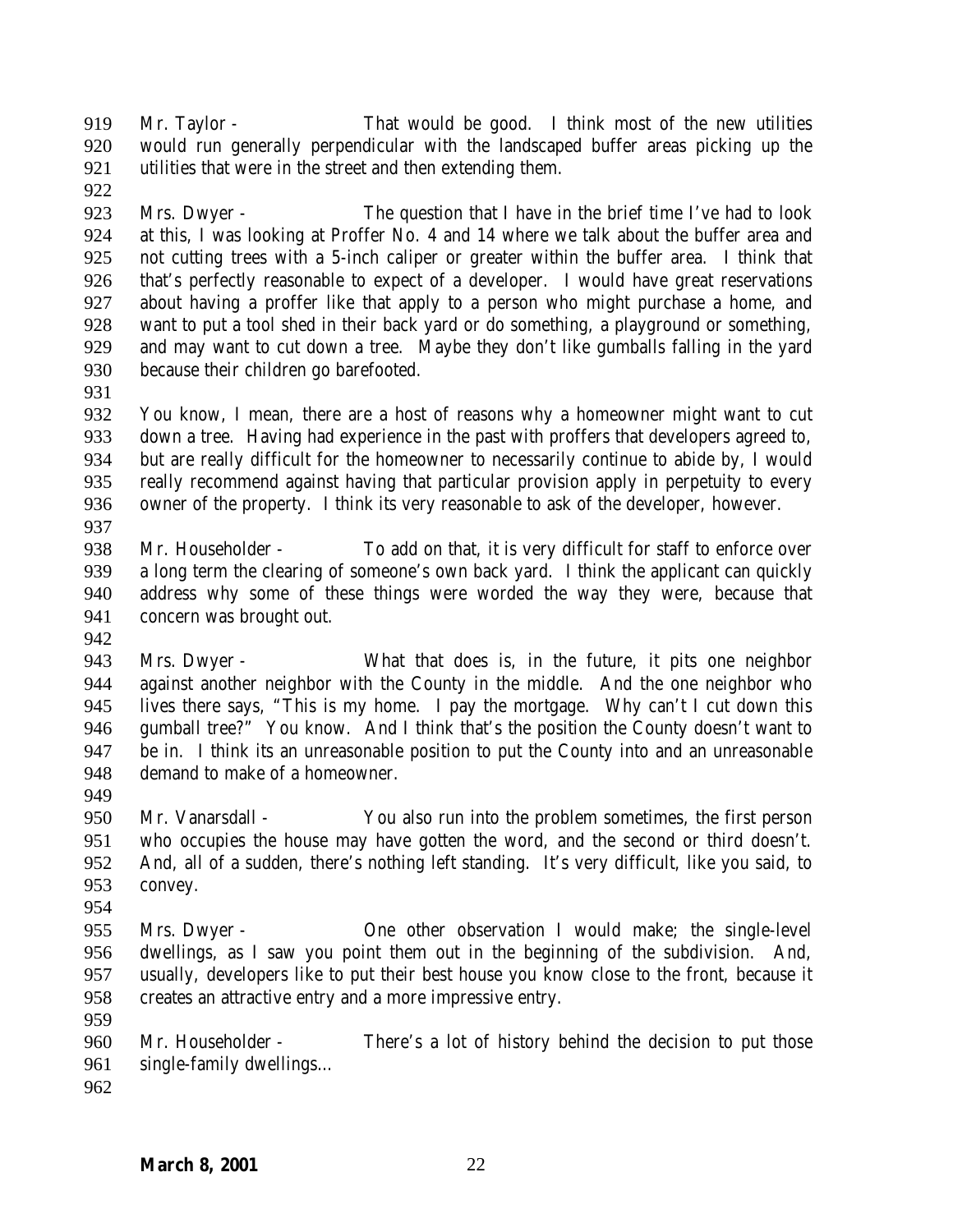Mrs. Dwyer - Right. I'll just make that observation and drop it. The only thing I'm really concerned about is the trees. Mr. Householder - I agree with you. Mrs. Dwyer - Attempting to bind homeowners in perpetuity. Mr. Marlles - Mr. Householder, you're fairly comfortable that these proffers can be tweaked before the Board meeting to your satisfaction? Mr. Householder - I think so. The reason that I feel like they're not in the best shape, is because negotiations between the sides went to the last minute. And there has been a lot of work put into the case. And I did communicate that with the applicant that I felt like they still needed work. But, I did feel like we were confidant they were the type of changes that we could make between now and the Board. Specifically, the tree issue would be one of those things. 980 Mr. Archer - And No. 20, I guess it should be. We had some discussion I recall last year, had some discussion about trying to make people aware that homeowner's associations do actually exist, particularly the second buyers, second or third buyer, whatever. Did we ever come up with any kind of language? Mr. Vanarsdall - I remember we talked about it, but I don't think we adopted any certain language as I remember. Do you, Mrs. Dwyer? 988 Mrs. Dwyer - No. Mr. Archer - We had quite of an opinion about it as I recall. Mr. Householder - We had some covenant language I've seen in other subdivision cases. I could pull some of that and see if it gets at that. Mr. Archer - Okay. I was just trying to see if we could enhance this a little bit. A lot of people buy and are not aware that these covenants exist and some of them just blatantly want to refuse to join a homeowners association as mandatory that they have to do it and pay dues. People resent that. And, when you get to a second or third ownership, that kind of filters out a little bit. I didn't remember what we did. But, I thought we did something to try to create some language that would specify or have the sales person specify that the buyer knows that this language does exist. Mr. Marlles - And, Mr. Chairman, as I recall, too, I think the Assistant County Attorney did research on that. I have to tell you,… 1006 Mr. Archer - He did.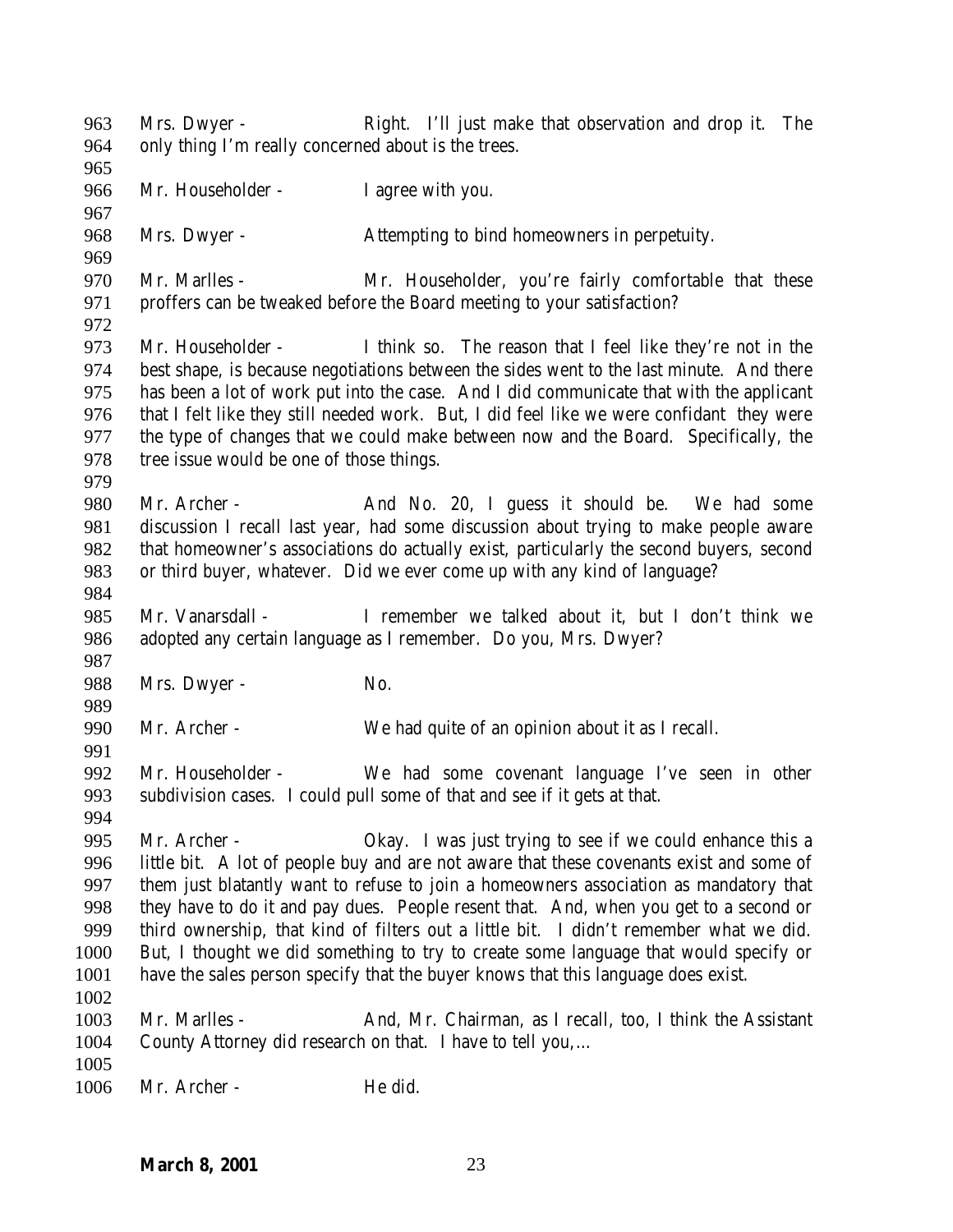1007 Mr. Marlles - .... I don't remember exactly what he came out with. They were also researching it at the time, but we'd be glad to look into that and actually bring that back to you. Mr. Archer - Well, I was just thinking that, if we could just clean this up a little bit while we had it, if we could find that language. Mr. Marlles - We could certainly check with the County Attorney's office. 1017 Mr. Archer - Okay. Mrs. Dwyer - So, is it planned that a covenant in the deed that will run with the land will be the instrument that sets up this homeowner's association? Mr. Householder - The applicant can address that. That's been specifically talked about. Because some of the issues that they wanted proffered are not in here regarding roof materials. I was hoping the driveway issue would be more of a covenant. 1027 Mrs. Dwyer - It usually is. Mr. Householder - And the applicant has indicated that they wanted more time to work on the covenants to present to the surrounding neighbors. Mr. Taylor - And I think some of this will also transcend to the POD that we'll be able to work on it. Is the applicant here? Would you like to hear from the applicant? Mr. Curtis Gordon - Good evening, members of the Commission. My name is Curtis Gordon. I'm representing the applicant. I also have the unusual situation, tonight, of asking to rezone the house where I grew up. It is actually my mother's property who is here this evening. We have been there since the fifties. We have seen Short Pump develop more than I ever would have dreamed when I was little. I would also, before I address comments from the Commission, I would like to echo Mr. Taylor's sentiments as to the hard work of Mr. Householder, but also compliment Mr. Taylor for the countless hours he has put in this to this point. There were several occasions when I did not think we'd be ever to reach. Mr. Archer - Sir, did you give your name for the record? Mr. Gordon - Yes sir.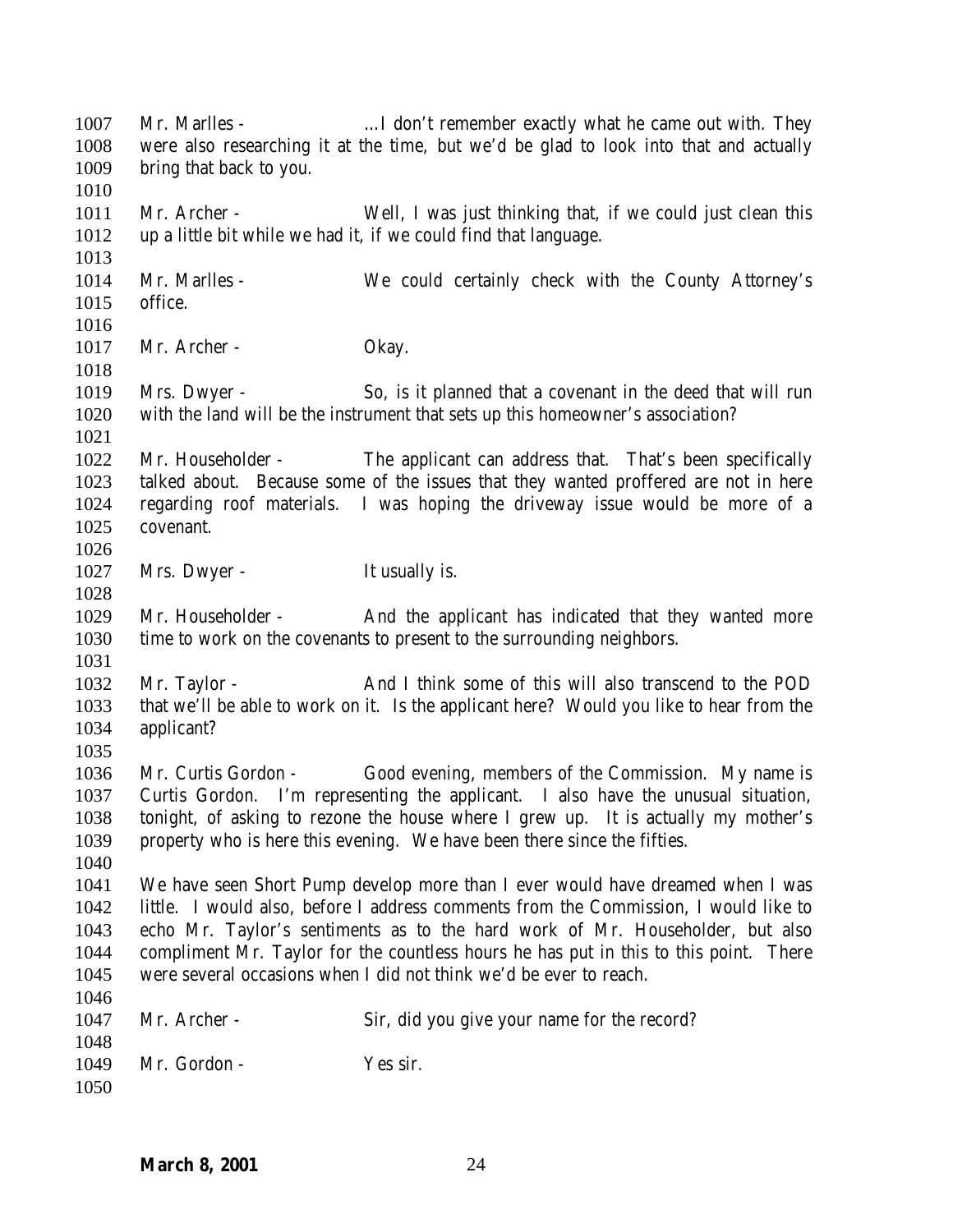| 1051<br>1052 | Mr. Archer -                                                | Thank you.                                                                                                                                                              |
|--------------|-------------------------------------------------------------|-------------------------------------------------------------------------------------------------------------------------------------------------------------------------|
| 1053<br>1054 | Mr. Gordon -                                                | I'll be happy to address any questions from members of<br>the Commission. I will represent that Mr. Shumate, who represents Glen Gary                                   |
| 1055         |                                                             | Homeowners, or a group thereof, could not be here this evening. He is in New                                                                                            |
| 1056         |                                                             | Orleans, fortunately, for him. Some of the residents of Glen Gary are here who may                                                                                      |
| 1057         |                                                             | also wish to speak. But I'd be happy to answer any questions the Commission has.                                                                                        |
|              |                                                             |                                                                                                                                                                         |
| 1058         | Mr. Archer -                                                |                                                                                                                                                                         |
| 1059<br>1060 |                                                             | Thank you, sir. Are there questions?                                                                                                                                    |
|              |                                                             |                                                                                                                                                                         |
| 1061         | Mr. Vanarsdall -                                            | You heard what our concern was about the                                                                                                                                |
| 1062         |                                                             |                                                                                                                                                                         |
| 1063         | Mr. Gordon -                                                | If I were Mr. Shumate, and here, tonight, I think the                                                                                                                   |
| 1064<br>1065 |                                                             | answer I would have to that question is that, that would be a very important condition<br>for the Glen Gary Homeowners. These proffers represent a long and hard fought |
| 1066         |                                                             | negotiations to reach a compromise that would be agreeable to everyone. And I think                                                                                     |
| 1067         |                                                             | that would be the best answer I could have to that question. And that is a very sensitive                                                                               |
| 1068         |                                                             | issue to the members of Glen Gary, that the trees remain there. May I answer any                                                                                        |
| 1069         | other questions?                                            |                                                                                                                                                                         |
| 1070         |                                                             |                                                                                                                                                                         |
| 1071         | Mrs. Dwyer -                                                | So, do you think that between now and the time the case                                                                                                                 |
| 1072         |                                                             | goes to the Board there may not be any resolution of it in the terms that the                                                                                           |
| 1073         | Commission has discussed?                                   |                                                                                                                                                                         |
| 1074         |                                                             |                                                                                                                                                                         |
| 1075         | Mr. Gordon -                                                | I think that the resolution, as you see proffered as to the                                                                                                             |
| 1076         |                                                             | tree save area, would be the final resolution that would go before the Board.                                                                                           |
| 1077         |                                                             |                                                                                                                                                                         |
| 1078         | Mrs. Dwyer -                                                | So, you don't think the neighbors would be willing to                                                                                                                   |
| 1079         | limit the tree cutting proffer to actions of the developer? |                                                                                                                                                                         |
| 1080         |                                                             |                                                                                                                                                                         |
| 1081         | Mr. Gordon -                                                | That has been addressed, and you see the final product of                                                                                                               |
| 1082         | those discussions before you.                               |                                                                                                                                                                         |
| 1083         |                                                             |                                                                                                                                                                         |
| 1084         | Mr. Archer -                                                | Oh, okay. So, this is a result of that discussion?                                                                                                                      |
| 1085         |                                                             |                                                                                                                                                                         |
| 1086         | Mr. Gordon -                                                | Exactly.                                                                                                                                                                |
| 1087         |                                                             |                                                                                                                                                                         |
| 1088         | Mr. Archer -                                                | That's way the proffer is worded this way.                                                                                                                              |
| 1089         |                                                             |                                                                                                                                                                         |
| 1090         | Mr. Gordon -                                                | Exactly. In some great detail.                                                                                                                                          |
| 1091         |                                                             |                                                                                                                                                                         |
| 1092         | Mrs. Dwyer -                                                | So, I assume you could go either way, you know, as the                                                                                                                  |
| 1093         |                                                             | seller of the property. It's really, as I understand it, something that the neighbors                                                                                   |
| 1094         |                                                             |                                                                                                                                                                         |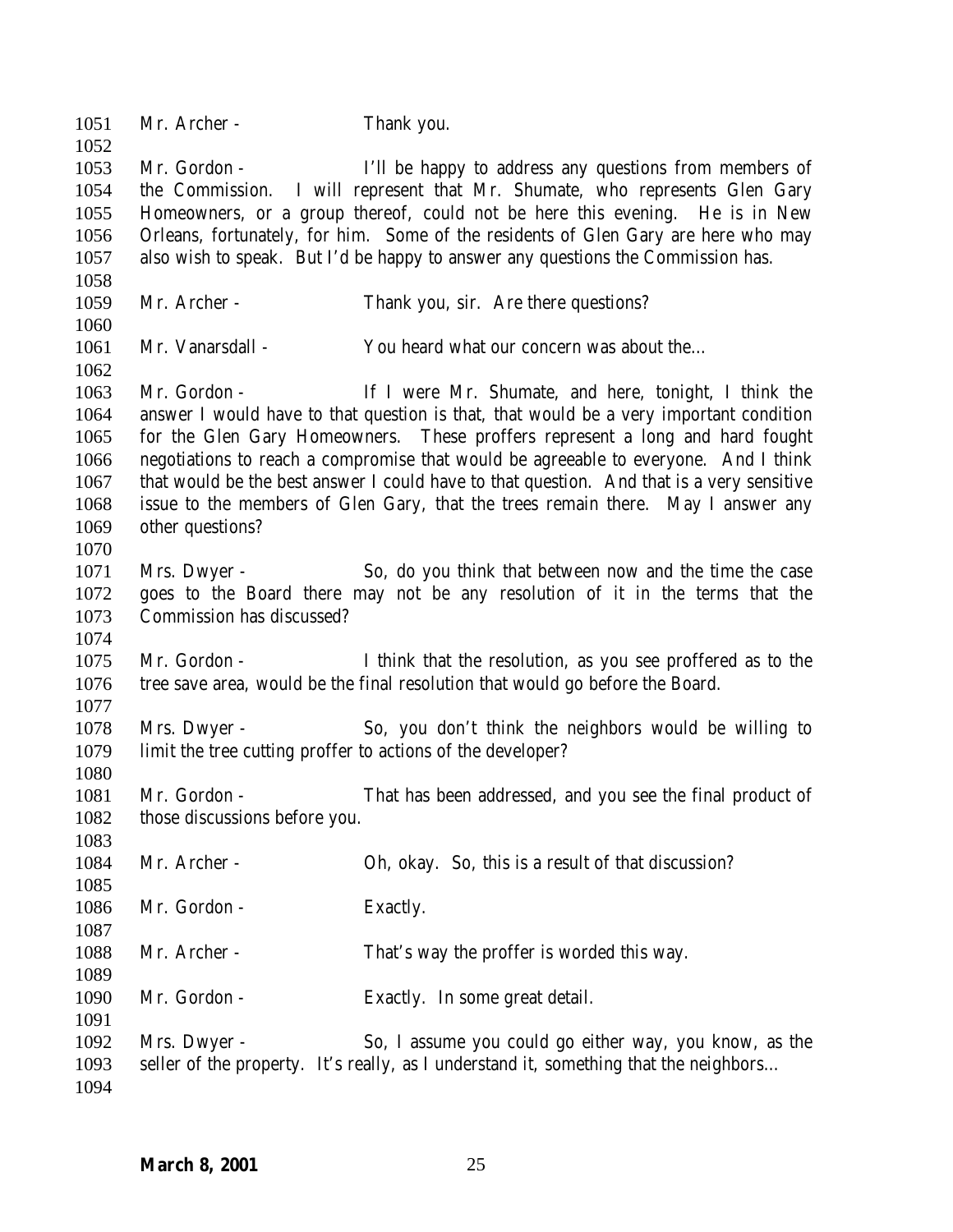1095 Mr. Gordon - It's a very sensitive issue to the neighborhood. Yes ma'am. To address an earlier question, too, as to how you let subsequent homeowners know of restrictive covenants. I believe if there were any one here who was a realtor, the Board of Realtors mandates that there are, at time of contract, agents to disseminate copies of restrictive covenants to potential homeowners.

| 1101         | Mr. Archer -                   | I'm aware, sir, that it is there to be read, but                                         |
|--------------|--------------------------------|------------------------------------------------------------------------------------------|
| 1102<br>1103 | Mr. Gordon -                   | I was going to say, I can't say that's always done.                                      |
| 1104         |                                |                                                                                          |
| 1105         | Mr. Archer -                   | There's a lot to be read in a contract.                                                  |
| 1106         |                                |                                                                                          |
| 1107         | Mr. Gordon -                   | It's supposed to be done. Could I answer any other                                       |
| 1108         | questions?                     |                                                                                          |
| 1109         |                                |                                                                                          |
| 1110         | Mr. Archer -                   | Any other questions?                                                                     |
| 1111         |                                |                                                                                          |
| 1112         | Mr. Gordon -                   | Thank you.                                                                               |
| 1113         |                                |                                                                                          |
| 1114         | Mr. Archer -                   | Thank you, sir.                                                                          |
| 1115         |                                |                                                                                          |
| 1116         | Mr. Taylor -                   | Thank you for all your hard work.                                                        |
| 1117         |                                |                                                                                          |
| 1118         | Mr. Gordon -                   | Thank you, Mr. Taylor.                                                                   |
| 1119         | Mr. Archer -                   | All right, Mr. Taylor.                                                                   |
| 1120<br>1121 |                                |                                                                                          |
| 1122         | Mr. Taylor -<br>like to speak. | Mr. Chairman, there may be some other people who may                                     |
| 1123         |                                |                                                                                          |
| 1124         | Mr. Archer -                   | Oh. There are some.                                                                      |
| 1125         | Mr. Vanarsdall -               | Is he in opposition, or is he just going to speak?                                       |
| 1126         |                                |                                                                                          |
| 1127         | Mr. Tom Dennison -             | I'm for the proposal. My name is Tom Dennison.<br>And I                                  |
| 1128         |                                | live in the Glen Gary Subdivision that borders the subject property.                     |
| 1129         |                                |                                                                                          |
| 1130         | Mr. Marlles -                  | Sir, could you give your address, just for the record?                                   |
| 1131         |                                |                                                                                          |
| 1132         | Mr. Dennison -                 | 2737 Dalkeith Drive. Will Sumake, as Mr. Gordon said,                                    |
| 1133         |                                | Will Sumake is an attorney, and represents me and a majority of the owners that are on   |
| 1134         |                                | Dalkeith Drive that border the property. And, like it has been noted, tonight, he's had  |
| 1135         |                                | an out of town commitment. And he wanted me to read this short statement on his          |
| 1136         |                                | behalf in support of the case. "I apologize for my inability to be here tonight. But, in |
| 1137         |                                | fulfilling my commitment to the applicant, I wanted to speak favorably to the zoning     |
| 1138         |                                | case as amended. As Mr. Taylor could attest, emotions ran deep in this case.<br>The      |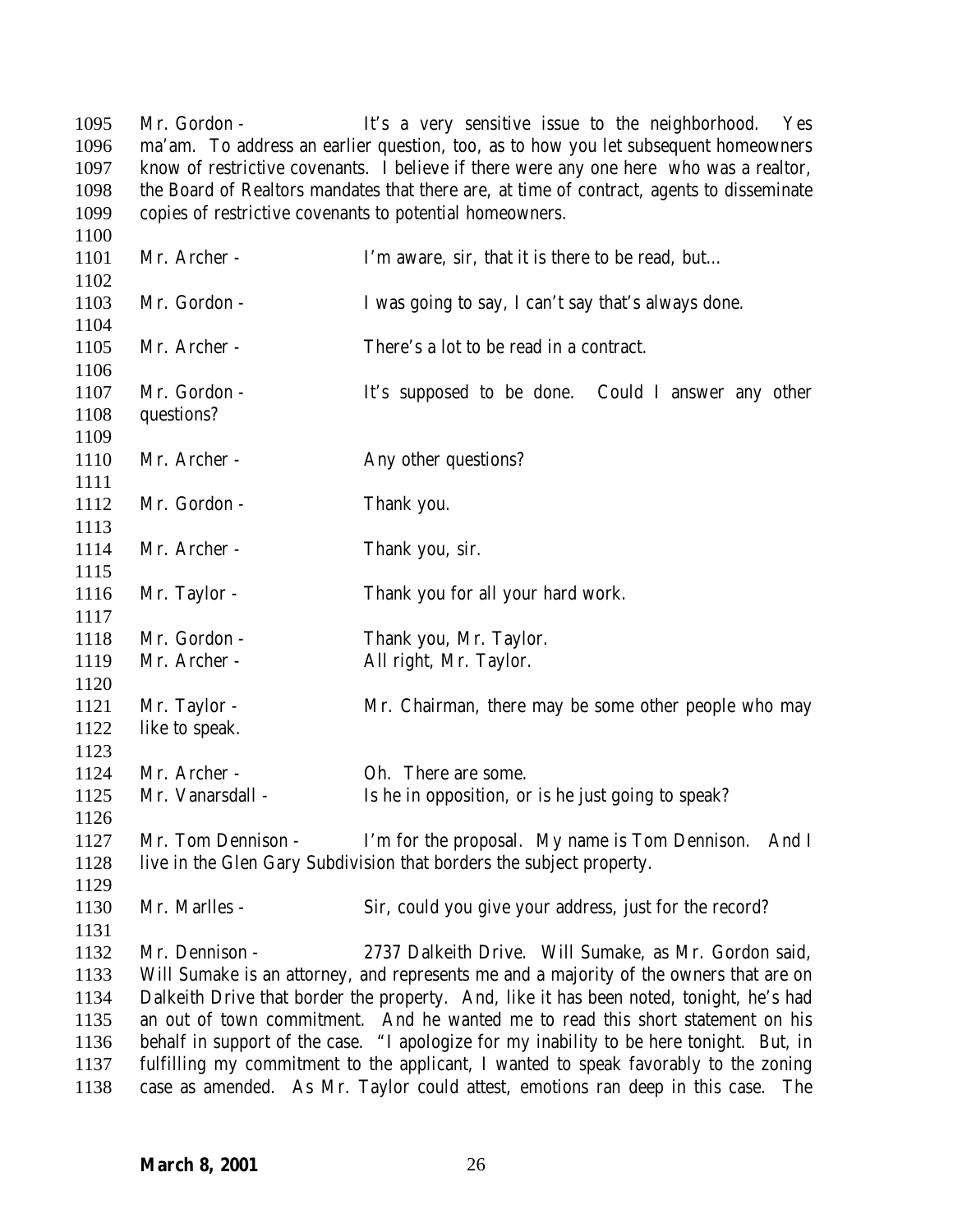subject property is a very narrow parcel. It slices through the heart of two subdivisions.

 As you can imagine, agents with no connection to the home of the subject property, assured most of my clients that the property was so narrow that it could not possibly be developed. They bought their home precisely because of the woods and the privacy those woods afforded.

 The negotiations on this infill piece were hard, but, ultimately, I think successful. I want to thank Mr. Taylor for the countless meetings he attended and helped to arrange. I want to thank Lee Householder and staff for all their hard work.

 Finally, I would like to thank the applicants for accepting my invitation yesterday to come to my office and hammer out our differences. They handled themselves professionally when negotiations were the toughest. He has asked me to submit the proffers Mr. Gordon, Mr. Matthews, and I worked on at the meeting yesterday. I understand that Mr. Householder may tweak the proffers. But so long as the substance remains the same, I have no problems with minor revisions by staff. Also, the applicant has agreed, in principal, to certain restrictive covenants which we simply did not have enough time to complete those before this meeting. We have agreed to resolve this matter between now and the Board. Mr. Dennison has mailed the proffers to all my clients, and I've spoken to almost all of them about the latest proffers. Every client to whom I've spoken thus far is satisfied. Thank you."

- Mr. Archer Thank you, sir. Any questions before he takes his seat?
- 1165 Mr. Taylor Thank you, Mr. Dennison.

 Mrs. Dwyer - I have a question about Proffer No. 4, as I look at it again. It says, "All lots that are adjacent to either Waterford or Glen Gary shall have a 20-foot buffer area around their perimeter." Does that mean the front, side and rear yards of every lot will have a 20-foot buffer around them?

- Mr. Householder It's not intended to mean that. No.
- Mrs. Dwyer What does the proffer mean, then, because its not clearly written, if that's not what it means?
- 

Mr. Householder - I think the applicant might be best to address that.

 Mr. Gordon - The buffer, as it is intended to be, be between the lots to be created and the lots as they exist now. It would not be down between the new lots 1181 that were created.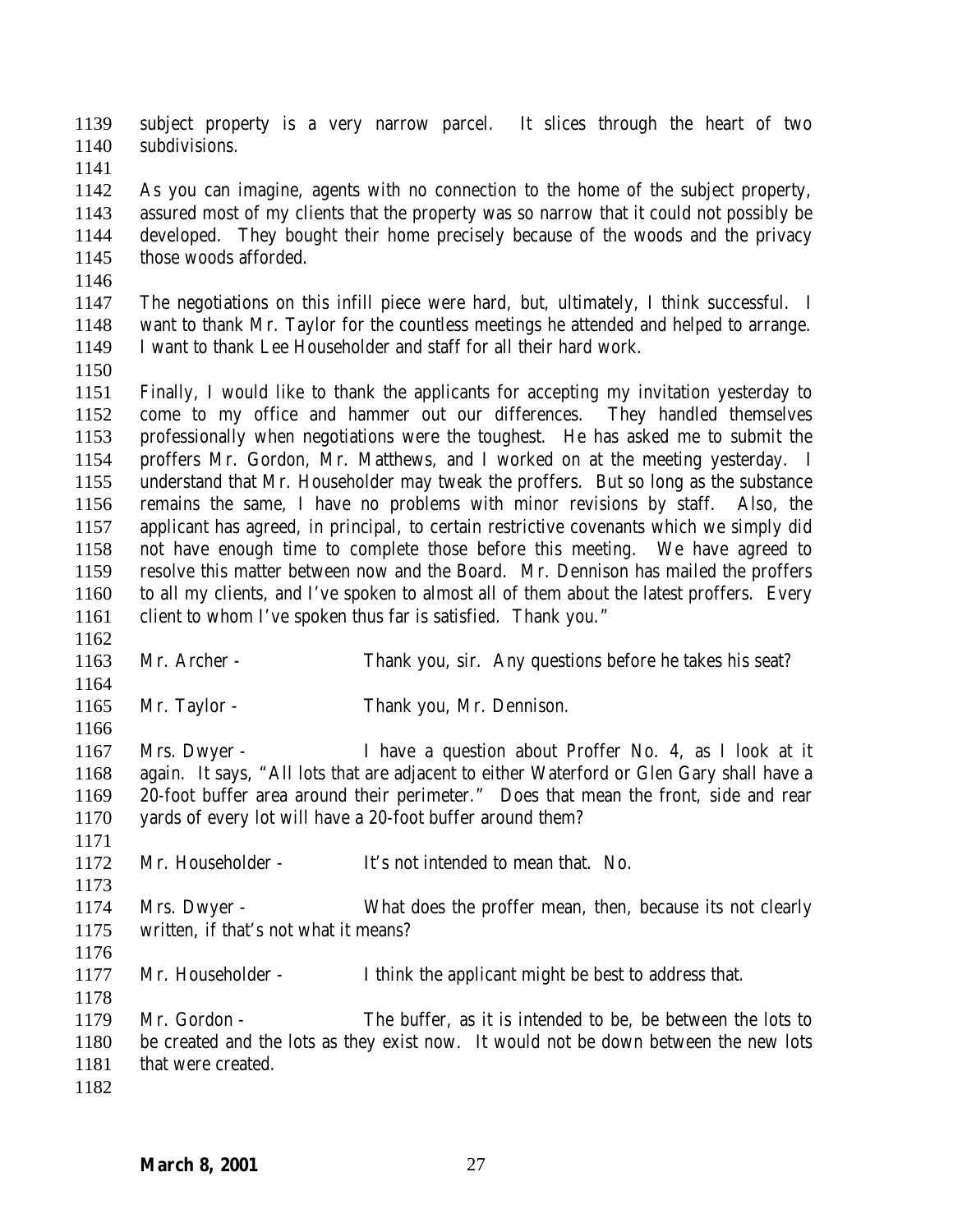Mrs. Dwyer - So, it would be along the rear yard of the lots adjacent to Glen Gary? Is that what you're saying? Mr. Gordon - Yes ma'am. 1188 Mrs. Dwyer - And, then there's one lot adjacent to Waterford, as I see it, on this plan. Two lots, I guess. Mr. Gordon - The lot I'm indicating now (referring to slide) would be the only lot which would be adjacent to Waterford, and that would have a barrier down the side. Mr. Householder - I think it might be appropriate if you changed that word to "along" instead of "around." Does that help, Mrs. Dwyer? Mrs. Dwyer - No, because perimeter is a word that doesn't mean just rear. It means all around. Mr. Gordon - In retrospect, perhaps, it should read, "the border between." Mrs. Dwyer - Well, this is the problem when we get proffers for the first time and we're reading them now. 1207 Mr. Gordon - I agree. Mrs. Dwyer - We're supposed to get proffers at least two days before the Planning Commission meeting so that we don't have to hash out uses of words and meanings, because we miss a lot of things when we don't do that. And, I will also say that I'm very concerned about this tree proffer. It doesn't sound like this is something that can be resolved easily between now and the Board, if I'm hearing the neighborhood representatives appropriately. It sounds like, this is exactly what is wanted and there is no room for negotiation on that particular proffer. So, the intent then, is to, in fact, bind every property from here to perpetuity to never be able to cut a tree down in that 20-foot area. Mr. Gordon - That is the intent. You're correct. 1221 Mrs. Dwyer - And, that's not something that can be resolved between now and the Board is my point, as the neighbors have indicated that's exactly the way they want the proffer to read. Mr. Gordon - Yes ma'am.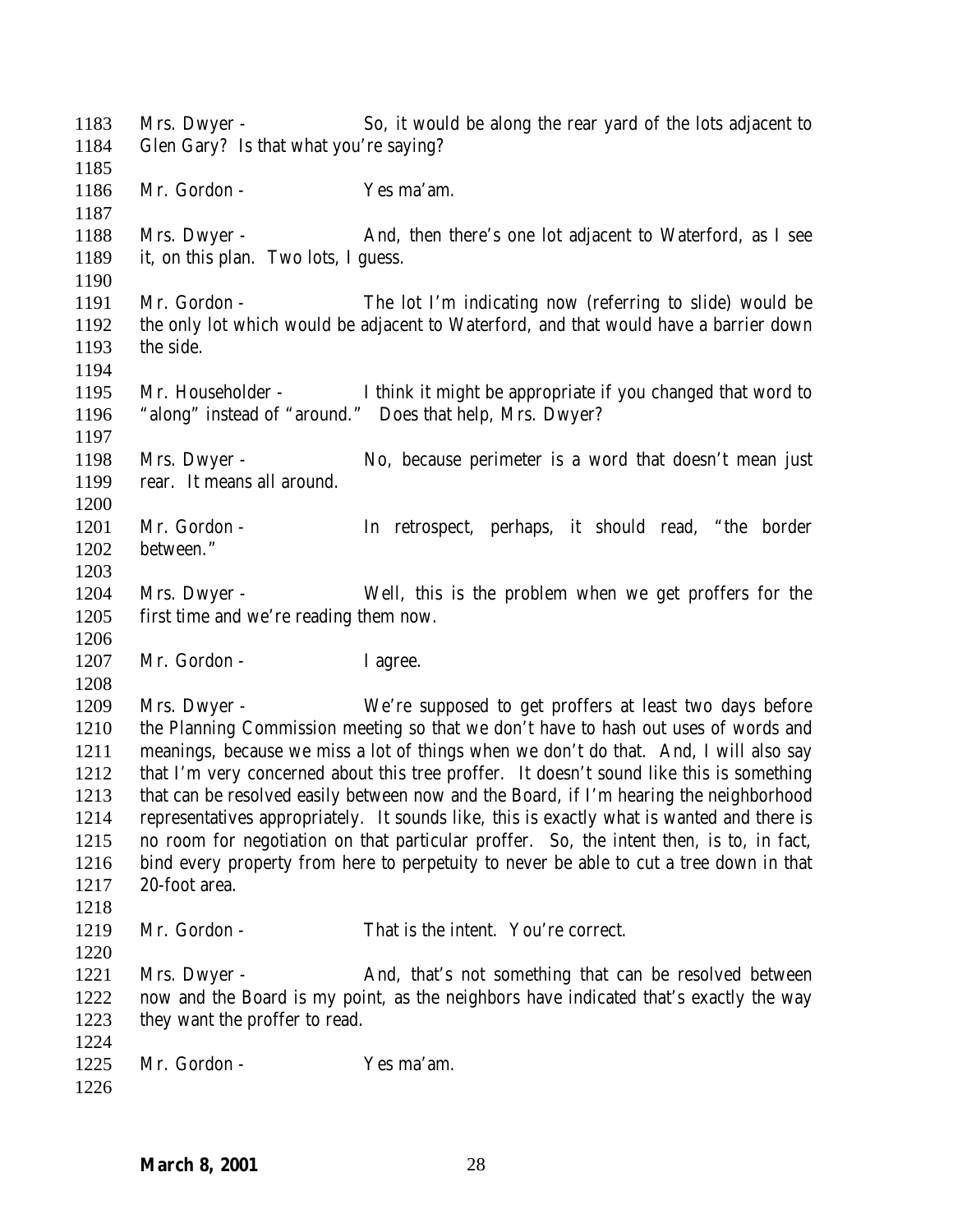| 1227<br>1228                                                 | Mrs. Dwyer -                                                      | That's a problem, I think, for me.                                                                                                                                                                                                                                                                                                                                                                                                                                                                                       |
|--------------------------------------------------------------|-------------------------------------------------------------------|--------------------------------------------------------------------------------------------------------------------------------------------------------------------------------------------------------------------------------------------------------------------------------------------------------------------------------------------------------------------------------------------------------------------------------------------------------------------------------------------------------------------------|
| 1229<br>1230                                                 | Mr. Jernigan -                                                    | Well, I'll agree. That's a problem for me, too. I don't<br>see how that the other landowners can dictate that you can never cut down a tree.                                                                                                                                                                                                                                                                                                                                                                             |
| 1231<br>1232<br>1233<br>1234                                 | Mr. Gordon -<br>be required to replace the tree. Other questions? | When that discussion came up at a meeting with members<br>of staff, the answer was, the remedy would be that the homeowner, at that time, would                                                                                                                                                                                                                                                                                                                                                                          |
| 1235<br>1236<br>1237<br>1238<br>1239                         | Mr. Archer -<br>front                                             | Sir, that works, except, in the event like a case Mrs.<br>Dwyer mentioned, somebody may want to build a structure and the tree would be in                                                                                                                                                                                                                                                                                                                                                                               |
| 1240<br>1241<br>1242                                         | Mr. Gordon -<br>20-foot area that you could not build in.         | Effectively, what you have here, is you're going to have a                                                                                                                                                                                                                                                                                                                                                                                                                                                               |
| 1243<br>1244                                                 | Mr. Archer -                                                      | Could not touch.                                                                                                                                                                                                                                                                                                                                                                                                                                                                                                         |
| 1245<br>1246                                                 | Mrs. Dwyer -                                                      | Well, it doesn't say that.                                                                                                                                                                                                                                                                                                                                                                                                                                                                                               |
| 1247<br>1248                                                 | Mr. Archer -                                                      | It's almost in an RPA.                                                                                                                                                                                                                                                                                                                                                                                                                                                                                                   |
| 1249<br>1250<br>1251<br>1252<br>1253<br>1254<br>1255<br>1256 | Mr. Gordon -<br>inches in caliper.                                | Effectively. You could, in theory, build, and I suspect all<br>the trees in that buffer would be over 5-inches caliper. But, in theory, you could have<br>a lot where you'd have no trees now over 5-inches in caliper. You could cut them all<br>down and you could build back there. Or you could have three trees here, and no trees<br>there, and you could clear that part of your lot. That's why I said, "effectively," I<br>think it would, probably, because I believe most of the trees back there are over 5- |
| 1257<br>1258<br>1259<br>1260                                 | questions?                                                        | I think, what the neighborhood's concern is, is that they want to maintain a tree buffer<br>between themselves and the new homes, if I spoke correctly. Are there other                                                                                                                                                                                                                                                                                                                                                  |
| 1261<br>1262<br>1263<br>1264<br>1265                         | Mr. Archer -<br>be accommodated, or have you already been there?  | Sir, I can see that this issue is one that causes some<br>concern. Do you think, with another meeting, folks who were demanding this proffer<br>that you could explore it a little bit further to see whether or not they may be willing to<br>change their mind, or change the wording in a way what Mrs. Dwyer speaks of could                                                                                                                                                                                         |
| 1266<br>1267<br>1268<br>1269                                 | Mr. Gordon -<br>may wish to speak to that point.                  | We've been there a couple of times. Now, Mr. Dennison                                                                                                                                                                                                                                                                                                                                                                                                                                                                    |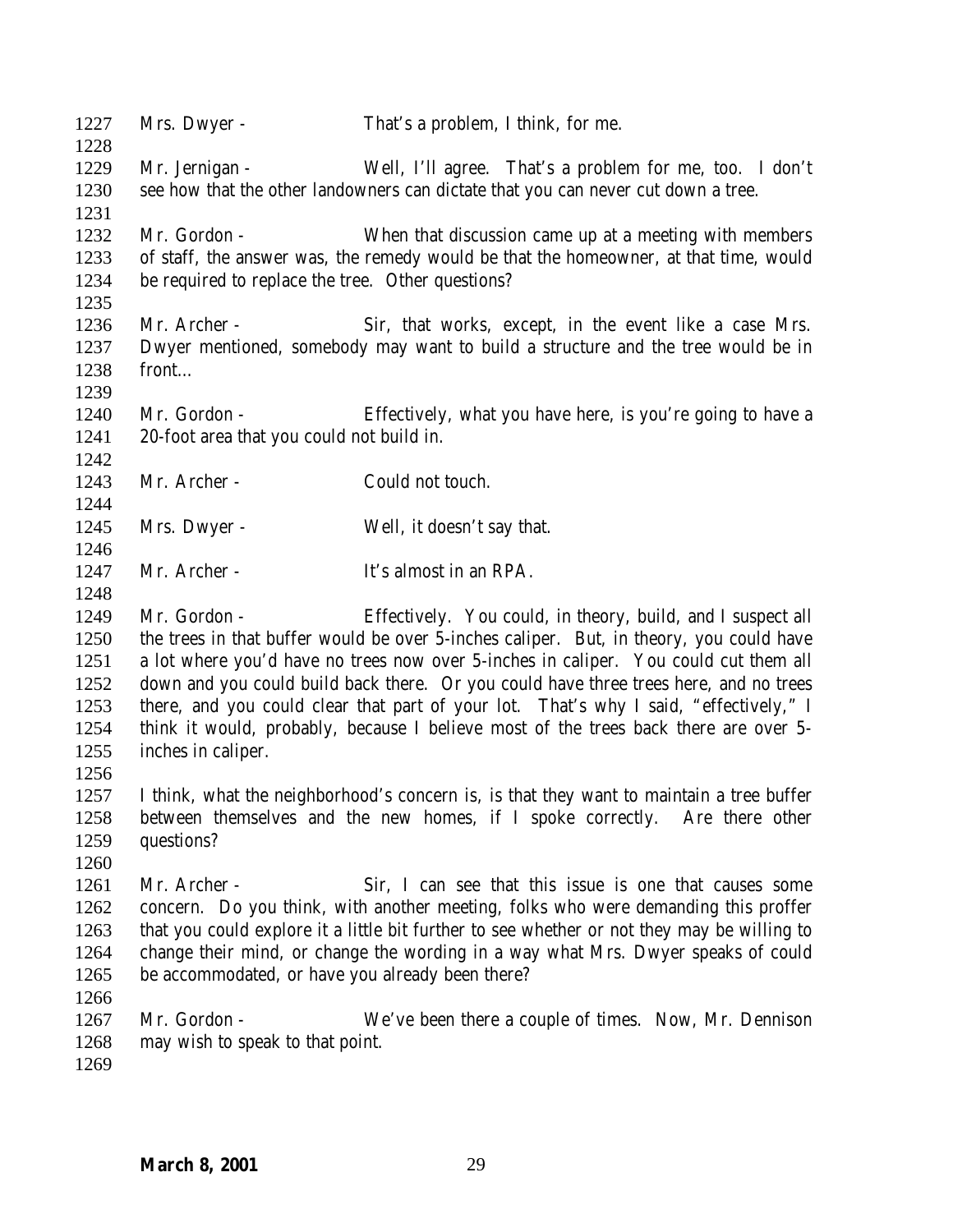Mr. Archer - I'm just wondering if there have been some thoughts that may have been overlooked? 1273 Mr. Gordon - No. I don't think so. 1275 Mr. Archer - …as to how stern this proffer really is. Mr. Gordon - I don't think so. It was addressed several times. 1279 Mr. Taylor - And, I might add, Mr. Chairman, the discussions on this topic were rather heated. And the amount of heat was not beneficial from the standpoint of forward progress. So, Mr. Gordon agreed that we'll try to do it the way they asked. And, with their assurances that they'll make it work, we will go on. But, we may want to hear from Mr. Dennison how his feeling is. Maybe we have another solution here. Mr. Dennison. Mr. Dennison - As Mr. Gordon said, the 20-foot was, I guess, a compromise. We feel strongly about the 20 feet. In fact, we'd like more. But, we realize that probably wouldn't happen. So far as speaking for the group, I can't speak for the group. I'd have to have Will speak for Curtis. It is suggested that they go back and talk. You know, Will's going to go back and talk with Mr. Gordon. But, we feel firmly that we would like this buffer. I guess, because they're used to it. It's 200 feet of trees and we'd like to keep 20 feet. Mrs. Dwyer - I love trees, too, and I know exactly how you feel. I don't blame you. And I think its appropriate to say to the applicant and to the developer, "preserve those 20 feet." Do you understand my problem? 1298 Mr. Dennison - Oh. I understand. Mrs. Dwyer - Beyond that, is where I have an issue. Mr. Dennison - I understand. Mrs. Dwyer - It's extremely difficult to enforce. It pits neighbor against neighbor. And it takes away the property rights of the person who buys that lot. You bought your lot, and you want to have a certain amount of autonomy over your land. 1308 Mr. Dennison - Sure. Mrs. Dwyer - And the people who purchase these lots are going to feel the same way. So.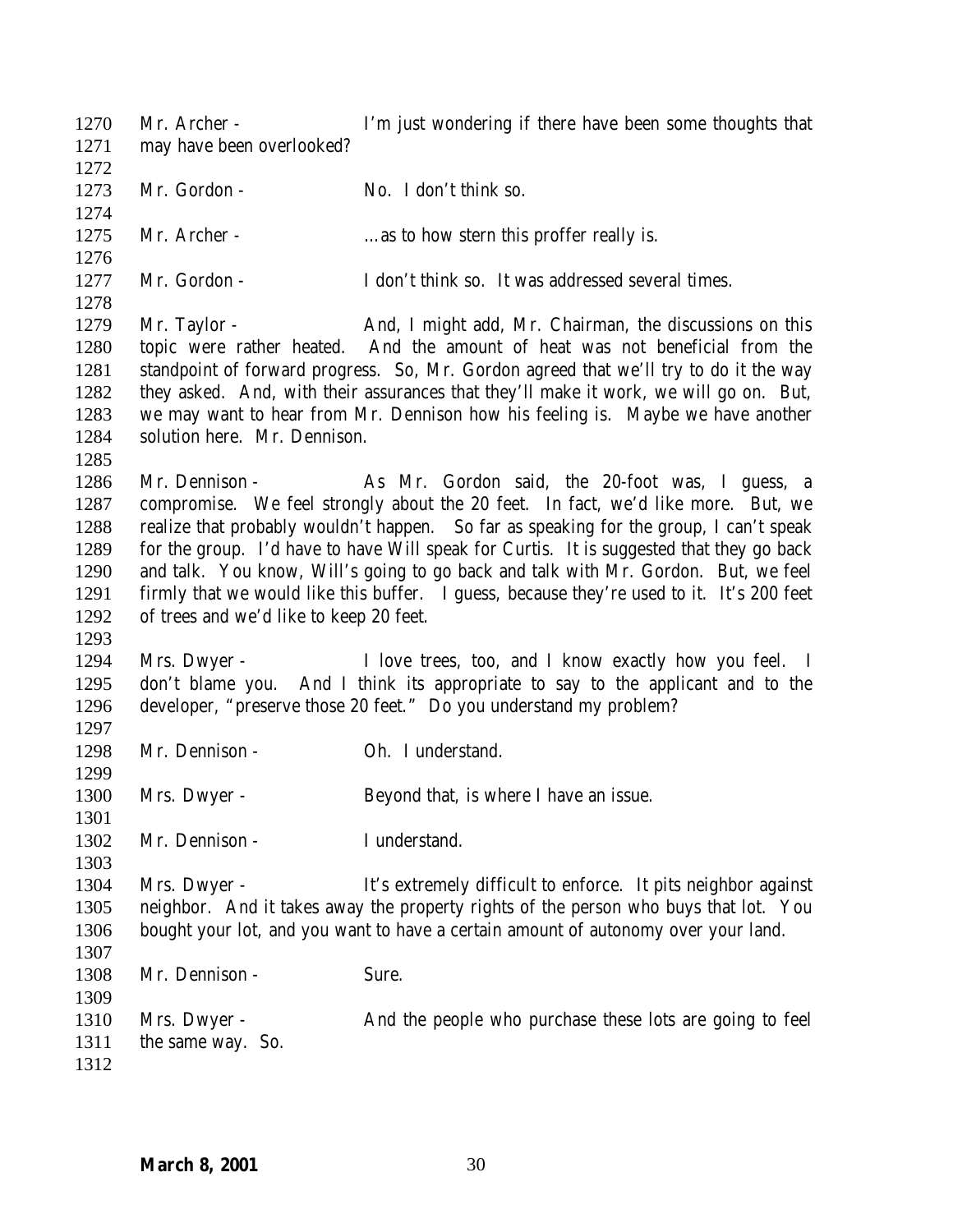Mr. Dennison - I respectfully request, if there's anything to go back to the drawing board with, Will and Mr. Gordon do it and let Will speak on behalf of myself and the other homeowners. That's why we hired Will.

 Mr. Taylor - Mr. Chairman, would it be appropriate that we approve the proffers as they are with the exception of No. 4, and we work on that later? Can we do that?

 Mr. Archer - Well, you know, actually, proffers have to be offered by the applicant. If he's willing to change it, we can, but we can, to either approve or disapprove, a case as proffered. I'm still not certain that everybody understands the magnitude of this. And the problem is, as Mrs. Dwyer stated, the person who lives in this neighborhood now is controlling somebody that he may move a thousand miles away and still has control over some trees in the place he used to live.

Mrs. Dwyer - That are not on his property.

 Mr. Taylor - We faced this at least 10 times pursuing the discussion. And no matter how I tried to express that, we still came around to the same point. They understand that, but they don't want anybody to cut any of the trees down. In the interest of going forward, we decided the best thing to do is to put it in this way and see relatively sticky thought I might be, we'd leave to the neighbors the issue of ensuring that their residents spare that tree. I know its not pretty, but we spent hours, and hours and hours on this one issue, and we really did not make any progress. And, I think at the end, Mr. Gordon decided, "We'll put it in there, and we'll see if it flies. We'll let the Glen Gary people work out, to the best that they can, in the I interest of going forward."

- 
- Mr. Archer Well, it seems like, you know, that may be the best we are going to be able to do tonight. Ultimately, regardless of our recommendation, the Board will have the final decision on it. At least, we have some discussion on it in the record.
- Mr. Taylor Well, the difficulty is, that having been here before and knowing how the Glen Cary people feel, they would rather leave it in, than take it out troublesome though it might be. And they have assured us that, even though its difficult, even though its constrictive, this Item 4 is hard fought territory.
- 
- Mrs. Dwyer Well, I will say, having been there when one of these proffers came to blows; when neighbors came to blows over a proffer, not exactly like this, but a similar one.
- Mr. Taylor We have not reached that state yet.
-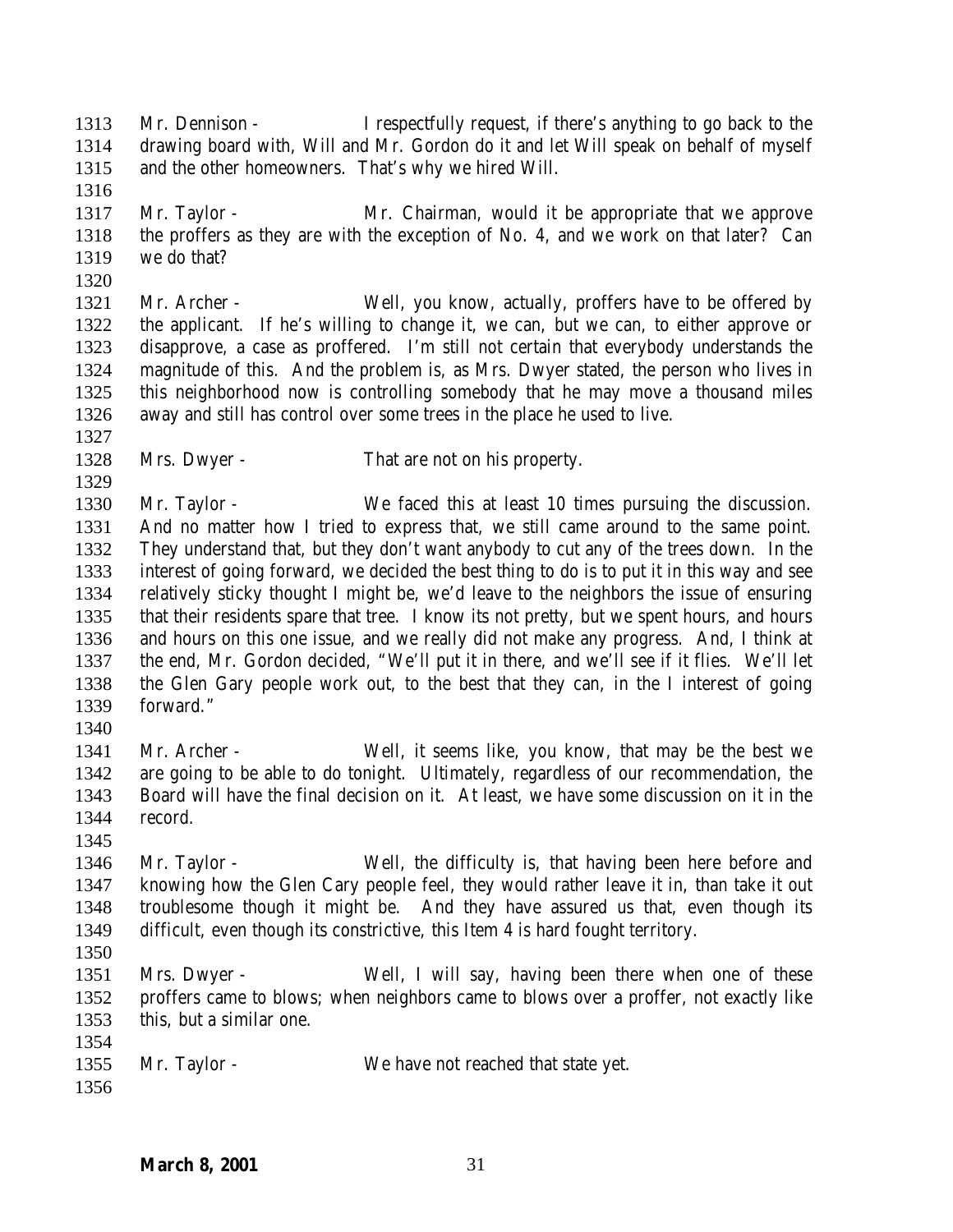Mrs. Dwyer - I want to tell you that, even though the discussion was hot over this, you ain't seen nothing yet. So, I cannot agree to putting something in that I am fairly certain, if there's any disagreement, will be an absolutely impossible thing to resolve in the future, and the County will be in the middle of it. So, its not up to the neighbors to resolve it. The County will be in the crossfire. There is really no good way to resolve when something like this comes up and neighbors do battle over a proffer like this. And one person says, "This is my land. I paid for it. I want to cut this gumball tree down because I don't like gumballs falling in my yard, and my kids can't play in the yard barefooted." And the neighbor behind them says, "Oh no. We decided that you can't do that and we decided that umpteen years ago, and here's the proffer to prove it." And, then you get in a lawsuit. The heat that was at the meeting discussing this is nothing compared to the heat that will be at the meeting in the future when, and if there is disagreement between adjacent neighbors. And, only because I've been there that I feel so strongly about it, Mr. Taylor. By putting it off to a future date, we're only making the possible problem worse if we address it up front in a reasonable and practical and doable way.

 Mr. Randy Silber, Assistant Director of Planning - Mr. Chairman, I came in late, so I may have missed some critical dialogue. But, I was in at least one meeting with Mr. Taylor and the applicant and some of the neighbors. I guess this proffer comes as somewhat of a surprise to me in that I thought we were trying to get some space between the developments, but not necessarily preservation of trees forever. I'm just wondering if, has there been any discussion of, or consideration of leaving these larger trees at the time of development of the lot? Once the lot has been developed and a CO has been issued; a Certificate of Occupancy has been issued, then, the merits of the tree is up to the owner who buys the property?

| 1384<br>1385 | Mrs. Dwyer - | That was my suggestion, Mr. Silber. |
|--------------|--------------|-------------------------------------|
| 1386<br>1387 | Mr. Silber - | Okay.                               |
| 1388<br>1389 | Mr. Archer - | That's how this all started.        |
| 1390<br>1391 | Mr. Silber - | That's how it all started?          |
| 1392<br>1393 | Mr. Archer - | It's not working.                   |
| 1394<br>1395 | Mr. Silber - | It's not working? Okay.             |
| 1396<br>1397 | Mrs. Dwyer - | You're now up to date.              |

1398 Mr. Taylor - And it really hasn't worked up to now. You know, you have a choice here of moving to remove No. 4 which I feel is not going to be acceptable to Glen Gary.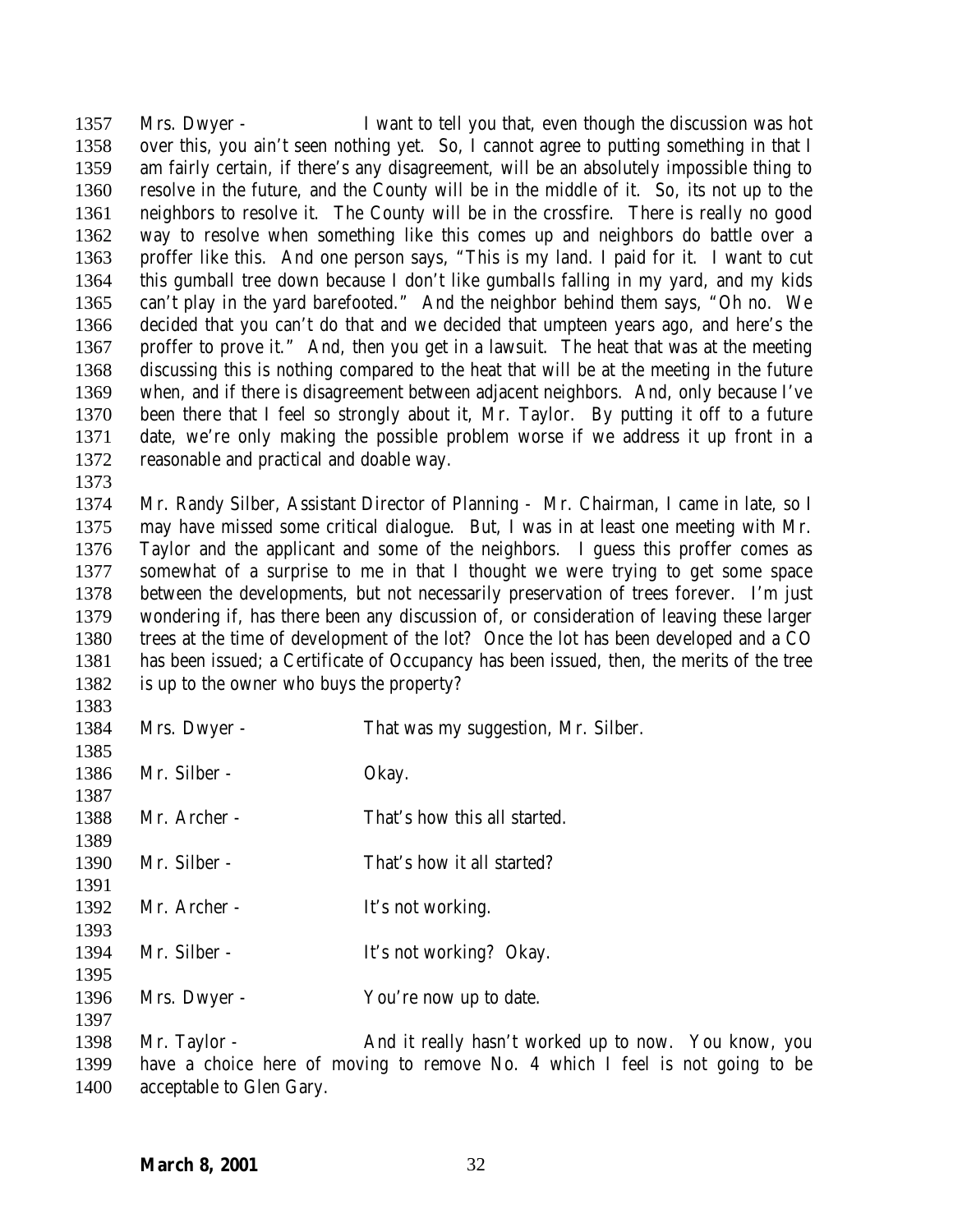| 1401<br>1402                                 | Mr. Silber -                                              | It wouldn't be removing No. 4. It would be modifying 4.                                                                                                                                                                                                                                                                                                                                                            |
|----------------------------------------------|-----------------------------------------------------------|--------------------------------------------------------------------------------------------------------------------------------------------------------------------------------------------------------------------------------------------------------------------------------------------------------------------------------------------------------------------------------------------------------------------|
| 1403<br>1404<br>1405                         | Mr. Taylor -<br>along.                                    | Well, that's the point. We can't modify it to a point that<br>it becomes acceptable to the residents of Glen Gary. That has been the difficulty all                                                                                                                                                                                                                                                                |
| 1406<br>1407<br>1408<br>1409                 | Mrs. Dwyer -<br>option.                                   | But, if the applicant wants to do that, that's the applicant's                                                                                                                                                                                                                                                                                                                                                     |
| 1410<br>1411<br>1412<br>1413                 | Mr. Archer -<br>to go before the Board for the final say. | And absent that, you know, what we do, tonight, is a<br>recommendation. So, if we recommend to approve it, or disapprove it as is, it still has                                                                                                                                                                                                                                                                    |
| 1414<br>1415<br>1416                         | Mr. Taylor -<br>interim to work it out.                   | Yes. That's correct. And that gives us a chance in the                                                                                                                                                                                                                                                                                                                                                             |
| 1417<br>1418                                 | Mr. Archer -                                              | It does. Yes. Or not.                                                                                                                                                                                                                                                                                                                                                                                              |
| 1419<br>1420<br>1421<br>1422<br>1423         | Mr. Gordon -<br>negotiated argued.                        | The only problem I have is, as I try to conduct my<br>practice, is to do others as I would want to be done to me. If I were not present<br>because I were out of town, I would not want to have a critical part of something I                                                                                                                                                                                     |
| 1424<br>1425                                 | Mr. Archer -                                              | Understood, sir.                                                                                                                                                                                                                                                                                                                                                                                                   |
| 1426<br>1427<br>1428<br>1429<br>1430         | Mr. Gordon -<br>was hard fought negotiations.             | So, therefore, I cannot feel like, in good conscience, I can<br>argue - I don't want to presume to argue for Mr. Shumate, and I do not feel I should<br>argue against him, since he is not here. Therefore, I will submit what you see as what                                                                                                                                                                     |
| 1431<br>1432                                 | Mr. Archer -                                              | Okay.                                                                                                                                                                                                                                                                                                                                                                                                              |
| 1433<br>1434<br>1435<br>1436<br>1437<br>1438 | Mr. Vanarsdall -                                          | What you're telling us, you're not going to change<br>anything. So, I think what we're doing is riding a good horse to death. We either have<br>to make a decision to recommend to the Board or not recommend it, or something. I<br>don't see why we have got to continue to talk about it. You already said you're not<br>going to do anything, so I don't know why we're sitting here talking about it further. |
| 1439<br>1440                                 | Mrs. Dwyer -                                              | He didn't say that until just now.                                                                                                                                                                                                                                                                                                                                                                                 |
| 1441<br>1442<br>1443                         | Mr. Taylor -<br>compromise here.                          | I think we're searching for some solution or some                                                                                                                                                                                                                                                                                                                                                                  |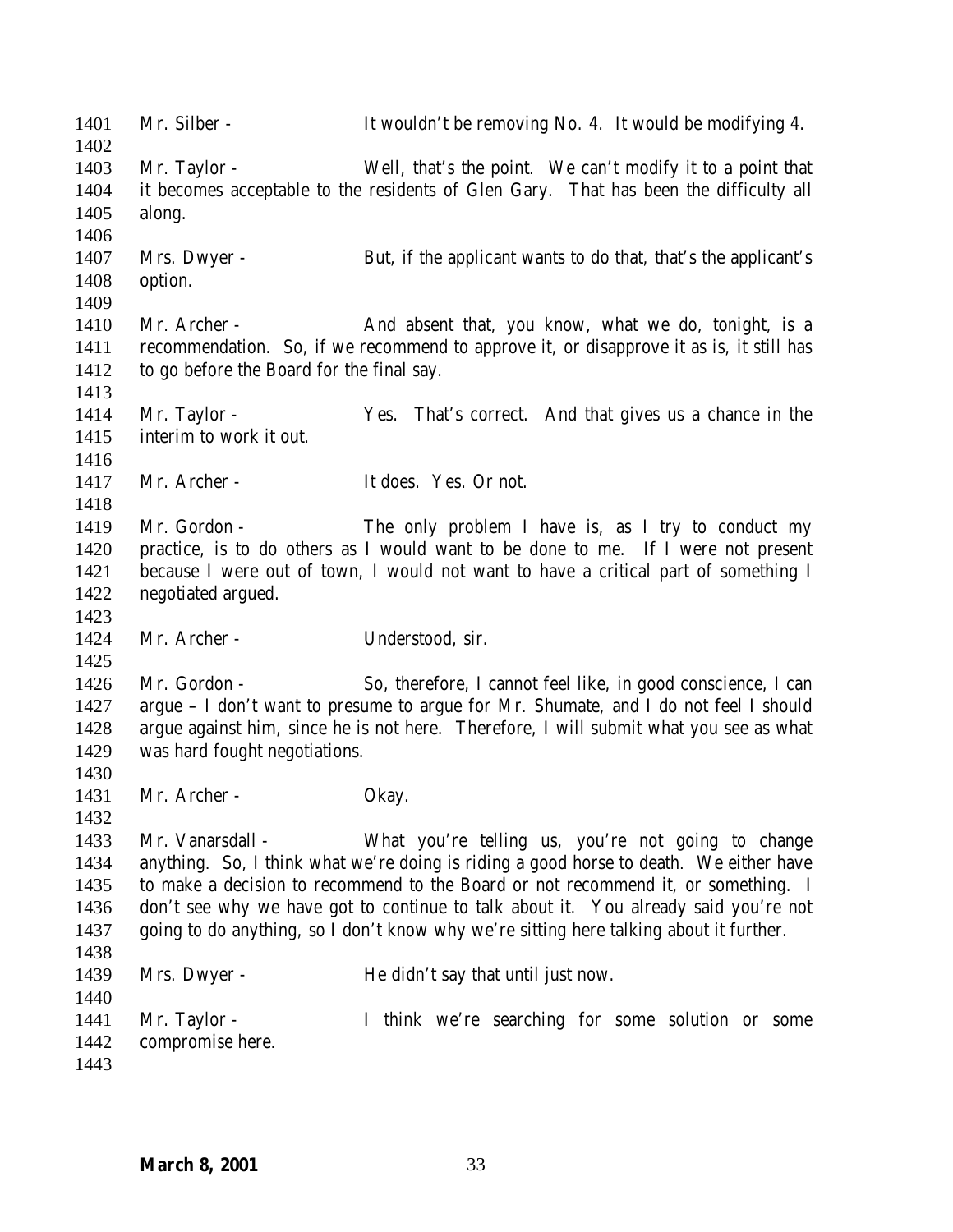| 1444<br>1445 | Mr. Jernigan -<br>back of your property line?      | I'd like to ask Mr. Dennison, do you have woods on the                                    |
|--------------|----------------------------------------------------|-------------------------------------------------------------------------------------------|
| 1446         |                                                    |                                                                                           |
| 1447         | Mr. Dennison -                                     | On my line?                                                                               |
| 1448         |                                                    |                                                                                           |
| 1449         | Mr. Jernigan -                                     | Yes.                                                                                      |
| 1450         |                                                    |                                                                                           |
| 1451         | Mr. Dennison -                                     | No.                                                                                       |
| 1452         |                                                    |                                                                                           |
| 1453         | Mr. Jernigan -                                     | So, when the developer came in, they cut it right back to                                 |
| 1454         | the property line?                                 |                                                                                           |
| 1455         |                                                    |                                                                                           |
| 1456         | Mr. Dennison -                                     | That's correct. That point was also discussed. I think                                    |
| 1457         | some do and some don't                             |                                                                                           |
| 1458         |                                                    |                                                                                           |
| 1459         | Mr. Archer -                                       | Well, at this point, Mr. Taylor, it seems like there won't                                |
| 1460         |                                                    | be any change from the applicant. So, I guess all we can do is just put it to a vote, and |
| 1461         | we'll pass it along to the supervisors as we vote. |                                                                                           |
| 1462         |                                                    |                                                                                           |
| 1463         | Mr. Vanarsdall -                                   | Right.                                                                                    |
| 1464         |                                                    |                                                                                           |
| 1465         | Mr. Marlles -                                      | Mr. Chairman, we also still have to waive the time limit                                  |
| 1466         | on the proffers.                                   |                                                                                           |
| 1467         |                                                    |                                                                                           |
| 1468         | Mr. Archer -                                       | We do. Yes.                                                                               |
| 1469         |                                                    |                                                                                           |
| 1470         | Mr. Taylor -                                       | Yes. I know we do, Mr. Director. Let me do that. I will                                   |
| 1471         |                                                    | first move that we waive the time limits for the proffers in the case of Case C-7C-01.    |
| 1472         |                                                    |                                                                                           |
| 1473         | Mr. Jernigan seconded the motion.                  |                                                                                           |
| 1474         |                                                    |                                                                                           |
| 1475         | Mr. Archer -                                       | Motion by Mr. Taylor, seconded by Mr. Jernigan to                                         |
| 1476         |                                                    | waive the time limits. All those in favor say aye-all those opposed by saying nay. The    |
| 1477         |                                                    | vote is 5-0, Mr. Kaechele absent. The proffers are accepted.                              |
| 1478         |                                                    |                                                                                           |
| 1479         | Mr. Taylor -                                       | Now, moving to the Board, I will move approval of Case                                    |
| 1480         | C-7C-01 Curtis Gordon for West End Developers.     |                                                                                           |
| 1481         |                                                    |                                                                                           |
| 1482         | Mr. Archer -                                       | Is there a second?                                                                        |
| 1483         |                                                    |                                                                                           |
| 1484         | Mrs. Dwyer -                                       | I will second it to bring it to a vote.                                                   |
| 1485         |                                                    |                                                                                           |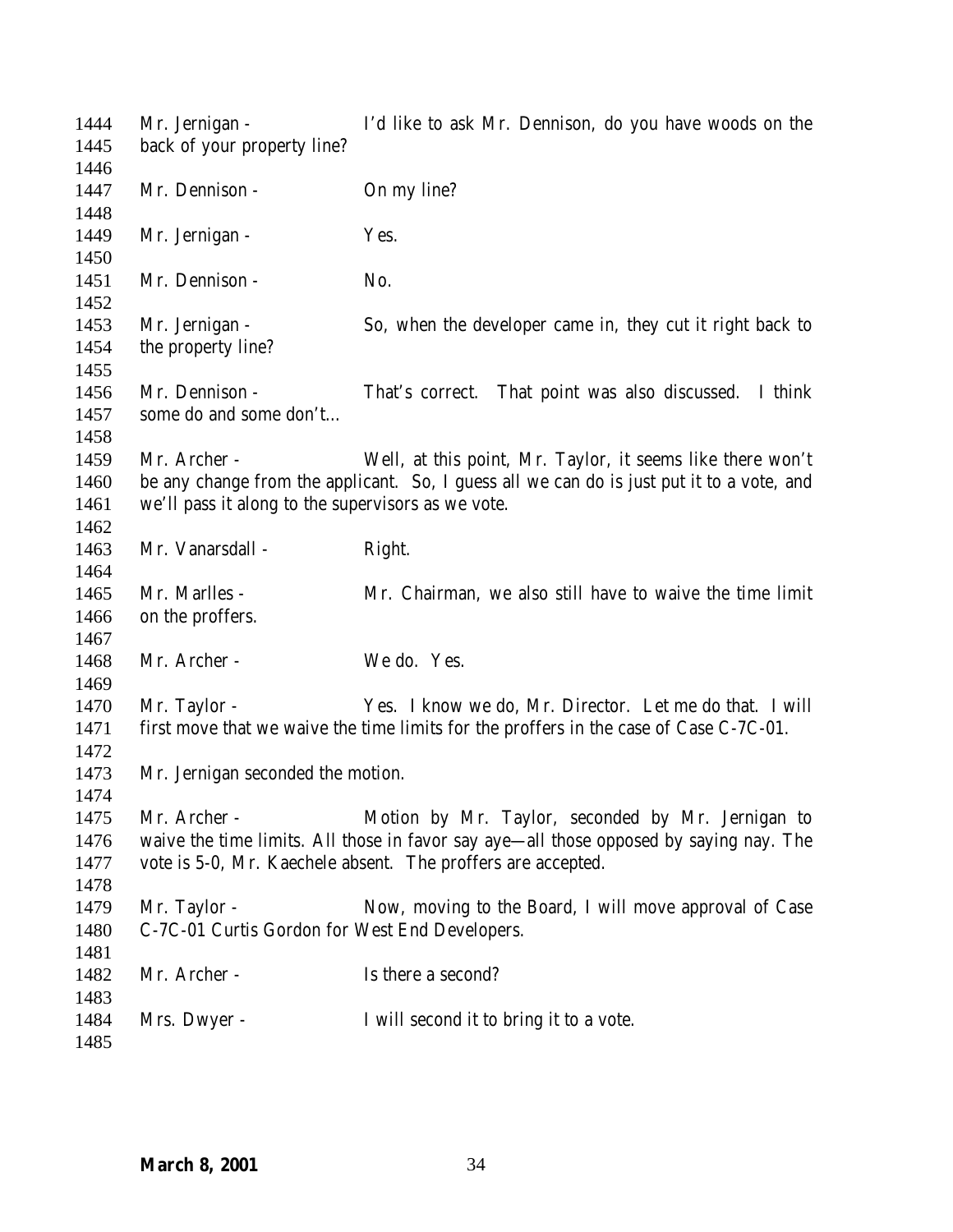Mr. Archer - We have a motion and a second. All in favor of the motion, let it be known by saying aye—all those opposed to the motion say no. Let the motion show the vote is 5-0 in opposition. 4-0, I'm sorry, Mr. Taylor, you voted yes. 1490 Mrs. Dwyer - No, he didn't. Mr. Archer - You didn't vote, Mr. Taylor? Mr. Vanarsdall - We need another motion, don't we, Mr. Chairman? Mr. Archer - I was going to say 4 to 1. I didn't mean to say 5-0. Did you vote for the motion, Mr. Taylor? 1499 Mr. Taylor - No. Mr. Archer - Okay. So, its 5-0. 1503 Mr. Vanarsdall - Oh. Okay. Mrs. Hunter - I think you need a motion to deny. 1507 Mr. Marlles - The motion to approve fails. Mr. Archer - All right, is there a motion? Do we need a motion to recommend denial, now? Mr. Silber - Yes. Mr. Archer - I think we do. 1516 Mr. Taylor - Mr. Chairman, rather than do that... Mr. Archer - I think we have to, Mr. Taylor. Mr. Taylor - Recognizing the fact that everybody has worked very hard on this. This not an issue that hasn't been worked on with earnest goodwill on both sides. It has been difficult to achieve that goodwill and maintain it in the heat of these negotiations. And, I think, perhaps, the better thing to do would be a motion to give us a little more time, a cooling off period so we can point out to both of the groups that this was tested at the hearing; Planning Commission. It was discussed. The impossibility of Item 4 on the proffers in real life seemed clear to everybody to the point, we didn't want to do it. It begs some changes, and we provide time for that. So, what I would do, is I will move to defer this for 30 days, at my request, to give both sides the opportunity to recognize what happened when this came before the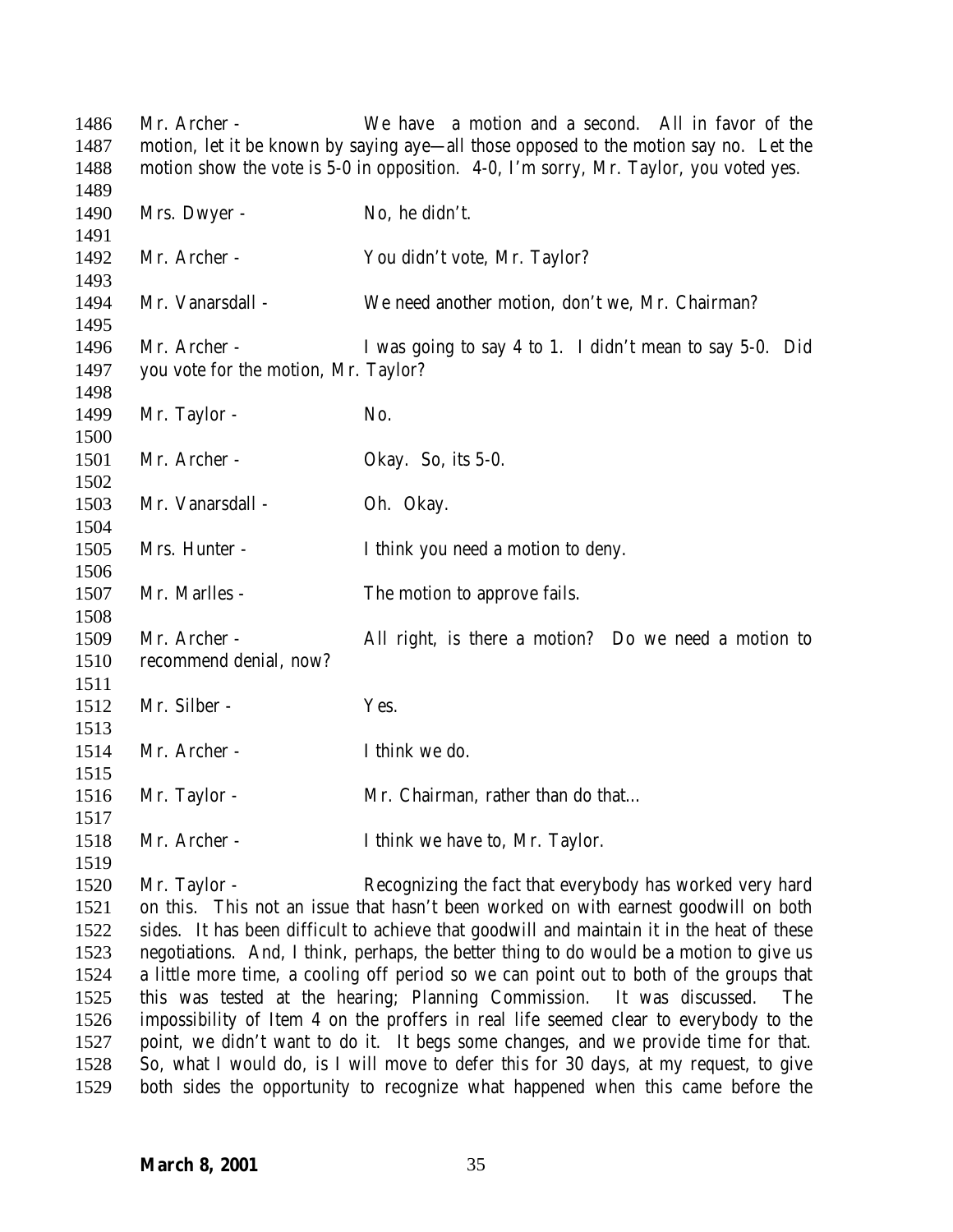| 1530 | Commission, and recognize the difficulty of implementing Item 4 as its proffered, and                                      |                                                                                          |  |
|------|----------------------------------------------------------------------------------------------------------------------------|------------------------------------------------------------------------------------------|--|
| 1531 | let us try to work towards some common solution either relaxing their stand in view of                                     |                                                                                          |  |
| 1532 | the realty and what we see as a dim future or meet with the staff to come up with some                                     |                                                                                          |  |
| 1533 | alternative wording.                                                                                                       |                                                                                          |  |
| 1534 |                                                                                                                            |                                                                                          |  |
| 1535 | Mr. Jernigan seconded that motion.                                                                                         |                                                                                          |  |
| 1536 |                                                                                                                            |                                                                                          |  |
| 1537 | Mr. Archer -                                                                                                               | Wait a minute. Did we carry the other motion?                                            |  |
| 1538 |                                                                                                                            |                                                                                          |  |
| 1539 | Mr. Vanarsdall -                                                                                                           | What is wrong with what he just did? He has 30 days                                      |  |
| 1540 | between now and the Board time to do what you're talking about. Get together with                                          |                                                                                          |  |
| 1541 | staff, work out; tell the neighborhood in a meeting and just let it go forward?                                            |                                                                                          |  |
| 1542 |                                                                                                                            |                                                                                          |  |
| 1543 | Mr. Jernigan -                                                                                                             | Not if we've voted it down. If we defer it                                               |  |
| 1544 |                                                                                                                            |                                                                                          |  |
| 1545 | Mr. Marlles -                                                                                                              | It goes forward as a recommendation.                                                     |  |
| 1546 |                                                                                                                            |                                                                                          |  |
| 1547 | Mr. Vanarsdall -                                                                                                           | It has to go to the Board whether we vote it down, or                                    |  |
| 1548 | whether we recommend it.                                                                                                   |                                                                                          |  |
| 1549 |                                                                                                                            |                                                                                          |  |
| 1550 | Mr. Archer -                                                                                                               | The Board does not have to accept our recommendation.                                    |  |
| 1551 |                                                                                                                            |                                                                                          |  |
| 1552 | Mr. Vanarsdall -                                                                                                           | We've already said no. And, the applicant has 30 days to                                 |  |
| 1553 |                                                                                                                            | do whatever he wants to do. If he doesn't want to change it before it gets to the Board, |  |
| 1554 | it may get a no at the Board.                                                                                              |                                                                                          |  |
| 1555 |                                                                                                                            |                                                                                          |  |
| 1556 | Mr. Taylor -                                                                                                               | What I am concerned about is this message that we're                                     |  |
| 1557 | sending is really related to one of 20 proffers.                                                                           |                                                                                          |  |
| 1558 |                                                                                                                            |                                                                                          |  |
| 1559 | Mr. Vanarsdall -                                                                                                           | Mr. Taylor, what you're doing now is arguing my vote                                     |  |
| 1560 |                                                                                                                            | and the other Commission votes, and that's not the way we're supposed to do that. It's   |  |
| 1561 | nothing wrong with denying a case. Every case does not have to be approved. So,                                            |                                                                                          |  |
| 1562 | we've already had a vote here. You know you should have come forward with your                                             |                                                                                          |  |
| 1563 | deferment before we did this.                                                                                              |                                                                                          |  |
| 1564 |                                                                                                                            |                                                                                          |  |
| 1565 | Mr. Archer -                                                                                                               | I don't know that we could undo the motion, Mr. Taylor.                                  |  |
| 1566 |                                                                                                                            |                                                                                          |  |
| 1567 | Mr. Vanarsdall -                                                                                                           | I'll do whatever the majority of the Commission wants to                                 |  |
| 1568 |                                                                                                                            |                                                                                          |  |
| 1569 | do. But what I'm saying is, if you want to do something to give them time, he has 30                                       |                                                                                          |  |
| 1570 | days from tonight before the Board takes action to either stay his course or change it,                                    |                                                                                          |  |
| 1571 | and meet with the staff and meet with the neighbors and do anything he wants to. He                                        |                                                                                          |  |
|      | can't get any more time than that. We come back after a 30-day deferment and goes 50                                       |                                                                                          |  |
| 1572 | more days before it ever goes to the Board, over something that really it probably<br>didn't make any sense to start with. |                                                                                          |  |
| 1573 |                                                                                                                            |                                                                                          |  |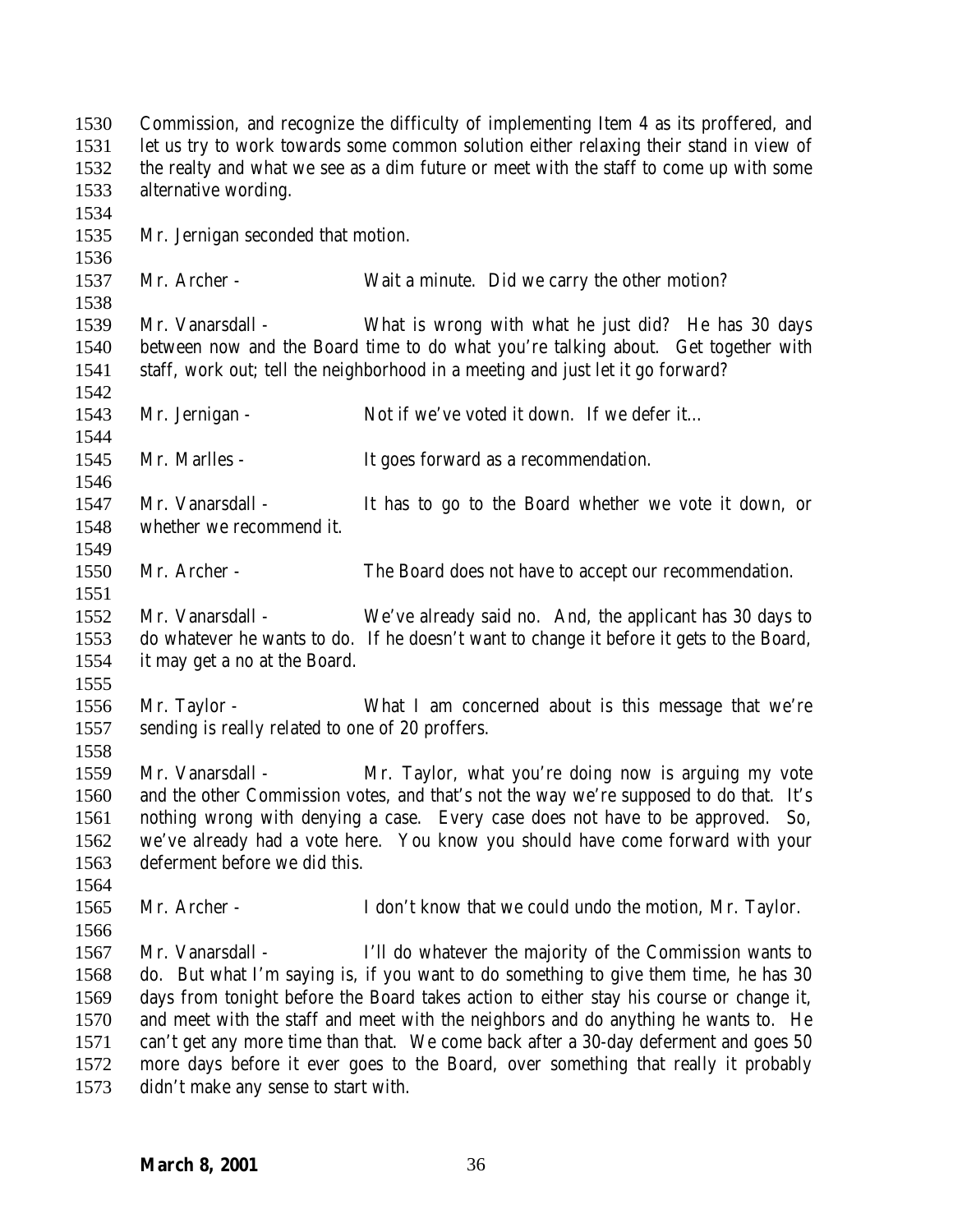| 1574<br>1575 | Mr. Taylor -                                                                   | All right, then we'll leave it at 5-0.                                     |  |
|--------------|--------------------------------------------------------------------------------|----------------------------------------------------------------------------|--|
| 1576         | Mr. Marlles -                                                                  | Mr. Chairman, let me jump in here. Right now, since the                    |  |
| 1577         | motion to approve was defeated, there's no recommendation going forward to the |                                                                            |  |
| 1578         | board. So, the Commission must approve an action.                              |                                                                            |  |
| 1579         |                                                                                |                                                                            |  |
| 1580         | Mr. Archer -                                                                   | So, we need a motion                                                       |  |
| 1581         |                                                                                |                                                                            |  |
| 1582         | Mr. Marlles -                                                                  | Exactly.                                                                   |  |
| 1583         |                                                                                |                                                                            |  |
| 1584         | Mr. Vanarsdall -                                                               | That's what I said earlier. We need another motion.                        |  |
| 1585         |                                                                                |                                                                            |  |
| 1586         | Mr. Marlles -                                                                  | Either a motion to defer or a motion to deny.                              |  |
| 1587         |                                                                                |                                                                            |  |
| 1588         | Mr. Archer -                                                                   | Okay. We'll entertain a motion to defer or deny.                           |  |
| 1589         |                                                                                |                                                                            |  |
| 1590         | Mr. Vanarsdall -                                                               | Okay. So, you want to defer it, so we'll entertain a                       |  |
| 1591         | motion to defer it. Right? Is that what you said?                              |                                                                            |  |
| 1592         |                                                                                |                                                                            |  |
| 1593         | Mr. Taylor -                                                                   | Yes sir.                                                                   |  |
| 1594         |                                                                                |                                                                            |  |
| 1595         | Mr. Archer -                                                                   | That's what the Secretary said. Are you sure we can still                  |  |
| 1596         | entertain a motion to defer?                                                   |                                                                            |  |
| 1597         |                                                                                |                                                                            |  |
| 1598         | Mr. Marlles -                                                                  | I believe so. Yes sir.                                                     |  |
| 1599         |                                                                                |                                                                            |  |
| 1600         | Mr. Vanarsdall -                                                               | I have never heard of that. I have never done that since                   |  |
| 1601         |                                                                                | I've been on the Commission. We either deny. I'm not disputing your word.  |  |
| 1602         |                                                                                |                                                                            |  |
| 1603         | Mr. Marlles -                                                                  | It's unusual, but I don't think there is not anything that                 |  |
| 1604         |                                                                                | would restrict the Commission, at this point, approving a motion to defer. |  |
| 1605         |                                                                                |                                                                            |  |
| 1606         | Mr. Archer -                                                                   | Okay. Then, that's your choice, Mr. Taylor.                                |  |
| 1607         |                                                                                |                                                                            |  |
| 1608         | Mr. Taylor -                                                                   | Mr. Chairman, I would move we defer this for 30 days at                    |  |
| 1609         | the request of the Commissioner.                                               |                                                                            |  |
| 1610         |                                                                                |                                                                            |  |
| 1611         | Mrs. Dwyer seconded the motion.                                                |                                                                            |  |
| 1612         |                                                                                |                                                                            |  |
| 1613         | Mr. Archer -                                                                   | Motion by Mr. Taylor, seconded by Mrs. Dwyer to defer                      |  |
| 1614         | until our next zoning meeting.                                                 |                                                                            |  |
| 1615         |                                                                                |                                                                            |  |
| 1616         | Mrs. Dwyer -                                                                   | April $12^{\text{th}}$ .                                                   |  |
| 1617         |                                                                                |                                                                            |  |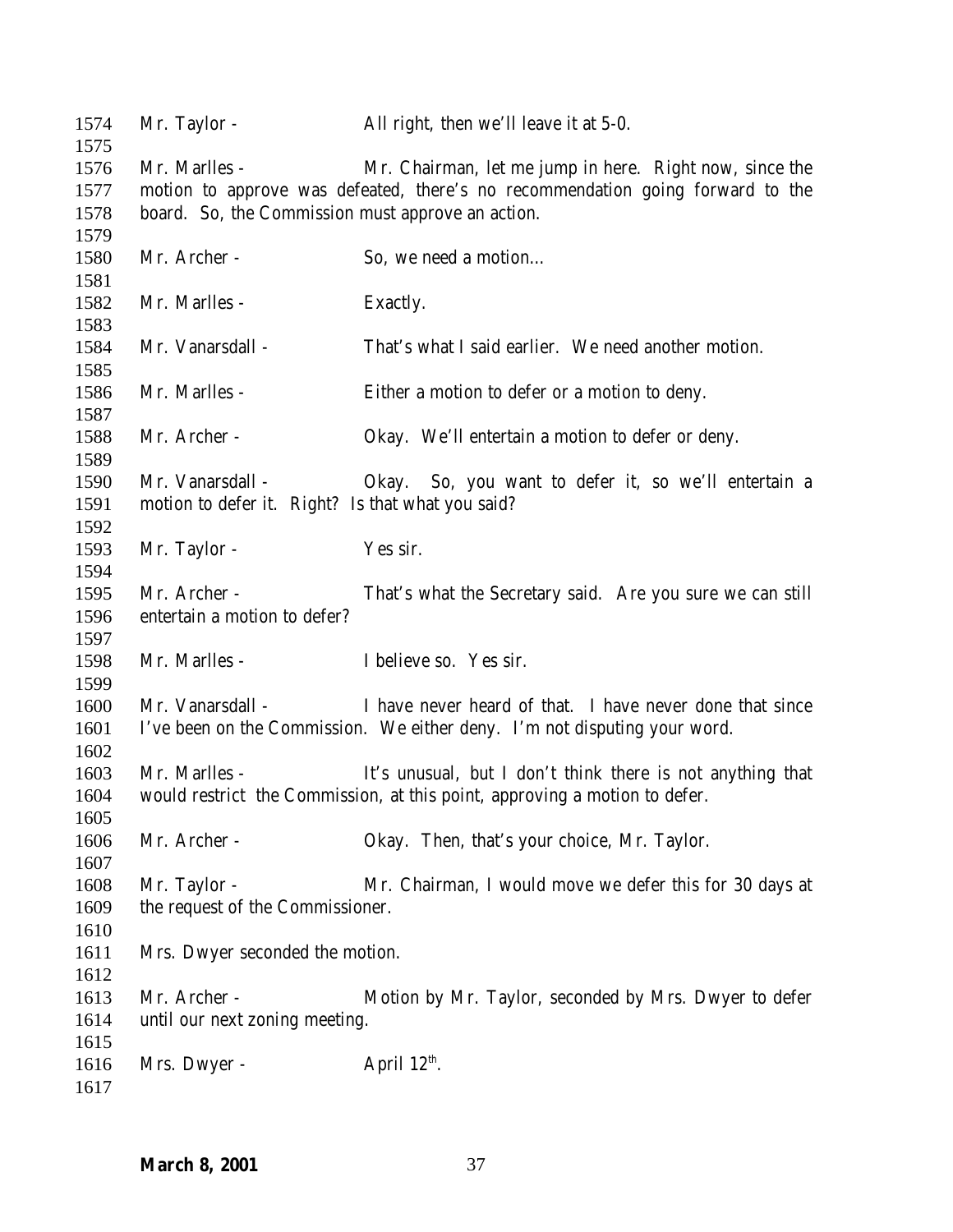1618 Mr. Archer - April  $12<sup>th</sup>$ , at the request of the Commissioner. All those in favor say aye—all those opposed by saying nay. The vote is 5-0, Mr. Kaechele absent. 1620 This case will be deferred until the April  $12<sup>th</sup>$  meeting. 1622 Mr. Gordon - Thank you, members of the Commission. Good evening. Mr. Vanarsdall - All right, we've got the minutes now. Mr. Archer - Okay, Mr. Secretary. Mr. Marlles - That concludes our cases. I do have two quick announcements. I'd like to ask Mr. Tom Coleman to stand up. Many of you know Mr. Coleman for a number of years, he worked for our Community Development Block Grant Office. Prior to that, actually, Mr. Coleman worked for Comp Planning. He is our newest member of Comp Planning. He's recently been hired as a Planner II. You will start seeing him here. We're very pleased to have him and keep him on staff. He will be learning how to do the rezonings and the work in Comp Planning over the next several months. So, we are pleased to have him. Mr. Archer - Welcome, sir. Mrs. Dwyer - Hope you were taking notes on that last case. Mr. Taylor - We hope we don't see anymore like that last case. 1643 Mr. Vanarsdall - And, before that, he was at VCU. Right, Tom? Mr. Marlles - Mr. Chairman, I just also wanted to announce; some of you may be aware of this, but the results of the 2000 Census are out. And Henrico's population is tabulated at 262,300. That's actually a little bit more growth than we anticipated. It's also, I think, interesting that Henrico County's population is still higher than Chesterfield County. So, we retain the status as far as being the most populated county in the Richmond metropolitan area, and we are the third most populated County for highest total, in terms of population, the third highest in the state of all counties, cities and towns. Mr. Vanarsdall - Who's first, Fairfax? Mr. Marlles - Fairfax and Virginia Beach are ahead of us. 1658 Mr. Silber - Prince William County. Mr. Archer - Is there any further discussion? I think we have to approve the minutes.